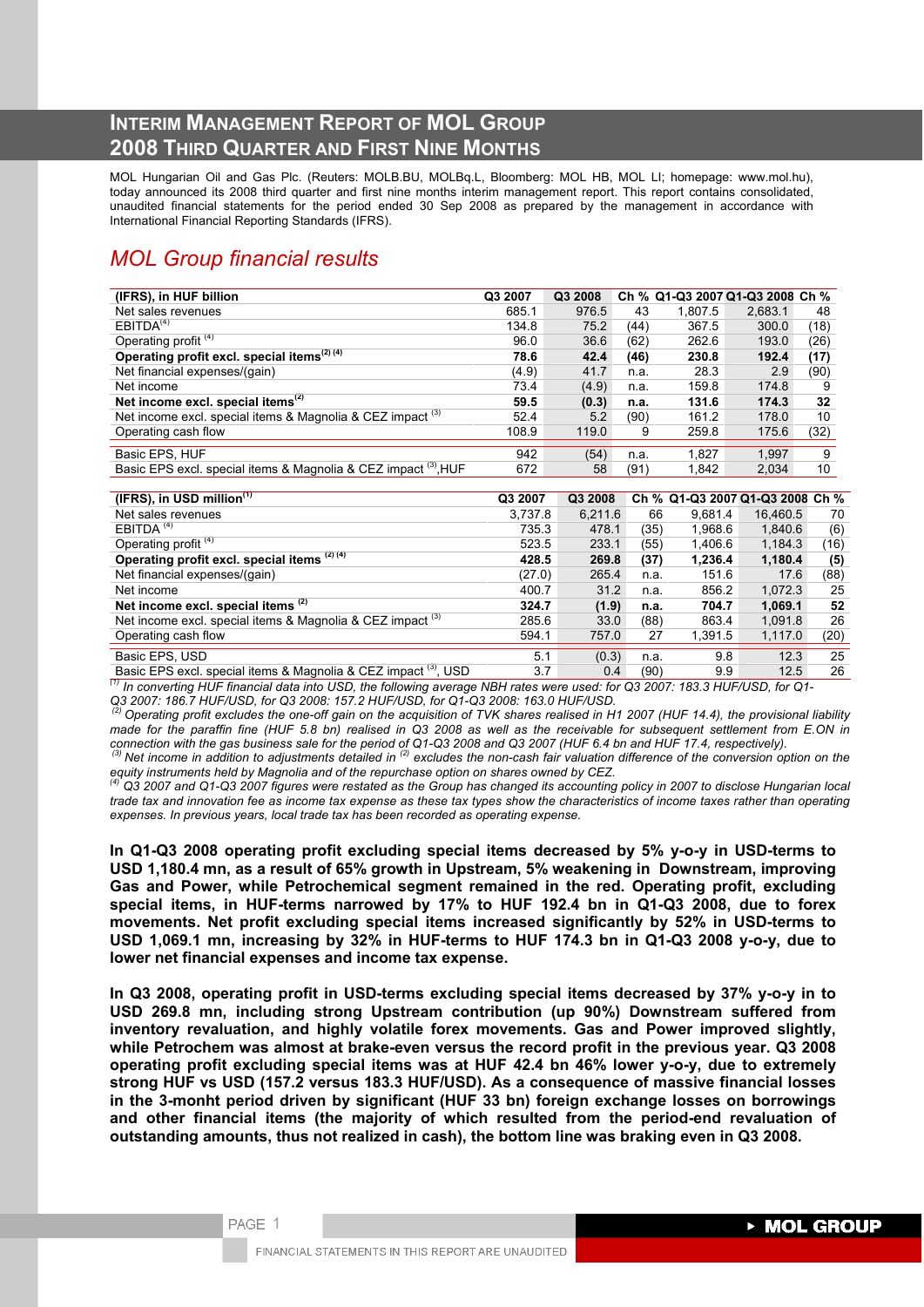- ► **Exploration & Production** operating profit, excluding non-recurring profit from the sale of the Szőreg-1 field in Q1 2008, increased substantially by 65% year-on-year to USD 536 mn in Q1-Q3 2008. Operating profit in HUF terms (excluding one-off items) saw considerable growth of 44% year-on-year to HUF 87.3 bn, mainly due to the strong natural gas and crude price environment.
- ► **Refining & Marketing** CCS-based operating profit, excluding one-off items, increased by 13% in USDtems to USD 704.9 mn in Q1-Q3 2008 y-o-y (down 1% in HUF-terms to HUF 114.9 bn), due to 97% higher diesel crack spreads in Q1-Q3 2008.
- ► The **Petrochemical** segment reported USD 69 mn operating losses in Q1-Q3 2008 (HUF 11.3 bn losses), as it almost reached break-even in Q3 as a result of integrated petrochemical margin recovery in Q3 2008 following its historic low in Q2 2008.
- ► **Gas Transmission** operating profit improved by 8% to USD 139 mn in Q1-Q3 2008 (down 6% in HUF terms to HUF 22.7 bn), mainly due to increased operating costs as a result of higher own gas consumption due to the surplus volumes of transmitted natural gas and higher gas prices.
- ► **Corporate and other** operating losses of HUF 29.2 bn in Q1-Q3 2008 (excluding HUF 6.4 bn subsequent settlement from E.On and a fine of HUF 5.8 bn imposed by the European Commission in association with paraffin trading) represented a 10% increase year-on year from HUF 26.5 bn operating losses excluding a one-off gain of HUF 14.4 bn following the acquisition of a 42.25% minority interest in TVK and excluding HUF 17.4 bn subsequent settlement from E.On.
- ► **Net financial loss** of HUF 2.9 bn was recorded in Q1-Q3 2008 (compared to the net financial expense of HUF 28.3 bn in Q1-Q3 2007), including HUF 31.3 bn interest paid, HUF 12.8 bn interest received, a net foreign exchange gain of HUF 21.8 bn, HUF 30.8 bn unrealised fair valuation gain on the conversion option embedded in the capital security (Magnolia Finance Ltd.) and a non-cash expense of HUF 34.5 bn on the repurchase option on shares owned by CEZ. Both impacts reflect the pressure on share prices during and subsequent to the end of the third quarter, in large part attributed with the worldwide financial crisis.
- ► **Income tax expense** decreased by HUF 57.6 bn from the previous year to HUF 17.3 bn in Q1-Q3 2008, as a combined result of a decrease in MOL Plc.'s current income taxes and the different accounting treatment of MOL share transactions and certain options attached to shares held by third parties is treated differently for IFRS and tax purposes.
- ► **Capital expenditure** and investments increased to HUF 237.9 bn (USD 1,459 mn) in Q1-Q3 2008, compared to the HUF 137.8 bn (USD 737 mn) in Q1-Q3 2007 as a result of the expansion of Gas and Power business' activities, the international expansion of Refining and Marketing and the more intensive international exploration and production activities.
- **Net debt** was HUF 776.6 bn, with a gearing ratio of 39.9% at the end of September 2008. The increase in the gearing rate from 27.3% at the end of Q2 2008 reflected the HUF 220.0 bn increase in long term debts deposited for the bank guarantee required for the INA public offer, which was not treated as cash equivalent but as other current assets. Consequently, the financial settlement of the INA share transaction in October has no impact on the net gearing of the Group.

## *Mr Zsolt Hernádi, Chairman-CEO of MOL commented:*

PAGE 2

During the third quarter, MOL's performance was characterized by milestone achievements set against a weakening macro environment. The company made successful progress in strengthening its strategic partnership with the Croatian oil and gas company, INA. Through the voluntary public offer we became its largest shareholder, increasing our stake to 47.15%. We continue to work with the Croatian Government on the future development and corporate governance of INA to increase shareholder value.

Although the global oil and gas industry is presently facing a turbulent financial environment, the financial position of the company is strong. MOL has undrawn credit facilities and cash deposits in excess of EUR 1.5 bn after the settlement of the INA share offer, which provide proper financial flexibility in the short and medium term. Responding swiftly to the challenges of volatile market conditions, the management has revised its investment plan to conform to a new, stricter CAPEX target by mid-December 2008. Our intention is to finance organic CAPEX from operating cash-flow, while maintaining financial headroom of at least EUR 1.2 bn. Furthermore, a range of operating cost reduction measures has been initiated in order to maintain our efficiency leadership in the industry.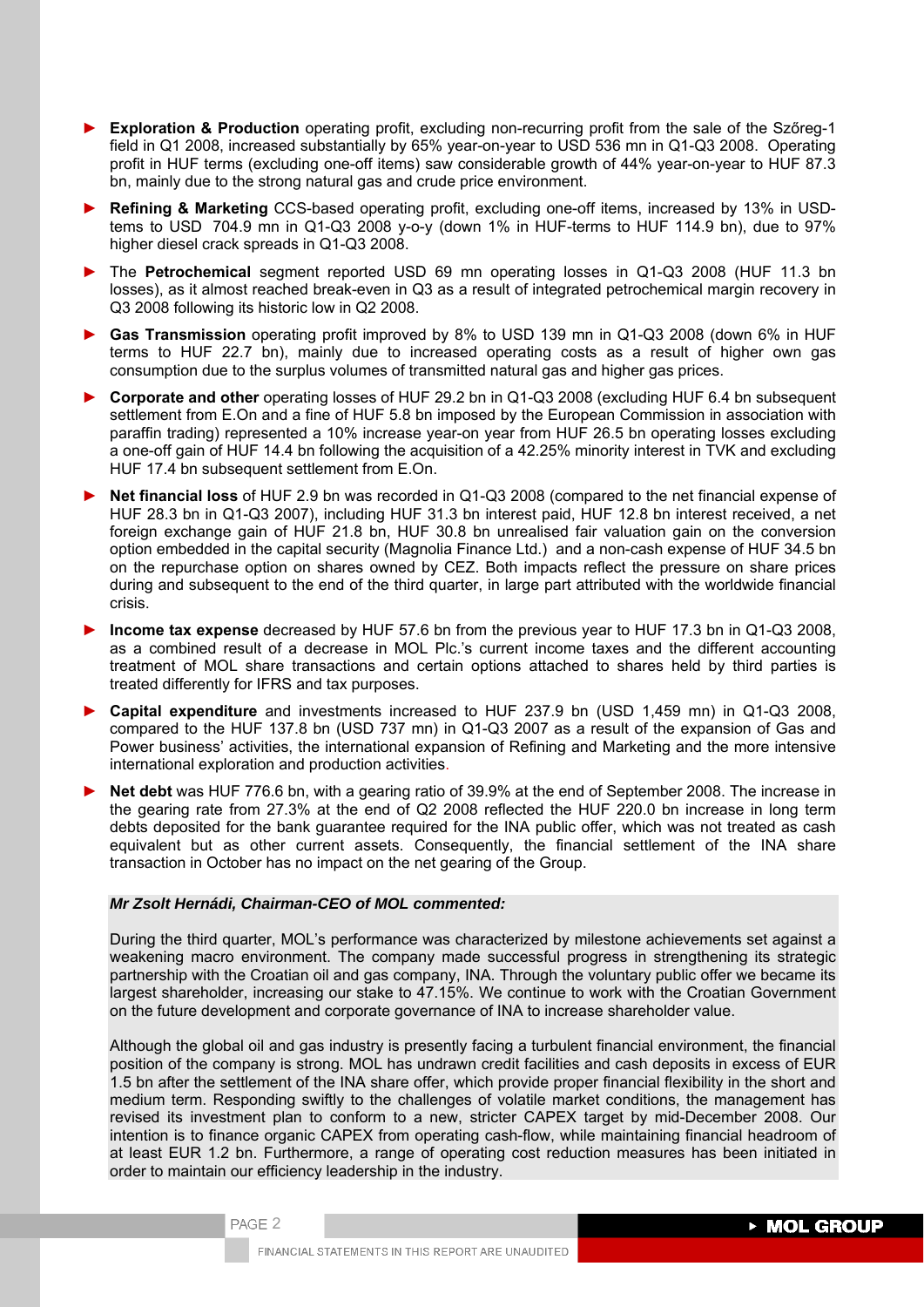# *Overview of the environment*

**Global economic growth** has started to decline with signs of recession in developed countries, most importantly in the US, with the slowdown effect reaching many developing countries. The financial turmoil stemming from the US subprime mortgage problems escalated into the most severe credit crisis since the Great Depression, putting pressure on firms' financing abilities, while equity markets also faced significant drops all over the world. The quick and coordinated intervention of central banks and governments, bailouts and public financial sources will help to alleviate the long term economic costs of the crisis, although it is still unclear how and when the global economy will recover.

The US FED eased monetary conditions - FED funds rate reaching 1% in Q3 2008 - while providing liquidity by other means as well for the financial markets. Monetary policy interventions can alleviate the effects of the financial distress, but the real economy is already strongly affected. For the third quarter as a whole, US industrial production decreased at an annual rate of 6%, and some leading indicators also point towards a recessionary outlook.

Over the short term, the annual Euro area real GDP growth is expected to slow down. A global rise in several commodity prices was followed by a recent substantial decline, which, together with the weakening demand has significantly diminished upside risks to price stability, allowing for easy monetary conditions in the Euro area. Both Western Europe and CEE are expected to slow down due to the economic crisis, although analysts are mixed on the size of it.

**Oil prices** began to fall after reaching record levels in Q2 2008 and with the only exception of a sudden sharp rise in mid-September following an OPEC production cut of 500,000 bpd, the downward trend continued through the end of the quarter. The bearish turn of crude oil is a result of the unfolding financial crisis which now seems to have longer-term negative effects on global economic growth and future oil demand in the US and Europe. Changes in the value of the USD also contributed to swings in oil prices. The average Brent price in Q3 2008 was 114.8 USD/bbl, 53% higher than in Q3 2007 but 5% lower than the Q2 2008 average.

**Oil demand** growth slowed substantially in Q3 2008 to a mere 0.2% increase from the previous quarter and averaged 85.9 mb/day, according to IEA data. In light of the likely longer-term consequences of the financial crisis, and in response to IMF's downward revision of global GDP growth forecast for 2009 by nearly 1 percentage point to 2.9%, global oil demand forecasts have also been lowered to 86.5 mb/d in 2008, 240 kb/d lower than previously estimated, and 87.2 mb/d in 2009, 440 kb/d lower than previous forecasts suggested. Nevertheless, this forecast still means a 0.8% annual growth in global oil demand from 2008 to 2009. OECD demand will decrease by 2.2% in 2008 and by 1.3% in 2009 compared to the previous year, but continue to grow by 4.2% in 2008 and by 3.4% in 2009 in Non-OECD countries.

**Refinery margins** were still above their historical average, though gasoline demand responded to the recent high prices and general economic downturn, leaving gasoline crack spreads at a relatively low level. Distillate crack spreads remained high throughout the quarter, even though this segment is not immune to the economic slowdown, while jet fuel crack spreads declined as air traffic is highly sensitive to the general economic environment.

The integrated **petrochemical margin** increased by 59% in Q3 2008 q-o-q, as naphtha quotation decreased by 3%, while polyolefin quotations increased by 12-17% on average. Naphtha quotation, which reached a record high in H1 2008, began to fall in August. The trend of rising polymer prices also changed mid-August and thereafter a decreasing tendency can be considered. Despite the improvement in Q3, the integrated petrochemical margin declined by 29% y-o-y on average for the first 9 months, as naphtha quotation increased by 49% in USD-term, not being counterbalanced by the polymer quotation increase of 0-9% in EUR-terms, and by the 13% weakening of the USD to the EUR.

**In Hungary**, GDP growth is considered to be low. The global financial turmoil affects Hungary's financial and real economic sectors. According to its central bank, the Hungarian financial system has a substantial capital buffer, and therefore strong shock-absorbing capacity. The financial aid provided by international institutions calmed down investors and consequently the HUF/EUR exchange rate stabilised at normal levels. Although inflationary pressures are moderated due to lower demand prospects and lower oil prices, the National Bank increased its interest rate to 11.5% in order to support the stability of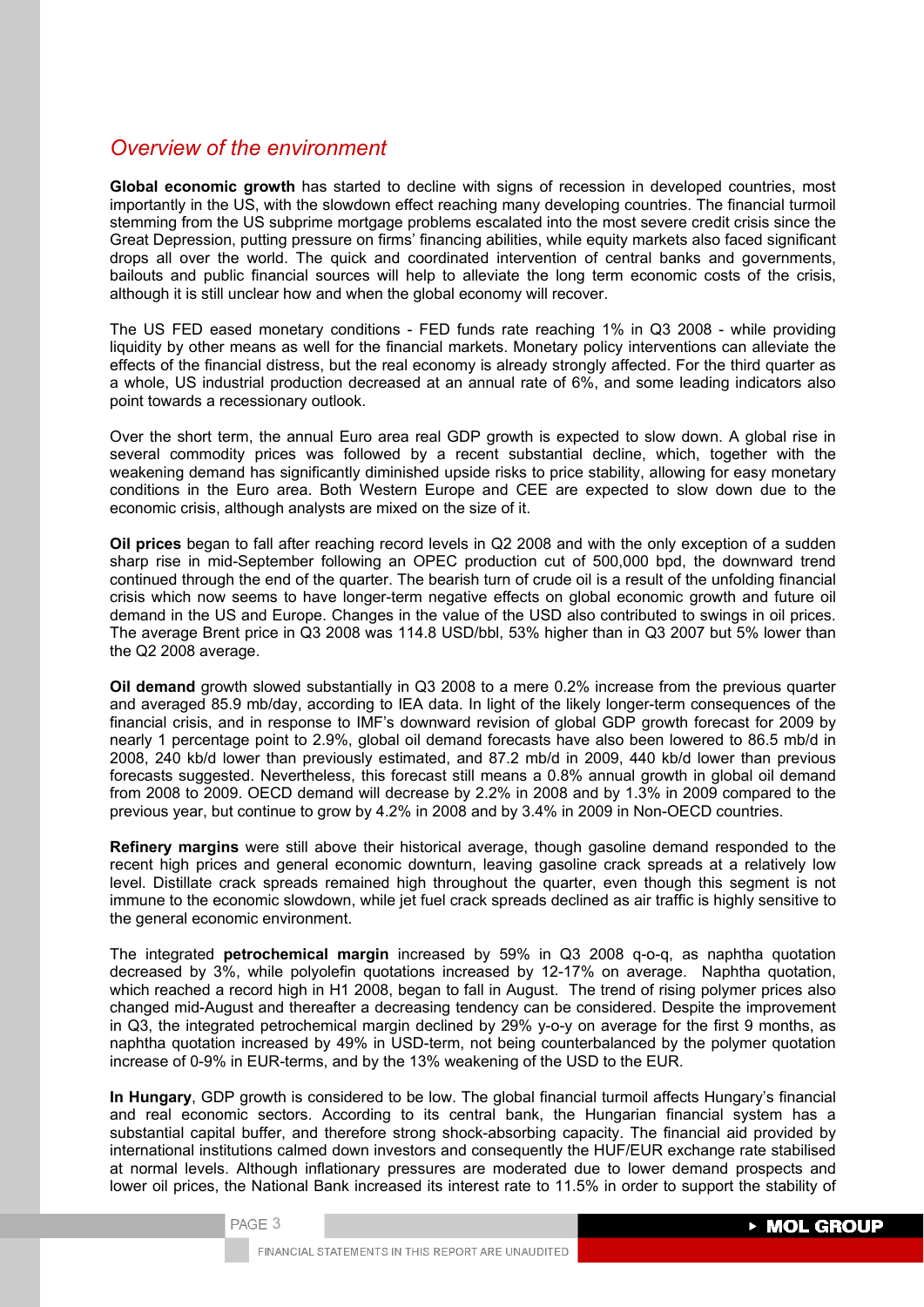the exchange rate. Domestic fuel prices declined slightly during the third quarter, supported by the strong HUF/USD exchange rate. Fuel consumption in the third quarter was 2.9% higher than a year earlier.

In the **Slovak economy**, there were no significant changes during Q3 2008. The dynamics of the GDP growth continued in line with previous quarters, i.e. at strong y-o-y real change of around 7.5%. In addition, positive developments were recorded in falling unemployment, the narrowing of the public finances gap and inflation did not differ significantly from general EU trends. The government prepared a new draft of public finances for the years 2009-2011, according to which Slovakia is targeting to reach a balanced budget in 2011. That is quiet an ambitious target taking into account that Slovakia will likely face the economic slowdown of its key trading partners and also considering the costs of pension reform that are estimated at roughly 1% of GDP per year. During the summer months a final conversion rate of the Slovak crown against EUR was set, to be used from January 09 when Slovakia enters the Euro zone, which is approximately 20% stronger than the rate originally set at a time when Slovakia joined the Exchange Rate Mechanism II in November 2005. The positive economic sentiment is also reflected in motor fuels consumption. Despite higher local fuel prices reflecting international trends, the consumption of both motor gasoline and motor diesel grew relative to the previous year. During the first 9 months of 2008, the growth of gasoline consumption was 1.4%, while that of diesel was 4.3%.

**Global equity markets** experienced a significant capital outflow, as a consequence of the financial turmoil. Outflows from the Emerging markets almost reached USD 40 during January-November 2008. The American and West-European stock indexes dropped by 40%, while the regional stock markets faced with 50-55% decrease from the beginning of the year until mid-November. The energy sector was also affected by the share price decreases. Oil majors suffered 25-30% price declines, while the energy sector of the Emerging markets was hit by more than 60% decrease. MOL's share price moved in line with its regional peers share price (share price drop was around 50-60% until mid-November). Several analysis pointed out that the multiples (as P/E and EV/EBITDA) moved to historic bottom in most of the sectors.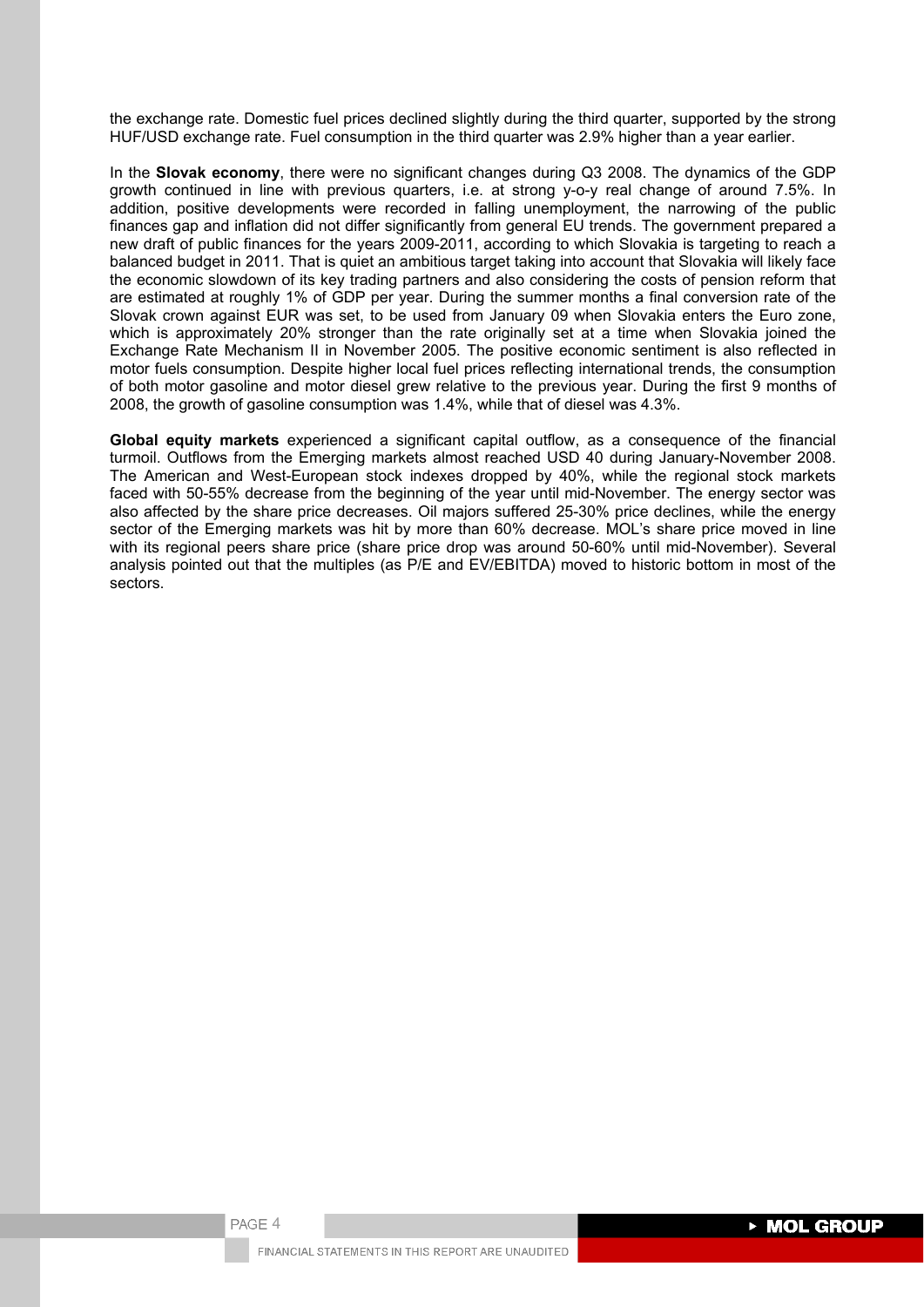# **INTERIM BUSINESS REPORT**

# *Exploration and Production*

#### *Segment IFRS results (in HUF bn)*

|      | Q2 2008 Q3 2008 Q3 2007 |      | Ch. % | <b>Exploration &amp; Production</b>              | $Q1-Q3$<br>2007 | $Q1-Q3$<br>2008 | Ch. % |
|------|-------------------------|------|-------|--------------------------------------------------|-----------------|-----------------|-------|
| 37.2 | 43.4                    | 34.1 | 27    | <b>FRITDA</b>                                    | 91.2            | 177.0           | 94    |
| 37.2 | 43.4                    | 34.1 | 27    | EBITDA excluding Szőreg 1 field disposal         | 91.2            | 111.6           | 22    |
| 30.6 | 32.9                    | 20.1 | 63    | Operating profit/(loss)                          | 60.7            | 152.7           | 151   |
|      |                         |      |       | Operating profit/(loss) excluding Szőreg 1 field |                 |                 |       |
| 30.6 | 32.9                    | 20.1 | 63    | disposal                                         | 60.7            | 87.3            | 44    |
| 13.3 | 24.4                    | 14.1 | 73    | CAPEX and investments                            | 37.4            | 55.3            | 48    |

#### *Key segmental operating data*

| -                   | -               |        | . .   |                                                                  |                 |                 |       |
|---------------------|-----------------|--------|-------|------------------------------------------------------------------|-----------------|-----------------|-------|
| Q <sub>2</sub> 2008 | Q3 2008 Q3 2007 |        | Ch. % | <b>HYDROCARBON PRODUCTION*</b><br>(gross figures before royalty) | $Q1-Q3$<br>2007 | $Q1-Q3$<br>2008 | Ch. % |
| 481                 | 480             | 541    | (11)  | Crude oil production (kt) **                                     | 1.601           | 1,452           | (9)   |
| 195                 | 183             | 203    | (10)  | Hungary                                                          | 611             | 560             | (8)   |
| 286                 | 297             | 338    | (12)  | International                                                    | 990             | 892             | (10)  |
| 596                 | 657             | 642    | 2     | Natural gas production (m cm, net dry)                           | 1.883           | 1,870           | (1)   |
| 583                 | 644             | 627    | 3     | Hungary                                                          | 1840            | 1831            | 0     |
| 13                  | 13              | 15     | (13)  | International                                                    | 43              | 39              | (9)   |
| 42                  | 46              | 43     |       | Condensate (kt)                                                  | 129             | 125             | (3)   |
| 40                  | 43              | 40     | 8     | Hungary                                                          | 122             | 117             | (4)   |
| 2                   | 3               | 3      | 0     | International                                                    |                 | 8               | 14    |
| 41                  | 45              | 45     | 0     | LPG and other gas products (kt)                                  | 149             | 129             | (13)  |
| 83.890              | 87.443          | 91.197 | (4)   | Average hydrocarbon prod. (boe/d)                                | 90.569          | 85,758          | (5)   |

*\* Excluding crude and condensate production from Szőreg-1 field converted into strategic gas storage from 2008 of 1138 boe/day* 

*\*\*Excluding separated condensate* 

| Q2 2008 Q3 2008 Q3 2007 |      |      |    | Ch. % Realised hydrocarbon price                   | Q1-Q3<br>2007 | $Q1-Q3$<br>2008 | Ch. % |
|-------------------------|------|------|----|----------------------------------------------------|---------------|-----------------|-------|
|                         |      |      |    | Average realised crude oil and condensate price    |               |                 |       |
| 95.5                    | 89.6 | 59.2 | 51 | (USD/bbl)                                          | 52.1          | 86.8            | 67    |
| 83.4                    | 86.7 | 54.0 | 61 | Average realised total hydrocarbon price (USD/boe) | 50.7          | 79.9            | 58    |

**In Q1-Q3 2008, the operating profit of the E&P segment amounted to HUF 152.7 bn, including a non-recurring gain from the sale of the Szőreg-1 field of HUF 65.3 bn** (this one-off impact is eliminated from Group figures due to the fact that the buyer of the field was a consolidated MOL Group subsidiary of the Gas and Power segment, MMBF Zrt., which will develop it into an underground gas facility).

**Operating profit excluding this one-off item still showed a significant, 44% growth in HUF-terms to HUF 87.3 bn in Q1-Q3 2008. In USD-terms, the profit growth was even more impressive at a rate of 65% (to USD 536 mn).** Oil prices hit a new record in July and started a moderate decrease in USD terms compared to Q2. This decrease was partly compensated in HUF-terms by the impact of the weakening HUF from July. Gas prices further increased in Q3 2008 as they are based on previous nine-month average of oil products quotation. Compared to Q1-Q3 2007 the higher realised prices in USD-term moderated by a major adverse impact of a weak USD and the strengthening of the HUF (the average HUF/USD exchange rate was 163.0 HUF/USD for the period, down by 13% y-o-y) resulted in an operating profit increase of HUF 43 bn. Lower production levels from our maturing Hungarian and declining ZMB fields negatively impacted the operating profit.

**Hydrocarbon production averaged at around 86 thousand boe/day in Q1-Q3 2008 and 87 thousand boe/day in Q3 2008, showing a 5% and 4% decrease y-o-y, while the Q3 2008 figure was 4% higher than in the previous quarter.** Crude oil production declined by 9% y-o-y as production from the recently acquired Russian fields could only partly offset the 8% production decline from mature Hungarian fields and the sharply lower volumes from the ZMB field (by 16%) caused by lower CAPEX spent in previous years and increased watercut of production wells. We have been analysing with our partner the results of horizontal wells spudded this year and a modification of the drilling program started to minimize this negative impact. Hungarian gas production in Q3 2008 increased y-o-y due to active commercial activity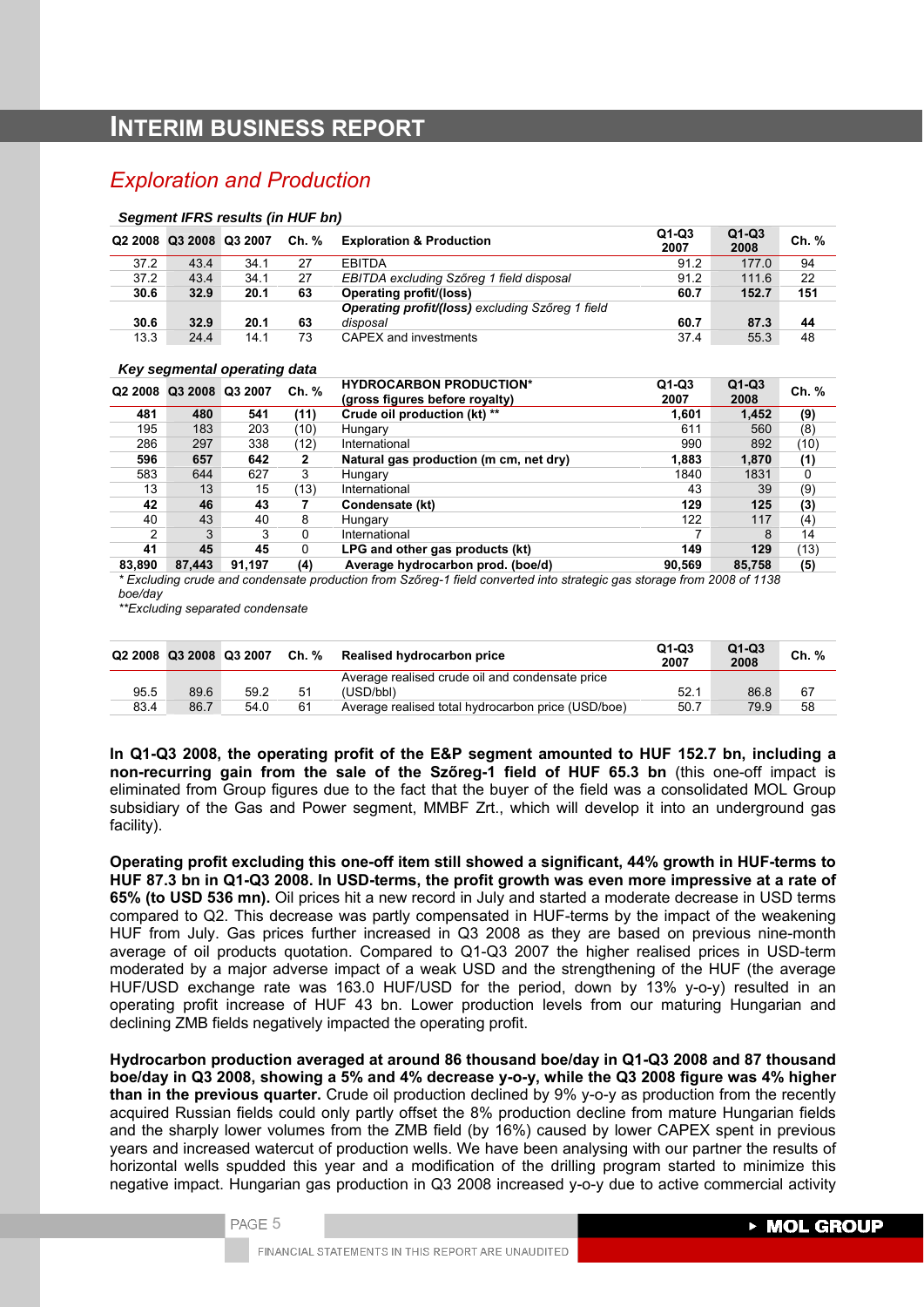and this resulted in a base year level delivery in Q1-Q3. The Pakistani gas production decreased by 9% y-o-y in Q1-Q3 2008 mostly due to reoptimised production at the Manzalai 1 well in order to maintain the more valuable condensate production.

**Our strong exploration track record continued: we had 7 discoveries out of 10 wells tested in 5 countries in Q1-Q3 2008.** In Russia the Ledovaya-101 exploration well in the Matjushkinskaya Block was classified as successful and currently produces above 400 bbl/day under pilot production. The drilling of the Kvartovoye-11 exploration well has finished in June and is currently under testing. The Ayskaya exploration well in the Surgut Block is also undergoing testing. In Pakistan after the commercial discovery of a sidetrack from the Mami Khel in Tal Block was announced on 19 March 2008, Makori-2 well failed to substantiate further upside and was suspended. In Kazakhstan, the appraisal options of the discovery by Rhozkovsky U-10 well in the Fedorovsky Block is being evaluated by the consortium. One sidetrack out of two wells (deepened by Addax Petroleum) confirmed accumulation of oil and gas in the Ngosso block in Cameroon. In Hungary, out of the 7 exploration wells, Földes-ÉK-1, Körösújfalu-3 and Őrtilos-1 wells were classified as gas producers, Okány-3 well is still in the testing phase and the Jászberény-Ny-4 well was qualified as dry. In Q3 Sülysáp-É-1 well has been spudded and the testing has been launched. The spudding of Dravica-1 well has been started.

**Upstream revenues** increased by HUF 145.9 bn to HUF 383.6 bn in Q1-Q3 2008 compared to Q1-Q3 2007, mainly due to the nonrecurring revenue of HUF 65.3 bn from the Szőreg disposal, while recurring revenues increased by 34% y-o-y. Increasing sale prices, on rising crude and oil product quotations, more than compensated for the negative impact of the weakening USD compared to Q1- Q3 2007.

**Upstream expenditures** increased by HUF 53.9 bn to HUF 231.0 bn in Q1-Q3 2008 y-o-y. Royalties on Hungarian production were at HUF 86.4 bn, up by HUF 14.0 bn, due to increased quotations (out of this amount HUF 57.4 bn was the payment to the energy price compensation budget). The mining royalty and export duty paid in Russia increased by HUF 15.5 bn to HUF 46.4 bn in Q1-Q3 2008, due to the high crude price level. **Unit opex** (excluding DD&A) for total hydrocarbon production in Q1-Q3 2008 rose due to unfavourable impacts of the FX change and increased costs (mainly due to energy and service price increases) compared to previous year, but remained unchanged versus H1 2008 at the strong competitive level of 5.8 USD/boe.

**Upstream Capex and investments increased by HUF 17.9 bn y-o-y** to HUF 55.3 bn in Q1-Q3 2008 due to intensified international exploration and development activities. HUF 11.1 bn (20% of the total actual CAPEX) was spent on the acquisition of two exploration blocks in Kurdistan and one in Cameroon. HUF 21.3 bn (38%) was dedicated to exploration in Hungary (HUF 6.3 bn), Russia (HUF 5.6 bn), Cameroon (HUF 3.7 bn) and other regions including block acquired in Kurdistan (HUF 5.6 bn). Total development expenditure was HUF 17.0 bn (31%), of which HUF 4.5 bn was spent in Hungary, while in Russia HUF 11.5 bn was invested with focus on newly acquired projects: Matjushkinskaya (HUF 6.6 bn) and Baitex (HUF 2.5 bn). The development of our discoveries in Pakistan continued investing HUF 1.1 bn in the Manzalai field. HUF 4.5 bn was spent by domestic service subsidiaries on upgrading their assets in order to provide support for our expanding activities and on maintaining type projects.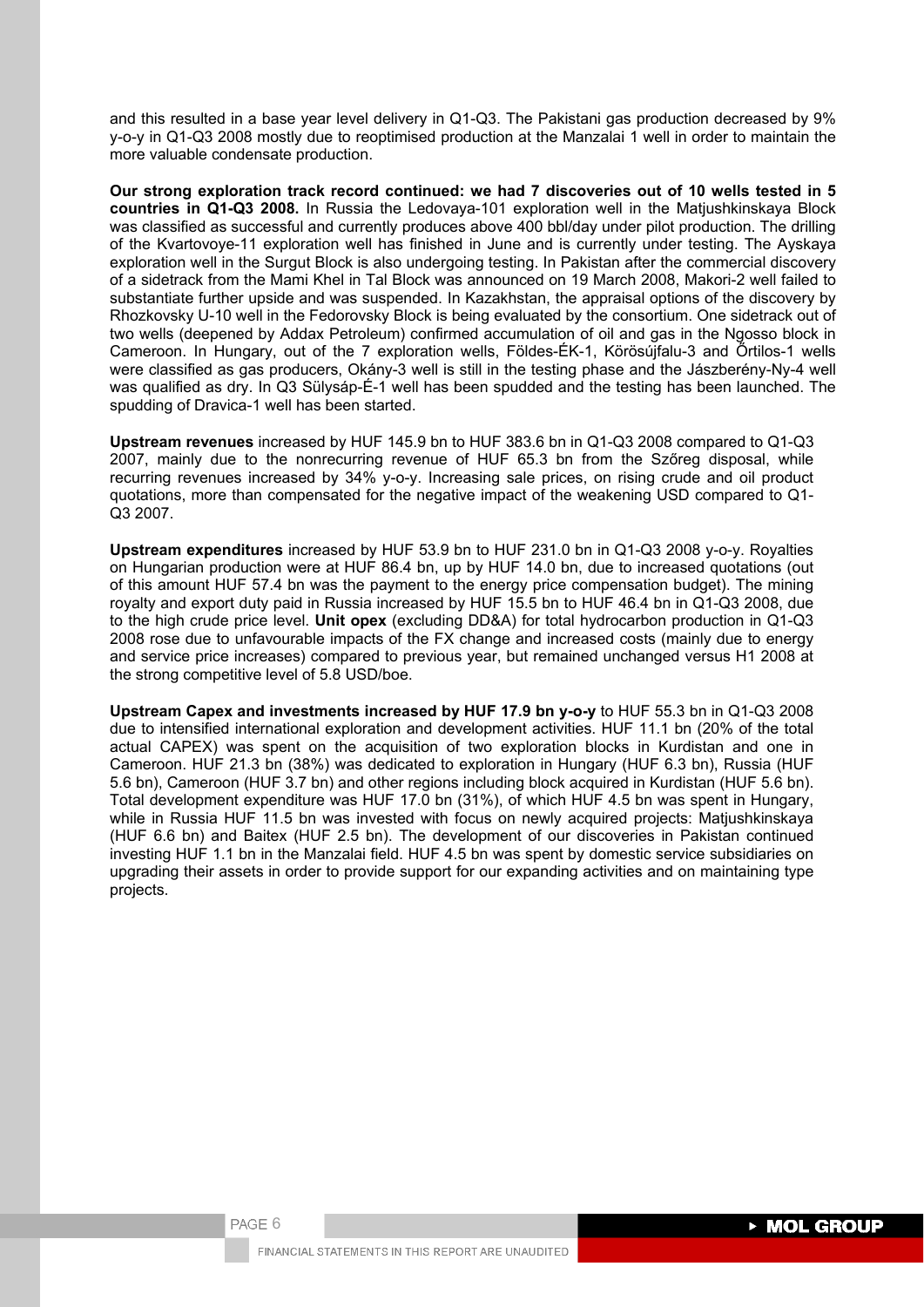# *Refining and Marketing*

# *Segment IFRS results (in HUF bn)*

| Q2 2008 | Q3 2008 | Q3 2007 | Ch. % | <b>Refining &amp; Marketing</b>                                    | $Q1-Q3$<br>2007 | Q1-Q3 2008      | Ch. % |
|---------|---------|---------|-------|--------------------------------------------------------------------|-----------------|-----------------|-------|
| 86.3    | 22.9    | 63.0    | (64)  | <b>EBITDA</b>                                                      | 181.5           | 167.0           | (8)   |
| 69.0    | 4.5     | 47.2    | (90)  | <b>Operating profit/(loss)</b>                                     | 134.1           | 113.6           | (15)  |
| 30.3    | 24.8    | 10.9    | 128   | CAPEX and investments                                              | 32.4            | 65.9            | 103   |
| Q2 2008 | Q3 2008 | Q3 2007 | Ch. % |                                                                    | $Q1-Q3$<br>2007 | $Q1-Q3$<br>2008 | Ch. % |
| 69.0    | 4.5     | 47.2    | (90)  | <b>Reported EBIT</b>                                               | 134.1           | 113.6           | (15)  |
| (20.4)  | 25.9    | (9.4)   | n.a.  | Replacement modification                                           | (18.1)          | (2.2)           | (88)  |
|         | 3.5     |         | n.a.  | IES one-off impacts*                                               |                 | 3.5             | n.a.  |
| 48.6    | 33.9    | 37.8    | (10)  | <b>Estimated CCS-based EBIT excl.</b><br>one-off effects           | 116.0           | 114.9           | (1)   |
| 306.4   | 215.6   | 206.2   | 5     | <b>Estimated CCS-based EBIT excl.</b><br>one-off effects in USD mn | 621.3           | 704.9           | 13    |

*\*including impairment of inventory and loss on the complete planned shut down in September*

# *Key segmental operating data*

| Q2 2008 | Q3 2008 | Q3 2007    | Ch. %          | <b>REFINERY PROCESSING (kt)</b>                             | $Q1-Q3$<br>2007 | Q1-Q3 2008 | Ch. %          |
|---------|---------|------------|----------------|-------------------------------------------------------------|-----------------|------------|----------------|
| 214     | 172     | 205        | (16)           | Domestic crude oil                                          | 615             | 555        | (10)           |
| 3,350   | 3,546   | 3,239      | 9              | Imported crude oil                                          | 9,046           | 10,637     | 18             |
| 44      | 63      | 39         | 62             | Condensates                                                 | 121             | 140        | 16             |
| 648     | 750     | 723        | 4              | Other feedstock                                             | 2,019           | 2,231      | 11             |
| 4,256   | 4,531   | 4,206      | 8              | <b>TOTAL REFINERY THROUGHPUT</b>                            | 11,801          | 13,563     | 15             |
| 420     | 285     | 167        | 71             | Purchased and sold products                                 | 496             | 898        | 81             |
| Q2 2008 | Q3 2008 | Q3 2007    | Ch. %          | <b>REFINERY PRODUCTION (kt)</b>                             | $Q1-Q3$<br>2007 | Q1-Q3 2008 | Ch. %          |
| 737     | 816     | 787        | $\overline{4}$ | Motor gasoline                                              | 2,209           | 2,361      | $\overline{7}$ |
| 1,651   | 1,788   | 1,554      | 15             | Diesel                                                      | 4,219           | 5,222      | 24             |
| 137     | 112     | 148        | (24)           | Heating oil                                                 | 426             | 455        | 7              |
| 94      | 98      | 111        | (12)           | Kerosene                                                    | 265             | 282        | 6              |
| 379     | 398     | 456        | (12)           | Naphtha                                                     | 1,343           | 1,246      | (7)            |
| 333     | 332     | 158        | 110            | <b>Bitumen</b>                                              | 335             | 871        | 160            |
| 507     | 591     | 549        | $\overline{7}$ | Other products                                              | 1,693           | 1,804      | $\overline{7}$ |
| 3,838   | 4,135   | 3,763      | 10             | <b>TOTAL PRODUCT</b>                                        | 10,490          | 12,241     | 17             |
| 30      | 39      | 35         | 11             | Refinery loss                                               | 109             | 106        | (3)            |
| 388     | 357     | 410        | (13)           | Own consumption                                             | 1,202           | 1,216      | $\mathbf{1}$   |
| 4,256   | 4,531   | 4,206      | 8              | <b>TOTAL REFINERY PRODUCTION</b>                            | 11,801          | 13,563     | 15             |
| Q2 2008 | Q3 2008 | Q3 2007    | Ch. %          | <b>REFINED PRODUCT SALES</b><br>(kt)                        | $Q1-Q3$         | Q1-Q3 2008 | Ch. %          |
|         |         |            |                | (Group external sales)                                      | 2007            |            |                |
| 1,209   | 1,324   | 1.377      | (4)            | Hungary                                                     | 3.587           | 3,587      | $\mathbf 0$    |
| 416     | 470     | 432        | 9              | Slovakia                                                    | 1,124           | 1,212      | 8              |
| 2,399   | 2,253   | 1,710      | 32             | Other markets                                               | 4,736           | 6.739      | 42             |
| 4,024   | 4,047   | 3,519      | 15             | TOTAL CRUDE OIL PRODUCT SALES                               | 9,447           | 11,538     | 22             |
| Q2 2008 | Q3 2008 | Q3 2007    | Ch. %          | <b>REFINED PRODUCT SALES (kt)</b><br>(Group external sales) | $Q1-Q3$<br>2007 | Q1-Q3 2008 | Ch. %          |
| 879     | 890     | 845        | 5              | Motor gasoline                                              | 2.322           | 2,545      | 10             |
| 1,922   | 2,026   | 1,673      | 21             | <b>Diesel</b>                                               | 4,519           | 5,685      | 26             |
| 305     | 133     | 168        | (21)           | Heating oils                                                | 477             | 604        | 26             |
| 88      | 107     | 109        | (2)            | Kerosene                                                    | 262             | 272        | $\overline{4}$ |
| 343     | 345     | 168        | 105            | <b>Bitumen</b>                                              | 337             | 869        | 158            |
| 486     | 546     | 556        | (2)            | Other products                                              | 1,530           | 1,563      | $\overline{c}$ |
| 4,024   | 4,047   | 3,519      | 15             | <b>TOTAL CRUDE OIL PRODUCT SALES</b>                        | 9,447           | 11,538     | 22             |
| 581     | 632     | 521        | 21             | o/w Retail segment sales                                    | 1,451           | 1,727      | 19             |
| 640     | 726     | 659<br>656 | 10             | o/w Direct sales to other end-users*                        | 1,724           | 1,896      | 10             |

*\*Motor gasoline, gas and heating oil sales*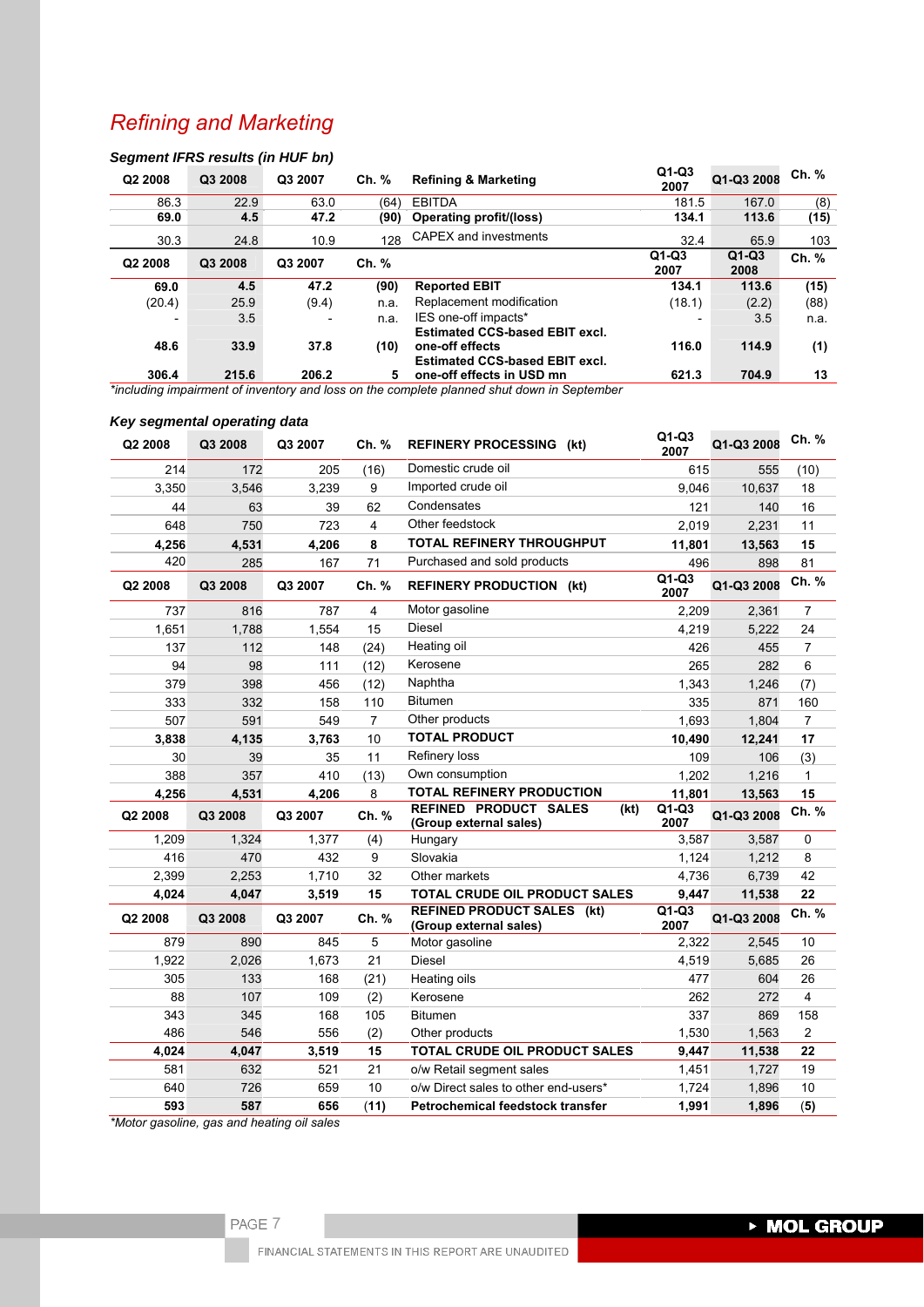**R&M CCS-based operating profit, excluding one-off items,** which describes the profitability of the reoccurring operation, **increased by 13% in USD-tems to USD 704.9 mn in Q1-Q3 2008 y-o-y**. Stable crude oil supply and the almost doubling of diesel and kerosene crack-spreads contributed to the success, which were partly offset by a 24% weaker gasoline crack spread and a significant increase in energy cost. Despite the smooth operation detailed above, however, local currencies strengthened against the USD in the reported period. Therefore, CCS-based EBIT excluding one-off items in HUFterms decreased by 1% y-o-y to HUF 114.9 bn for Q1-Q3 2008. The positive inventory revaluation effect was HUF 15.9 bn y-o-y lower at HUF 2.2 bn in Q1-Q3 2008. Therefore, the operating profit of R&M decreased by 15% y-o-y to HUF 113.6 bn in Q1-Q3 2008.

**In Q3 2008**, R&M was hit by external factors including the fall in crude price and still strong local currencies versus the USD. As a consequence of the sharp crude oil price fall in September 2008, the CCS-based inventory revaluation impact was HUF 25.9 bn in Q3 2008, which is a HUF 35.3 bn decrease compared to the previous year. In addition, the HUF was 14% stronger in Q3 2008 y-o-y, which had a HUF 15.7bn negative impact on our Q3 2008 EBIT.

In addition, **IES** had significant one-off costs of HUF 3.5 bn in Q3 2008 including inventory impairment and the impact of the complete planned shut down in September. IES prepared for the planned full shut down in September with high inventory volumes, which were sold out at significantly lower prices due to sharp fall in crude prices. The Mantua refinery restarted its operation in mid-October and all of its products became compliant to the 10ppm product specifications required as of Jan 2009 in the EU. After a strong H1 2008, **IES EBITDA** was at a EUR 10.3 mn loss in Q3 2008, resulting in cumulative EBITDA of EUR 41.1 mn for Q1-Q3 2008.

**Refinery throughput** grew by 15% y-o-y to 13.6 Mt in Q1-Q3 2008. At the Duna and Slovnaft refineries production remained stable at 11.9 Mt on smooth Russian crude supply. The throughput of IES was 1.8 Mt in Q1-Q3 2008.

There was a slight decrease in **utilisation of the Duna and Slovnaft refineries** in Q1-Q3 2008 compared to base, due to planned shut downs of some selected residue upgrading units in Q2 and Q3. (There were no significant refinery shut downs in 2007). The shut downs at the Duna and Slovnaft refineries had no material impact on our operating performance thanks to inventory accumulated in the previous quarters.

The two high complexity refineries (NCI: Duna 10.6, Slovnaft 11.5) contributed to a **middle distillate yield** of 44% and a mere 2% fuel oil yield in Q1-Q3 2008. The relatively high complexity of IES (NCI: Mantova 8.4) with a favourable yield structure (middle distillate yield of 51%) allowed us to leverage the dieselisation of the market.

**Group level sales volume** increased by 22% year-on-year to 11.5 Mt in Q1-Q3 2008. The sales growth of the higher margin products was considerable: diesel was up by 26%, heating oil grew by 26%, kerosene was up 4%, and motor gasoline sales improved by 10% y-o-y. The sales volume of the traditional Duna and Slovnaft refineries was practically unchanged. The consolidation of IES added 2 Mt to our sales volumes (including 1 Mt diesel, 0.3 Mt gasoline and 0.4 Mt bitumen) in Q1-Q3 2008.

Taking advantage of fuel demand increase in the region, we were successful in increasing sales in our most important and closest markets of Hungary, Slovakia and Austria. **Hungarian** motor fuel sales increased by 2%, fuelled by a 5 % increase in diesel sales in Q1-Q3 2008 y-o-y. From the 1st January 2008 only 4.4% (v/v) of biocomponent content motor fuel was sold. Our **Slovakian** motor fuel sales grew by 7%, well above the market increase of 4% in Q1-Q3 2008.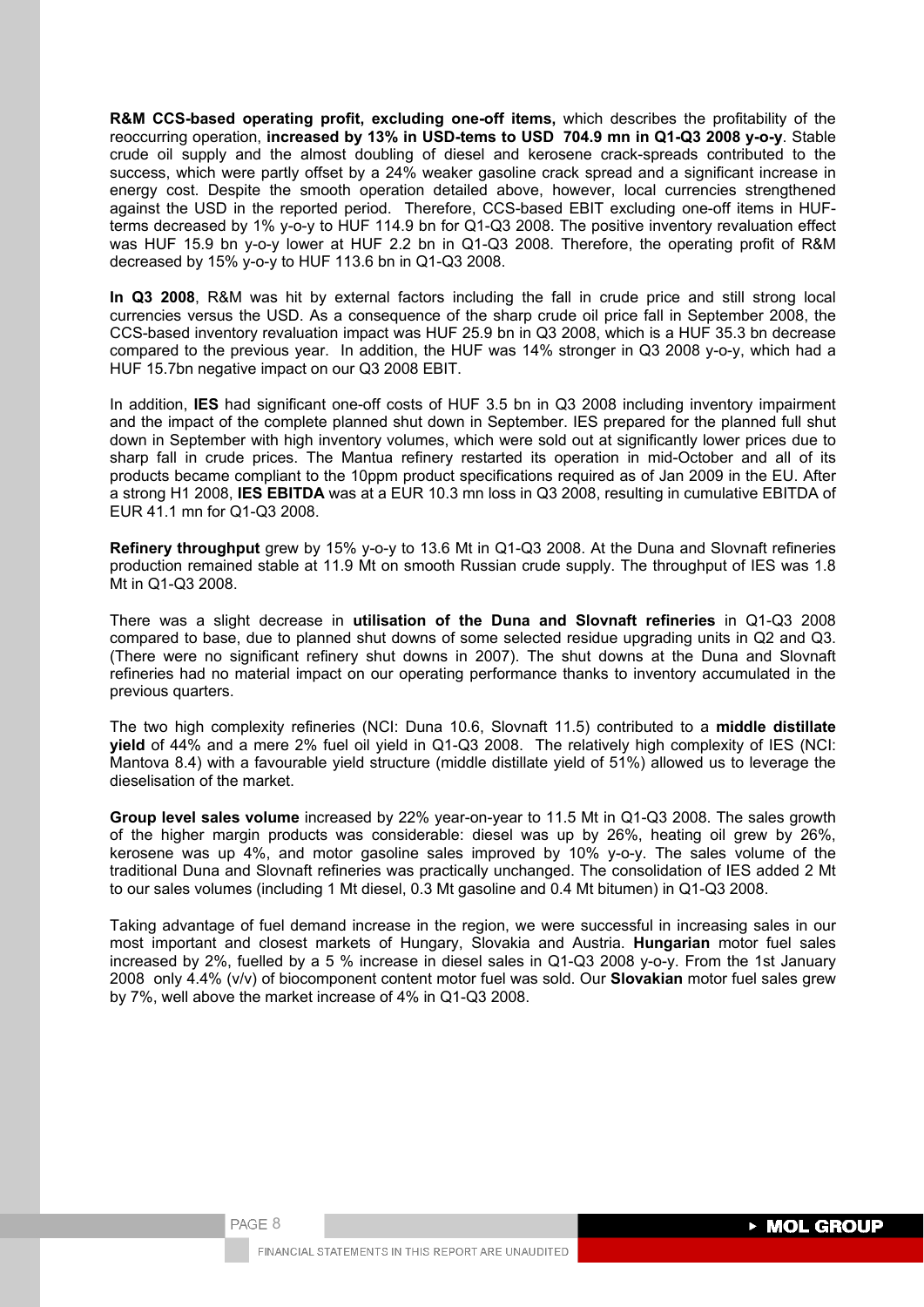# *Retail*

| Q <sub>2</sub> 2008 | Q3 2008 | Q3 2007 | Ch. % REFINED PRODUCT RETAIL SALES (kt) | Q1-Q3 2007 Q1-Q3 2008 |         | Ch. % |
|---------------------|---------|---------|-----------------------------------------|-----------------------|---------|-------|
| 226.8               | 249.5   | 215.5   | 15.8 Motor gasoline                     | 602.1                 | 677.4   | 12.5  |
| 343.5               | 370.0   | 297.5   | 24 4 Gas and heating oils               | 828.7                 | 1.017.2 | 22.7  |
| 10.4                | 12.8    | 7.6     | 68.4 Other products                     | 19.7                  | 32.7    | 66.0  |
| 580.7               | 632.3   | 520.6   | 21.5 TOTAL OIL PRODUCT RETAIL SALES     | 1.450.5               | 1.727.3 | 19.1  |

**Total retail sales volumes** (incl. LPG and lubricant volumes) increased by 19% to 1.7Mt y-o-y in Q1-Q3 2008 y-o-y. The acquisition of IES and Tifon completed in Q4 2007, had a significant effect on volume increase (171.2 kt, and 80.2 kt retail sales surplus). Retail fuel sales volumes, excluding IES and Tifon, grew by 1.7% in Q1-Q3 2008 y-o-y, as Hungary eroded slightly while both Slovakia and Romania remained stable.

**The margin revenue per litre** improved by 1% in Hungary and by 10% in Slovakia, mainly due to a 3% and 18% increase in non-fuel margin revenue per litre in Hungary and in Slovakia, respectively, as a result of enhanced sales activity in the shops.

The group operated **1,043 filling stations** as of 30 September 2008 (please see Appendix VIII for further details). In line with the plans, we expanded the IES network to 195 filling stations from 176 at the end of 2007.

**In Hungary** our retail fuel sales volumes decreased by 2% y-o-y in Q1-Q3 2008, mainly due to the competitive environment. Diesel sales increased by 2%, while gasoline and LPG sales fell by 6% and 8%, respectively. Lower gasoline sales reflect the temporary effect of taking 98 octane gasoline out of our portfolio, the continued Hypermarkets' expansion and the reconstruction of our relatively high throughput fuel sites. We completed the reconstruction of 3 sites by the motorways adding Marche restaurants. Our retail fuel market share, according to MÁSZ (Hungarian Petroleum Association), eroded from 37% in Q1- Q3 2007 to 36% in Q1-Q3 2008. The ratio of fleet card sales to our total fuel sales rose from 34% to 36% while shop sales revenue remained stable in comparison to Q1-Q3 2007.

**In Slovakia** our retail sales volume remained stable in Q1-Q3 2008 y-o-y, despite the fierce competition. Diesel sales show a continuous increase of 3%, while gasoline sales decreased by 1% y-o-y in Q1-Q3 2008, however showed an increase of 1% in Q3 2008. LPG sales grew by 11%, mainly in the Q3 2008 due to the excise duty abolishment as of 1<sup>st</sup> of July 2008. Our retail market share in Slovakia eroded from 40% to 38% in Q1-Q3 2008 y-o-y. Fleet card sales decreased by 2%, and the proportion of card sales within Slovakian total fuel sales fell by one percentage points to 29% in Q1-Q3 2008 y-o-y.

**In Romania**, fuel sales went up by 2% in Q1-Q3 2008. Fleet card sale increased by 7% due to a strong focus on cards clients and to the partnership concluded with the Romanian Road Transporters Union. The shop sales (in euro) grew by 8%, due to improved category products management. In Q1- Q3 2008 market share decreased from 12.8% to 10.8%. Market share of Q3 2008 improved with 0.2 percentage points versus Q2 2008, reaching 10.7%. In October 2008, additional 5 new stations where opened and the total number of stations reached 130.

**R&M CAPEX** doubled from HUF 32.4 bn in Q1-Q3 2007 to HUF 65.9 bn in Q1-Q3 2008. Out of the total CAPEX, refining and wholesale accounted for HUF 54.2 bn (Slovnaft HUF 18.6 bn, Duna refinery HUF 22.6 bn including the spending on VGO Hydrocrack of HUF 4.3 bn, and IES HUF 13.0 bn). **Retail CAPEX** was at HUF 11.5 bn in Q1-Q3 2008 including the HUF 3.5 bn spent on network development in Hungary, HUF 2.3 bn at Tifon, HUF 2.4 bn in Serbia and HUF 1.5 bn spent by IES. Retail CAPEX was lower than the basis by HUF 1.4 bn in Q1-Q3 2008, which included the HUF 4.5 bn registered capital increase in Bosnia's Energopetrol.

PAGE 9

.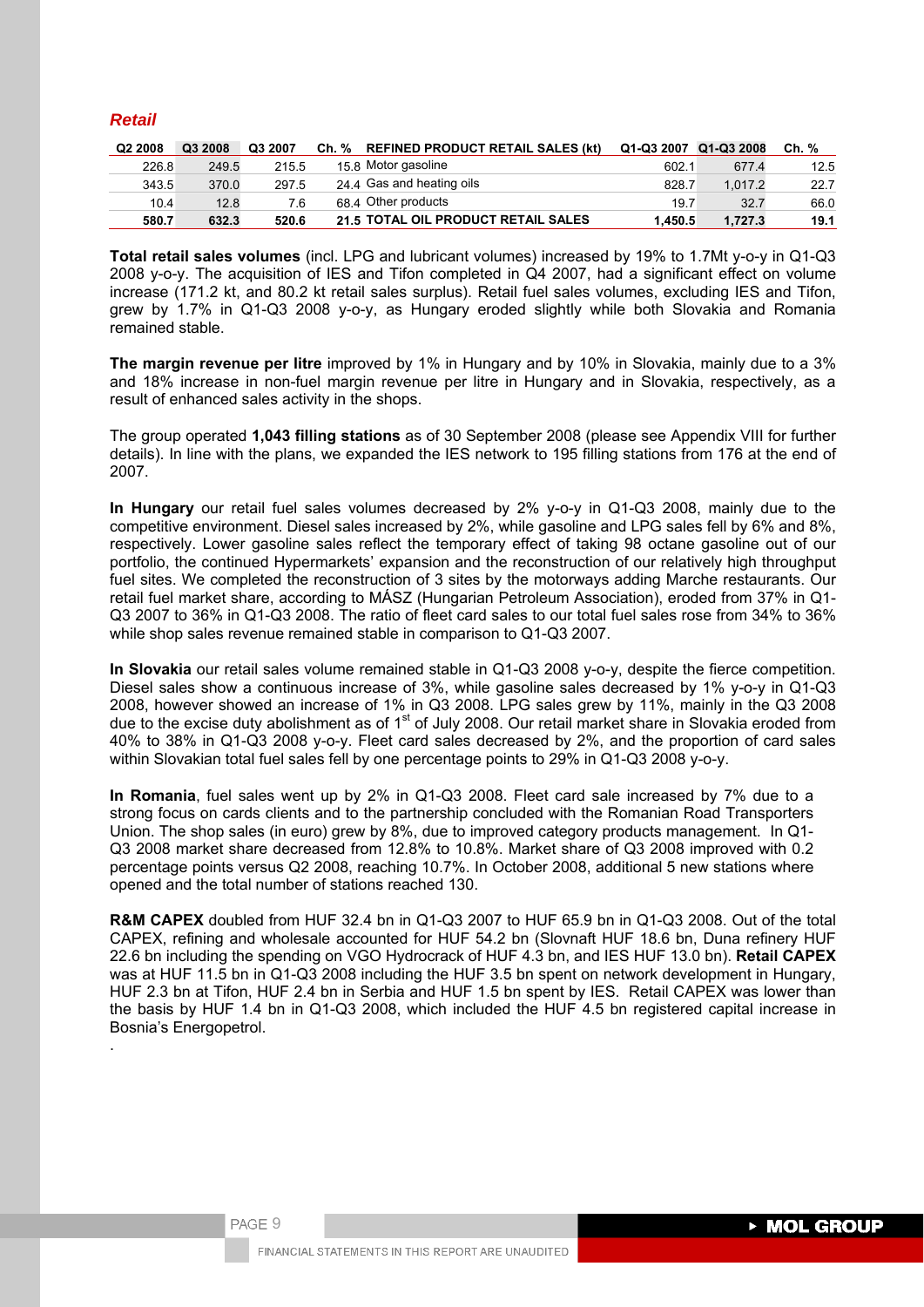# *Petrochemicals*

|                     | <u>standing in the results (iii rist for i</u> |         |       |                                |                 |            |       |
|---------------------|------------------------------------------------|---------|-------|--------------------------------|-----------------|------------|-------|
| Q <sub>2</sub> 2008 | Q3 2008                                        | Q3 2007 | Ch. % | Petrochemicals                 | $Q1-Q3$<br>2007 | Q1-Q3 2008 | Ch. % |
| (8.2)               | 4.3                                            | 16.7    | 74)   | <b>EBITDA</b>                  | 51.0            | 3.5        | (93)  |
| (13.7)              | (0.2)                                          | 11.9    | n.a.  | <b>Operating profit/(loss)</b> | 36.8            | (11.3)     | n.a.  |
| 2.5                 | 1.8                                            | 2.3     | :22)  | CAPEX and investments          | 3.5             | 5.1        | 46    |
|                     |                                                |         |       |                                |                 |            |       |

# *Key segmental operating data*

*Segment IFRS results (in HUF bn)* 

| Q <sub>2</sub> 2008 | Q3 2008 | Q3 2007 | Ch. % | PETROCHEMICAL PRODUCTION (kt)                       | $Q1-Q3$<br>2007 | Q1-Q3 2008 | Ch. % |
|---------------------|---------|---------|-------|-----------------------------------------------------|-----------------|------------|-------|
| 193                 | 182     | 215     | (15)  | Ethylene                                            | 640             | 604        | (6)   |
| 96                  | 90      | 106     | (15)  | Propylene                                           | 323             | 300        | (7)   |
| 158                 | 156     | 183     | (15)  | Other products                                      | 558             | 526        | (6)   |
| 447                 | 428     | 504     | (15)  | <b>Total olefin</b>                                 | 1,521           | 1,430      | (6)   |
| 51                  | 61      | 68      | (10)  | <b>LDPE</b>                                         | 204             | 180        | (12)  |
| 89                  | 72      | 95      | (24)  | <b>HDPE</b>                                         | 295             | 266        | (10)  |
| 122                 | 117     | 134     | (13)  | <b>PP</b>                                           | 402             | 380        | (5)   |
| 261                 | 250     | 297     | (16)  | <b>Total polymers</b>                               | 901             | 826        | (8)   |
| Q2 2008             | Q3 2008 | Q3 2007 | Ch. % | PETROCHEMICAL SALES BY<br><b>PRODUCT GROUP (kt)</b> | $Q1-Q3$<br>2007 | Q1-Q3 2008 | Ch. % |
| 67                  | 55      | 66      | (17)  | Olefin products                                     | 208             | 187        | (10)  |
| 271                 | 248     | 294     | (16)  | Polymer products                                    | 883             | 825        | (7)   |
| Q2 2008             | Q3 2008 | Q3 2007 | Ch. % | <b>PETROCHEMICAL SALES (external)</b><br>kt         | $Q1-Q3$<br>2007 | Q1-Q3 2008 | Ch. % |
| 120                 | 106     | 120     | (12)  | Hungary                                             | 367             | 338        | (8)   |
| 21                  | 18      | 20      | (10)  | Slovakia                                            | 62              | 60         | (3)   |
| 197                 | 179     | 220     | (18)  | Other markets                                       | 662             | 614        | (7)   |
| 338                 | 303     | 360     | (16)  | <b>TOTAL PETROCHEMICAL PRODUCT</b><br><b>SALES</b>  | 1,091           | 1,012      | (7)   |

**The Petrochemical segment nearly broke-even in Q3 2008** (HUF 0.2 bn operating losses) resulting in operation losses of HUF 11.3 bn for Q1-Q3 2008**. EBITDA turned positive** in the last 2 months reaching HUF 4.3 bn in Q3 2008, as a result of strong recovery in the integrated petrochemical margin in Q3 2008 – which reached its historic bottom in Q2 2008 – and the cost-cutting, loss-reducing measures implemented in H1 2008. Nevertheless, the segments result was negatively affected by the significant increase in energy prices, and low utilisation of TVK's units.

The **integrated petrochemical margin increased by 59%** in Q3 2008 versus Q2 2008, as naphtha quotation decreased by 3%, while polyolefin quotations increased by 12-17% on average. Naphtha quotation, which reached a record high in H1 2008, began to fall in August. The trend of rising polymer prices also changed in mid-August, and thereafter a decreasing tendency can be considered.

Despite the improvement in Q3, the **integrated petrochemical margin declined by 29% y-o-y on average for the first 9 months**, as naphtha quotation increased by 49% in USD-term, not being counterbalanced by the polymer quotation increase of 0-9% in EUR-terms, and by the 13% weakening of the USD to the EUR.

Both the **monomer and the polymer production decreased** by a significant 15% and 16%, respectively, in Q3 2008 compared to Q3 2007, due to shut downs at TVK's Olefin-1 plant. On top of that, the majority of TVK's units suffered process interruptions due to issues in the national electric grid on 11<sup>th</sup> of August. Polymer production declined by 75 kt (8%) y-o-y in Q1-Q3 2008, as a consequence of the general overhauls carried out in H1, decreased market demand and the technical problems which arose in Q3.

**Polymer sales volumes** fell by 58 kt y-o-y in Q1-Q3 2008, due to lower production volumes and shrinking market demand. The polymer sales portfolio changed slightly; as a result of the maintenance shut-downs. The ratio of HDPE grew to 33% and the ratio of PP rose to 46% against the LDPE ratio, which dropped to 21%.

**CAPEX** increased by 46% to HUF 5.1 bn in Q1-Q3 2008 y-o-y fuelled by the general overhaul.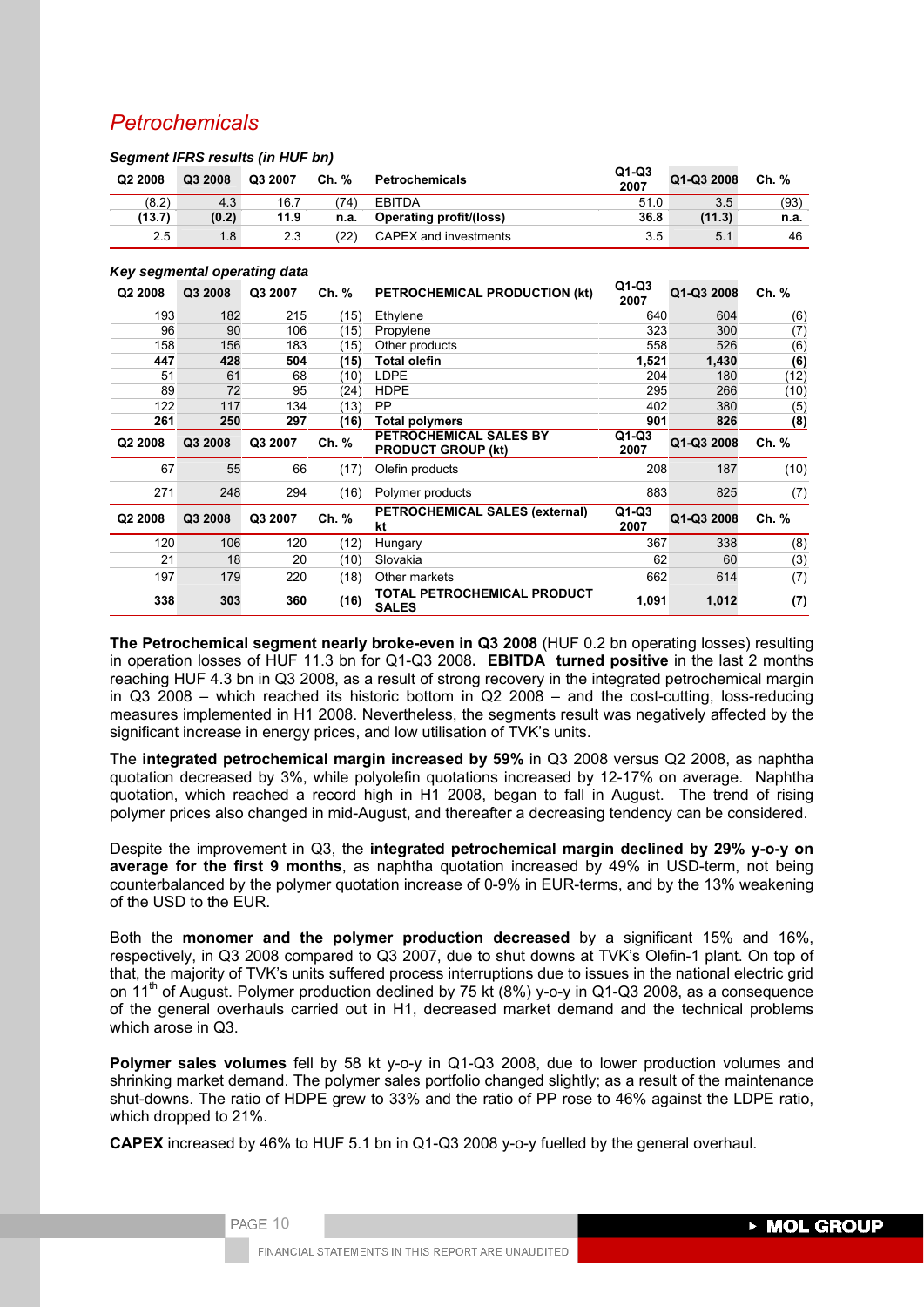# *Gas and Power*

# *FGSZ Zrt.*

#### *FGSZ Zrt. IFRS result (non consolidated, in HUF bn)*

| Q <sub>2</sub> 2008 | Q3 2008 | Q3 2007 | Ch. % | Transmission             | Q1-Q3 2007 | Q1-Q3 2008 | Ch. % |
|---------------------|---------|---------|-------|--------------------------|------------|------------|-------|
| 10.1                | 10.8    | 10.4    | 4     | <b>EBITDA</b>            | 35.0       | 33.9       | (3)   |
| 6.4                 | 6.9     | 6.2     | 11    | Operating profit/(loss)* | 24.1       | 22.7       | (6)   |
| 27.6                | 13.1    |         | 70    | CAPEX and investments    | 10.5       | 58.2       | 454   |

*\* Excluding segment level consolidation effects (of which the most significant item is the depreciation on eliminated internal profit of PP&E).* 

#### *Main operational data*

| Q2 2008 | Q3 2008 | Q3 2007 | Ch. % | <b>Transmission volumes</b><br>$(m \, cm)$  | Q1-Q3 2007 | Q1-Q3 2008 | Ch. % |
|---------|---------|---------|-------|---------------------------------------------|------------|------------|-------|
| 3.591   | 2,862   | 2.752   | 4     | Hungarian natural gas transmission *        | 10.167     | 11.313     | 11    |
| 426     | 404     | 376     |       | Natural gas transit                         | 1.474      | 1.733      | 18    |
| Q2 2008 | Q3 2008 | Q3 2007 |       | <b>Transmission fee</b><br>Ch. % (HUF/cm)** | Q1-Q3 2007 | Q1-Q3 2008 | Ch. % |
| 3.91    | 5.07    | 4.80    | -6    | Hungarian natural gas transmission fee      | 3.97       | 3.83       | (4)   |

*\* Including transmission volume to the gas storages as well.* 

*\*\* The change in unit domestic transmission fee is significantly influenced by the dominant ratio of capacity fee within the transmission revenue. The capacity fee does not depend on the transmission volume.* 

**Operating profit for FGSZ Zrt.** was HUF 22.7 bn in 2008 Q1-Q3, HUF 1.4 bn (6%) lower y-o-y. Higher operating costs (primarily as a consequence of higher compressor usage costs) eliminated the impact of the domestic transmission and transit transmission revenue increase of 7% and 13%, respectively.

**Revenue from domestic transmission** grew by HUF 3.0 bn (7%) to HUF 43.3 bn in 2008 Q1-Q3 y-o-y. Part of the growth originates from surplus capacity fee, in which the surplus capacity booking also played a role in addition to the positive impacts of the tariff changes. Turnover fee revenue – which is transmission volume dependent  $-$  is HUF 1.4 bn higher y-o-y, partly due to the volume increase (11%) of transmitted natural gas and partly due to the favorable impact of the tariff changes effective as of July  $1<sup>st</sup>$ , 2008.

**Revenue from international transit natural gas transmission** was HUF 10.3 bn, HUF 1.2 bn (13%) higher y-o-y, as a result of the 18% higher transmitted volume (due to the colder winter weather in Q1 2008), as well as the tariff increase in HUF terms (even despite the strengthening of the HUF).

**Operating costs** increased by HUF 6.1 bn (23%) in 2008 Q1-Q3 y-o-y, mainly due to the largescale growth of energy costs. The volume of natural gas used for operational purpose (mostly to drive compressors) increased significantly as a consequence of the higher transmitted volume, additionally the natural gas price change caused further cost growth. The combined impact of these higher costs together with the growth of gas cost based pressure increase fee, resulted in an increase of HUF 4.1 bn. Other operating costs were HUF 2.0 bn higher y-o-y on the whole.

**CAPEX of natural gas transmission (FGSZ Zrt.)** was particularly high in 2008 Q1-Q3 at HUF 58.2 bn, including HUF 52.5 bn spent on import capacity expansion, and a further HUF 1.7 bn invested in the Pilisvörösvár – Százhalombatta gas pipeline construction.

## *Gas and Power*

PAGE 11

The operating profit contribution of other gas and power units (MMBF Zrt., the gas storage company, MOL Energy Trade Kft., Slovnaft Thermal Power Plant and Duna Boiler Farm) was at HUF 0.3 bn for Q1-Q3 2008. MMBF Zrt. continued the preliminary storage of natural gas and injected 192 mcm gas until the end of September from the volume of 300 mcm contracted by January 2009. MMBF Zrt. spent HUF 25.3 bn CAPEX on the development of the storage facility with 1.2 bcm strategic and 0.7 bcm commercial capacities in Q1-Q3 2008. The storage of strategic gas reserves will be completed by the end of 2009.

**> MOL GROUP**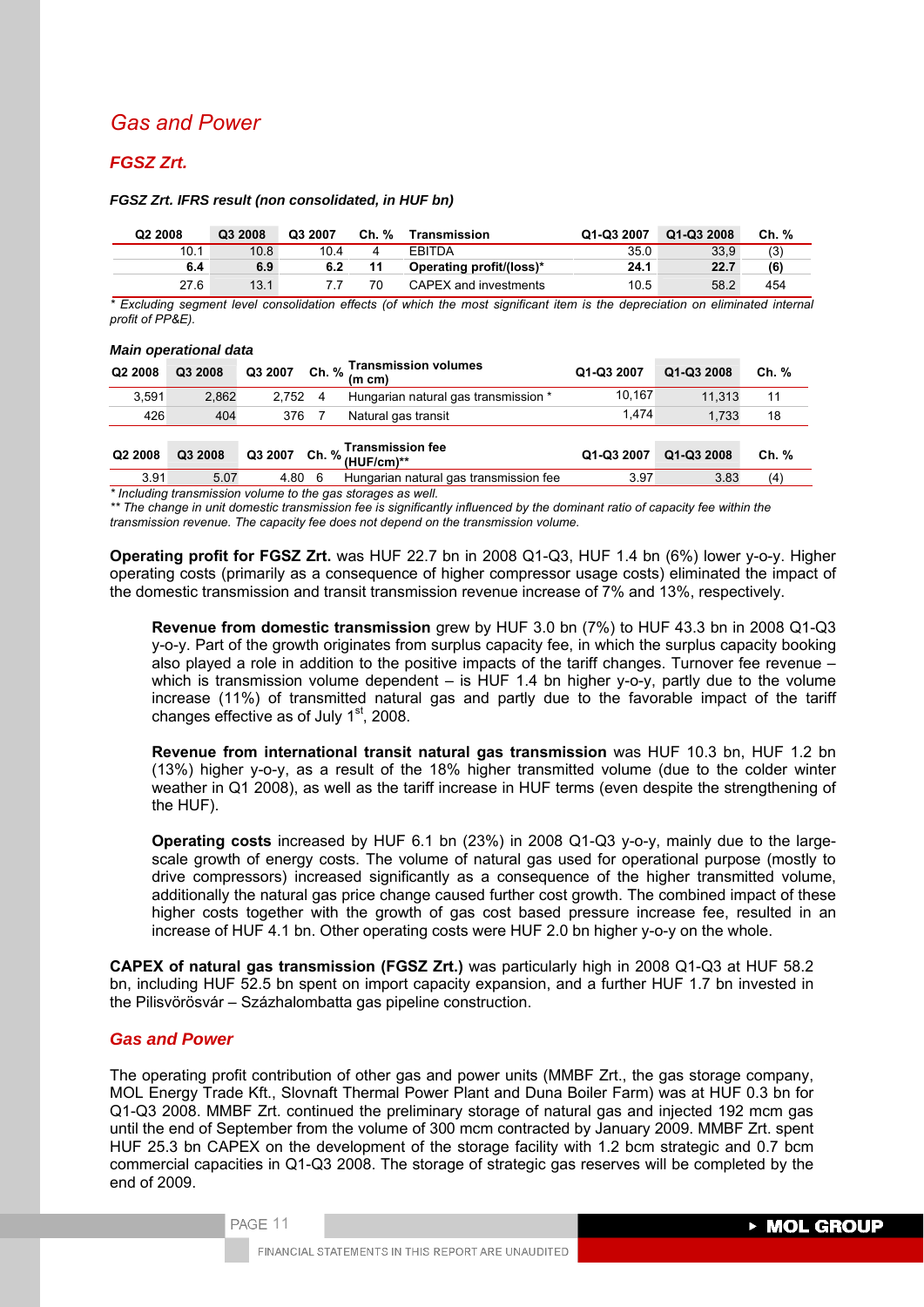# *Financial overview*

## *Changes in accounting policies and estimates*

Changes in IFRS effective from 1 January 2008 were adopted by the Group for the purposes of this Interim Management Report. Apart from some minor modifications, none of these has resulted in a significant impact on the financial statements.

# *Profit & Loss*

The majority of changes in the consolidated income statement reflect the first nine month performance of IES in 2008. The subsidiary was acquired on 15 November 2007, and is therefore not included in the comparative data.

**Group net sales revenues** increased by 48% to HUF 2,683.1 bn in Q1-Q3 2008, primarily reflecting the higher revenue as a result of the combined performance of IES and higher average sales prices.

**Other operating income** in Q1-Q3 2008 contains HUF 6.4 bn receivable for subsequent settlement from E.ON Ruhrgas International AG in connection with the gas business sale for the settlement period of January – June 2008 while the comparative period includes subsequent settlement from E.ON Ruhrgas International AG in connection with the gas business sale of HUF 17.4 bn and the impact of the acquisition of a 42.25% minority interest in TVK (HUF 14.4 bn). Foreign exchange gain recognised on trade receivables and payables of HUF 13.1 bn in H1 2008 has been set off by foreign exchange losses in the third quarter, resulting in a net loss of HUF 0.7 bn.

**The cost of raw materials and consumables used** increased by 66%, considerably above the rate of growth in sales. Raw material costs increased by 71%, primarily as a combined effect of the growth in crude oil import prices (HUF 311.8 bn) and the higher quantity of import crude oil processed (HUF 15.1 bn), as well as the contribution of IES (HUF 238.1 bn). The cost of goods sold increased by 67% to HUF 298.6 bn, due to the performance of IES (HUF 52.2 bn). The value of material-type services used increased by 17% to HUF 108.2 bn, largely as a result of IES's contribution (HUF 10.2 bn).

**Other operating expenses** increased by 32% to HUF 210.5 bn, mainly as a result of the higher mining royalty (HUF 23.0 bn) and the increased value of export duty from the Russian operations (HUF 8.9 bn), due to the higher crude prices and despite a decline in domestic and foreign production volumes. Consolidation of IES also increased our operating expenses (HUF 3.0 bn).

**Personnel expenses** increased by 15% to HUF 95.8 bn, due to the combined effect of an average salary increase (of 7.4% at the parent company) and a 9.6% increase in average headcount of the Group mainly due to the acquisitions of IES, Tifon in the second half of 2007 and of I&C Energo a.s. at the end on June 2008 (HUF 6.3 bn, HUF 1.7 bn and HUF 1.2 bn, respectively).

**Of the production costs** incurred in Q1-Q3 2008, HUF 26.4 bn is attributable to the increase in the **level of finished goods and work in progress** due to the performance of IES (HUF 1.9 bn), compared to the increase of HUF 31.0 bn in Q1-Q3 2007. In the third quarter of 2008, processing crude oil purchased in the previous quarter at a higher price significantly increased our production cost.

**A net financial loss** of HUF 2.9 bn was recorded in Q1-Q3 2008 (compared to the net financial expense of HUF 28.3 bn in Q1-Q3 2007). Interest payable was HUF 31.3 bn in Q1-Q3 2008 (HUF 10.1 bn in Q1-Q3 2007, reflecting our lower-than-optimal gearing in the comparative period) while interest received amounted to HUF 12.8 bn in Q1-Q3 2008 (HUF 11.6 bn in Q1-Q3 2007). A foreign exchange gain of HUF 21.8 bn was recognised in Q1-Q3 2008, compared to HUF 4.3 bn in Q1-Q3 2007. The fair valuation gain on the conversion option embedded in the capital security issued in the monetization of treasury shares by Magnolia Finance Ltd. was HUF 30.8 bn (compared to a loss of HUF 29.6 bn in Q1-Q3 2007) while a non-cash expense of HUF 34.5 bn has been incurred on the fair valuation of the call option on MOL shares owned by CEZ. Both reflect the stressed share prices experienced at and subsequent to the end of the third quarter and are associated with the worldwide financial crisis.

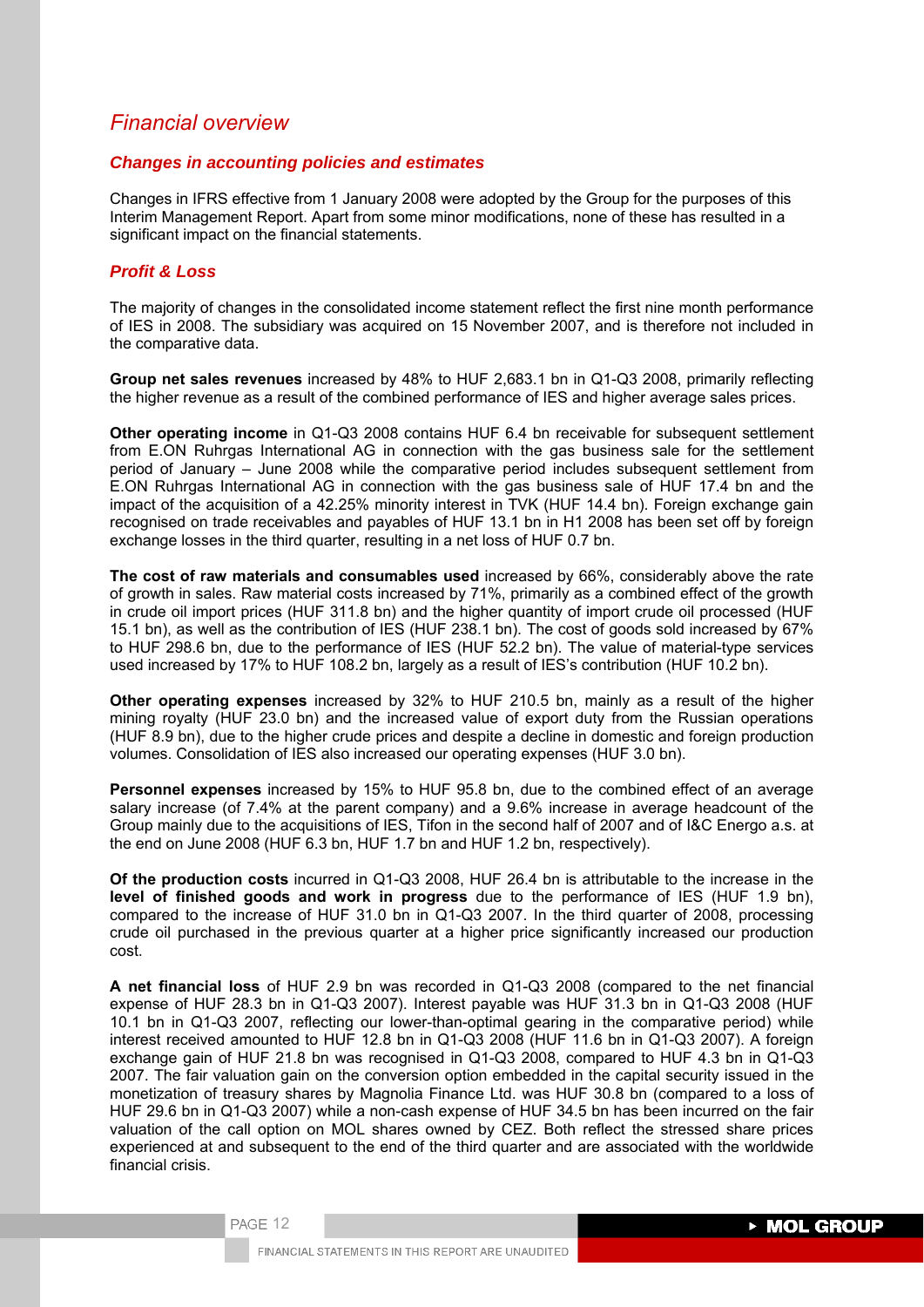**Income from associates** includes INA's Q1-Q3 2008 contribution of HUF 1.0 bn compared with HUF 4.6 bn in Q1-Q3 2007. The decrease in INA's profit reflects the weaker downstream contribution and significant financial losses.

**Income tax expense** decreased by HUF 57.6 bn from the previous year to HUF 17.3 bn in Q1-Q3 2008, primarily as a result of the current tax expense of MOL Plc. The subsequent impact of MOL share transactions and certain options attached to shares held by third parties is treated differently for IFRS and tax purposes and resulted in a HUF 25.2 bn decrease in our tax expense. Furthermore, the non-realised gain on the conversion option of our capital securities issued by Magnolia Finance Ltd. did not affect our tax base.

The current income tax expense is the result of the contribution from MOL Plc. of HUF 17.1 bn (16% corporate tax, 4% solidarity surplus tax and 2% local trade tax), Slovnaft a.s. of HUF 5.4 bn (19% corporate tax rate), FGSZ Zrt. (Gas Transmission) of HUF 2.1 bn (16%+4%+2%), as well as the corporate tax payable on the profit of the ZMB joint venture (HUF 4.2 bn) and the corporate tax expense of the other subsidiaries. The current tax expense has been decreased by the deferred tax income of certain intra-group transactions, the most significant of which is the elimination of internal profit on the transfer of Szőreg-1 gas field to MMBF Zrt. (HUF 12.8 bn, see below in the Balance Sheet analysis).

## *Balance sheet*

**Total assets** amounted to HUF 3,093.4 bn as of the end of September 2008, representing an increase of 28% since 31 December 2007. Within this, **property, plant and equipment** increased by 9% to HUF 1,282.0 bn. The sale of the Szőreg-1 field by MOL Plc. to its fully consolidated subsidiary, MMBF Zrt. was completed in early January 2008. Being an intra-group transaction, the resulting gain of MOL Plc. (HUF 63.9 bn) was eliminated in consolidation as an inter-segment transfer between the Exploration & Production and Gas and Power segments, therefore it had no impact on the consolidated net income. This gain is taxable in the year of transfer by MOL Plc., however, the depreciation of the field is tax deductible by MMBF Zrt., giving rise to a deferred tax asset of HUF 12.8 bn with a corresponding deferred tax income. The increase of **deferred tax assets** of 79% to HUF 36.2 bn is mainly due to this impact.

**Inventories** increased by 8% to HUF 342.6 bn and **trade receivables** increased by 15% to HUF 407.4 bn. **Other current assets** increased by 347% to HUF 368.7 bn mainly due to the cash deposit for the bank guarantee required for the public offer on INA shares (HUF 220.0 bn) which is not treated as cash equivalent but as current asset in the consolidated balance sheet. The consideration for the public offer completed on 16 October 2008 (HUF 226.5 bn) was paid from this deposit.

**Current taxes payable** decreased to HUF 2.4 bn, primarily representing the current tax liability outstanding at IES (HUF 1.6 bn).

**Total amount of provisions** was HUF 143.3 bn as of the end of September 2008, a considerable increase from HUF 126.7 bn as of 2007 year-end, reflecting mainly the unwinding of the discounts for long-term environmental and field abandonment provisions and the revision of previous estimates on discount rates as well as the provision made for the fine of HUF 5.8 bn imposed by the European Commission with regards to paraffin trading pursued by MOL and its predecessor.

**Other non-current liabilities** amounted to HUF 43.1 bn, primarily representing the financing incurred by the monetization of treasury shares by Magnolia Finance Ltd. The derivative liability resulting from this transaction was HUF 33.8 bn as of 30 September 2008. An additional decrease resulted from the reclassification of the current portion of the financial liability resulted from the option structure attached to MOL shares held by BNP and ING, due to expire on 14 March 2009.

**Long-term debt** (including the current portion) increased by 73% compared to 2007 year-end as a consequence of raising financing for our capital structure optimization program. As at 30 September 2008, 77.7% of the MOL Group's total debt was Euro-denominated, 16.2% was in USD and 6.1% in HUF and other currencies. At the end of Q1-Q3 2008, MOL's gearing (net debt divided by net debt plus shareholders' equity including minority interests) was 39.9% compared to 35.6% at the end of 2007. Including the cash held on deposit for the bank guarantee required for the public offer on INA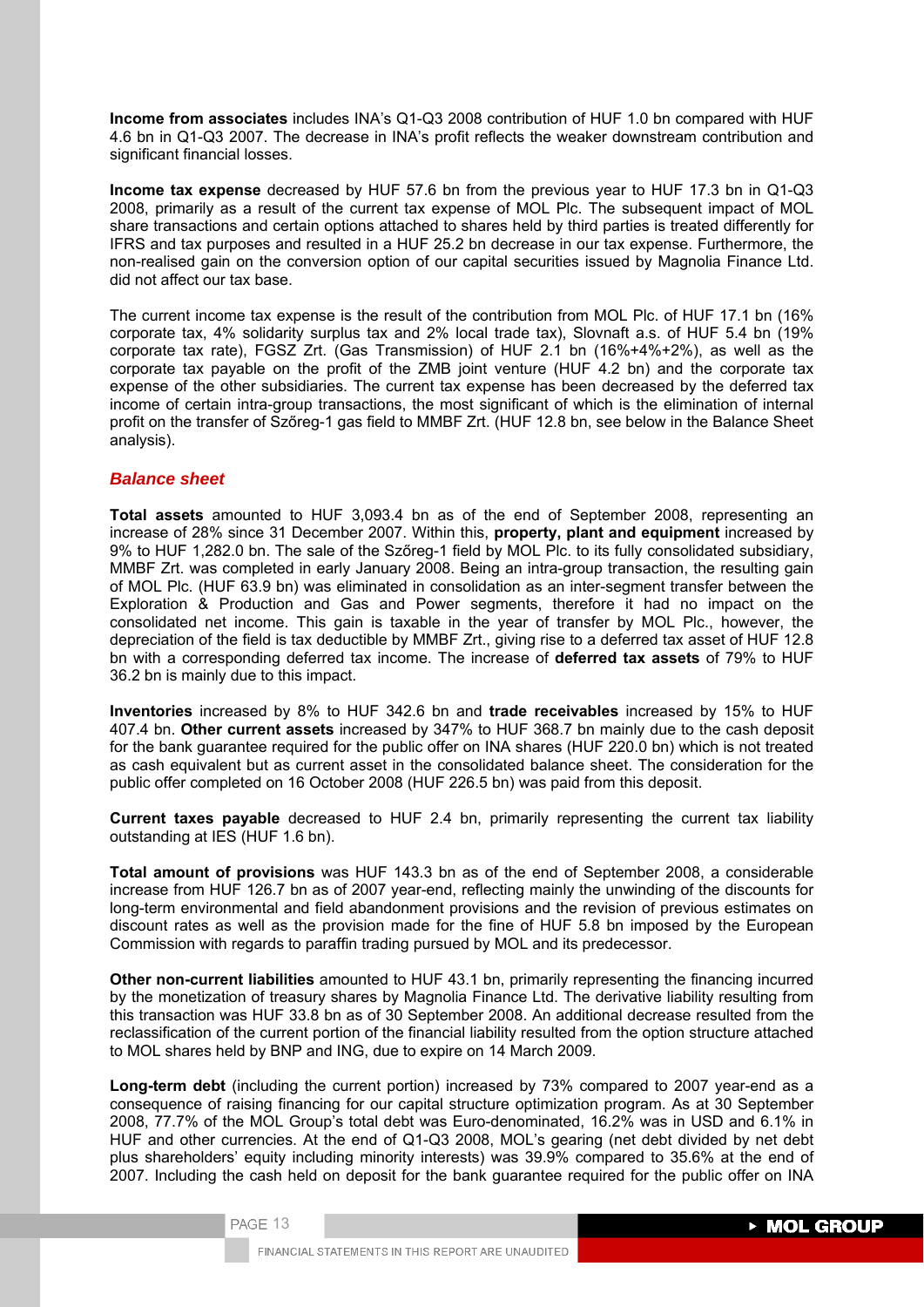shares (see above), MOL's gearing would be 32.3%. Consequently, the conclusion of the share transaction in October 2008 had no further impact on MOL's gearing.

Holders of the capital securities of Magnolia received a coupon payment of HUF 4.5 bn. A dividend of HUF 5.3 bn payable for MOL shares held by Magnolia was also recognised in Q1-Q3 2008. Both of these have been recorded directly against equity attributable to **minority interests**.

# *Changes in contingencies and commitments and litigations*

Capital contractual commitments of the Group were HUF 233.3 bn as of 30 September 2008, compared to HUF 256.8 bn at the end of 2007. The decrease reflects the combined effect of the increasing CAPEX of VGO Hydrocrack at Duna Refinery (HUF 22.6 bn) as well as the spending on the pipeline construction works of FGSZ Zrt. (Gas Transmission) and the development of the strategic gas storage at the Szőreg-1 gas field by MMBF Zrt. amounting to HUF 54.2 bn and HUF 25.3 bn, respectively. Other contingencies and commitments (guarantees, operating lease liabilities, obligations resulting from litigation in which the Group acts as defendant) did not change significantly in Q1-Q3 2008 compared to the amounts reported in the previous year.

## *Cash flow*

**Operating cash inflow** in Q1-Q3 2008 was HUF 175.6 bn, compared to HUF 259.8 bn in Q1-Q3 2007. Operating cash flow before movements in working capital decreased by 6%. The change in the working capital position decreased funds by HUF 93.6 bn, arising from an increase in inventories, trade receivables, other receivables, other payables (of HUF 22.6 bn, HUF 57.4 bn, HUF 15.6 bn and HUF 54.2 bn) and decrease in trade payables (of HUF 52.2 bn). Income taxes paid amounted to HUF 43.9 bn, due to a cash outflow from the income taxes of MOL Plc., Slovnaft and the ZMB joint venture.

**Net cash used in investing activities** was HUF 461.2 bn in Q1-Q3 2008, compared with net cash of HUF 145.4 bn used in Q1-Q3 2007. The cash outflow of the current period reflects the combined effect of the increasing CAPEX mainly on expansion of the Hungarian import pipeline capacity, the cash deposit for the INA transaction, the purchase price adjustment paid for IES and the consideration paid for I&C Energo. The comparative figure for Q1-Q3 2007 contains the consideration paid for the acquisition of a minority interest in TVK, the second instalment paid for BaiTex LLC and the consideration of the acquisition of Energopetrol. Both periods contain the net settlement of postclosing price adjustment from the sale of MOL Földgázellátó Zrt. to E.ON Ruhrgas International AG. (HUF 28.1 bn received and HUF 7.5 bn paid in 2008 and 2007 Q1-Q3, respectively).

**Net financing cash inflow** amounted to HUF 469.7 bn, primarily as a result of net drawn down of long-term debt, the dividend payment and issuing shares previously held on treasury stock to CEZ.

# *Significant events between 30 September and 18 November 2008*

# *Major developments in operation in October 2008*

The macro economic environment in October presented unprecedented challenges. The global financial crisis initiating sharp crude oil price fall and the dramatic weakening HUF as of the end of September had significant impact on MOL's operating performance in October 2008. The Brent price declined significantly by 26.2 USD/bbl compared to the previous month to 71.9 USD/bbl, while the Ural-Brent spread widened slightly to 1.8 USD/bbl in October. The forint weakened dramatically (by 21%) during October from 169.2 HUF/USD in the end of September to 204.9 HUF/USD by the end of October. The forint also weakened by 7.4% versus EUR during October, being very volatile between 242.0 and 276.0 HUF/EUR. Beside these external economic factors, the performance of MOL's individual businesses did not change significantly, MOL's operation continued through the usual channels.

## *Exploration and Production*

The overall impact of changing external economic factors was positive on E&P segment's October profit, as in the domestic production the negative effect of the decreasing oil prices was compensated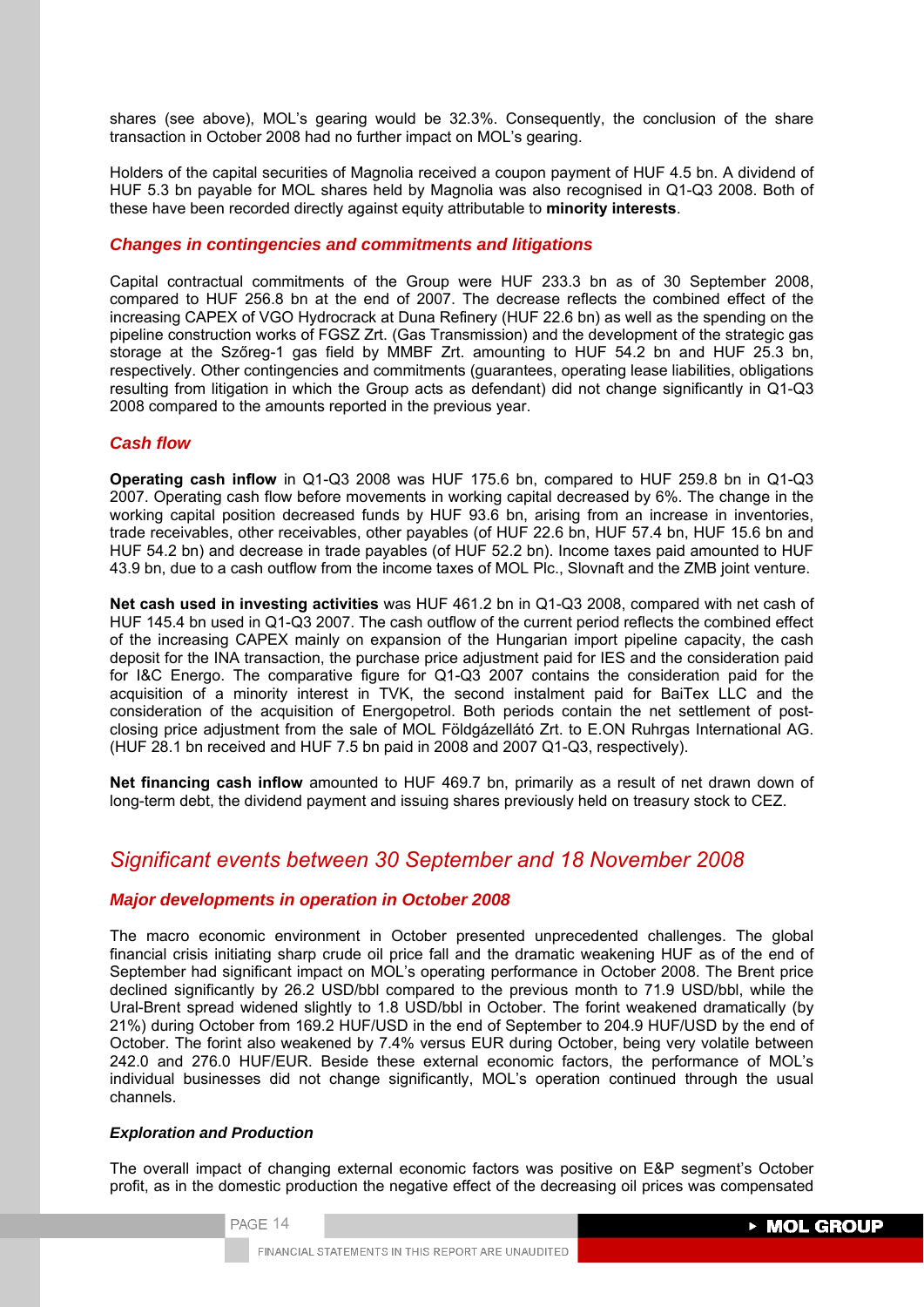by the increased gas prices, which is based on the oil product prices of the previous 9 months. The positive impact was further supported by the weakening HUF against the USD. In Russia, on the determinant area of our international production, both the domestic and the export margin went down considerably as a consequence of the lower oil quotations and slid calculation methodology for export duty.

The sales volumes in October were as follows: the natural gas 229.3 Mm<sup>3</sup>, of which the domestic sales were 224.2 Mm<sup>3</sup>. Crude oil and gasoline sales were 182.2 kt (domestic 82.0 kt, international 100.2 kt). The daily production was 87,413 boe/day in October, up 2% versus the monthly average for Jan-Sep 2008, supported by the increased domestic natural gas production on higher customer demands.

#### *Refining and Marketing*

The overall impact of changing external economic factors was negative on R&M segment's October profit. The diesel crack spread narrowed slightly by 9.9 USD/t vs. September to 210.9 USD/t, while motor gasoline crack was at 79.9 USD/t in October, down 77.1 USD/t compared to the previous month.

The drastic crude price fall resulted in further significant inventory holding losses, considering the average 1.8 Mt inventory level of the group.

During October, there were no considerable events in our key refinery units, the production continued according to the plan. Our diesel sales showed a slight increase both on the domestic and on the export markets, while our motor gasoline sales remained unchanged y-o-y in October 2008. Petrochemical product sales showed a decreasing tendency both in terms of volume and the price. Retail sales volume was 213 kt, in line with seasonality. The number of filling stations increased to 1,048 in October, as five stations were opened in Romania.

### *Petrochemical segment*

In October 2008, the profit of the segment improved significantly compared to the previous months, as the integrated petrochemical margin increased by 27% compared to September, as a consequence of 39% drop in naphtha quotations, while the polymer prices decreased by 9-15%.

The Segment was able to exploit the positive changes in external environment, despite weak demand in our polymer markets, as the utilization of olefin and polymer capacities increased to 89% and 83%, respectively (up by 7% and 9% compared to Q3 2008). Polymer sales volumes were 92 kt, in October, a 11% improvement compared to Q3 2008 monthly average.

#### *Gas and Power*

The domestic natural gas transmission volume was 1027,1 Mm<sup>3</sup>, while the transit volume was 216,9 Mm<sup>3</sup> in October 2008 reflecting usual seasonality of natural gas sales. The domestic transit tariffs remained unchanged in October, while the weakening HUF had a positive impact on the transit sales.

## *Financial results*

MOL Group had USD 0.8 bn and EUR 2.5 bn net debt adjusted by deposits at the end of September 2008. The unexpected weakening in HUF exchange rate resulted in significant unrealised forex losses on our net debt.

## *Major non-reoccurring events with significant impact in October*

**The European Commission imposed a fine of Euro 23.7 mn (HUF 5.8 bn)** on 1 October 2008 against MOL and its predecessor for participating in an allegedly concerted European paraffin-sector activity between 1992 and 2005. MOL has yet to study the final decision and has a period of two months in which to reflect on the findings of the decision and in order to determine whether to lodge an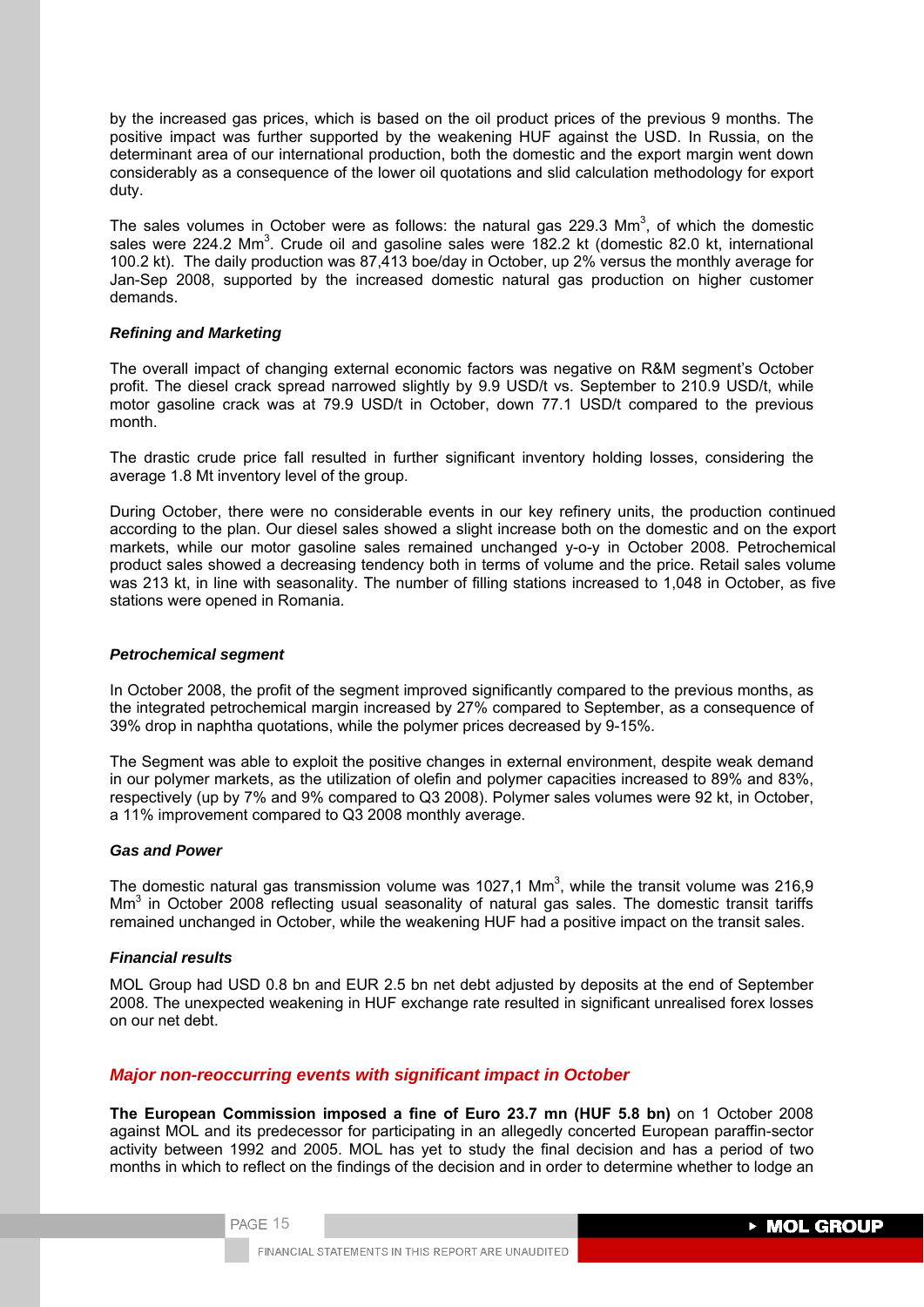appeal with the Court of First Instance in Luxembourg. The total amount of the fine of HUF 5.8 bn was provisioned in Q3 2008, as described in the Balance Sheet chapter.

**MOL ownership in INA increased to 47.15%,** as according to the official data from the Central Depository Agency of Croatia a total of 2,215,469 shares have been sold to MOL during the public offer for a price of HRK 2,800 per share. MOL transferred HRK 6.2 bn (EUR 872.66 mn), the fair consideration of the 22.155% of INA shares to the Central Depository Agency of Croatia on 16 October 2008. The final settlement of the transaction was concluded on 17 October 2008, when MOL received 22.155% of INA shares on its security account.

**5% capital decrease was registered by the Court of Registration on 16 October 2008,** which was approved at the Annual General Meeting held on 23 April 2008. Accordingly, the share capital of MOL decreased from HUF 109,675,502,578 to HUF 104,191,727,578 by cancelling 5,483,775 pieces of registered ordinary shares of the series "A" with a par value of HUF 1,000, owned by the Company.

**The Court of Registration has registered the capital increase of MOL on 16 October 2008**, which was made as part of the convertible bond programme approved by the EGM held on 1 September 2003. The share capital of the company increased from HUF 104,191,727,578 to HUF 104,519,063,578. The new shares were listed on the BSE on 22 October 2008.

As follows the share capital of the company following these two transactions is composed of:

- 104,518,484 "A" series ordinary shares with a par value of HUF 1,000 each
- 1 "B" series voting preference share with a par value of HUF 1,000 each and
- 578 "C" series ordinary shares with a par value of HUF 1,001 each.

On 10 November the Parliament passed the act imposing a **8 % surtax on energy suppliers** for 2009 and 2010 (so called Robin Hood tax). The new tax has an adverse impact on MOL Plc., TVK's power plant and **MOL Energy Trade Kft**.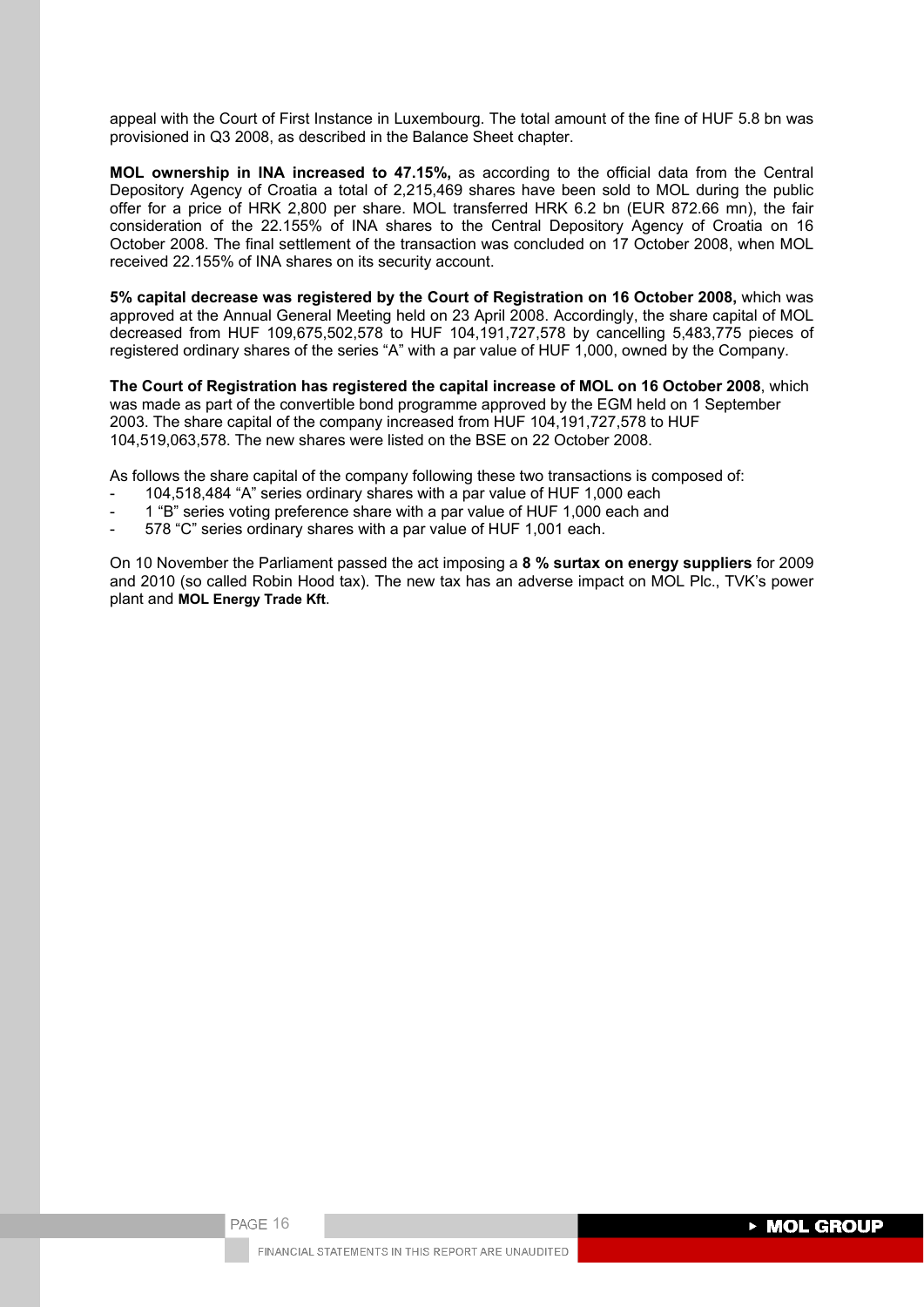# **APPENDIX I CONSOLIDATED STATEMENTS OF OPERATIONS FOR THE MOL GROUP PREPARED IN ACCORDANCE WITH IFRS FOR THE PERIOD ENDED 30 SEPTEMBER 2008 Unaudited figures (in HUF million)**

| Q2 2008   | Q3 2008   | Q3 2007<br><b>Restated</b> | Ch. % |                                                                                                        | Q1-Q3 2007<br><b>Restated</b> | Q1-Q3 2008 | Ch. %          |
|-----------|-----------|----------------------------|-------|--------------------------------------------------------------------------------------------------------|-------------------------------|------------|----------------|
| 920,467   | 976,459   | 685,133                    |       | 43 Net revenue                                                                                         | 1,807,525                     | 2,683,054  | 48             |
| 10,757    | (11, 549) | 24,157                     |       | n.a. Other operating income                                                                            | 43,971                        | 11,642     | (74)           |
| 931,224   | 964,910   | 709,290                    |       | 36 Total operating revenues                                                                            | 1,851,496                     | 2,694,696  | 46             |
| 568,405   | 592,875   | 397,752                    |       | 49 Raw material costs                                                                                  | 1,009,849                     | 1,722,252  | 71             |
| 39,259    | 36,136    | 32,706                     |       | 10 Value of material-type services used                                                                | 92,215                        | 108,224    | 17             |
| 103,234   | 120,868   | 68,211                     |       | 77 Cost of goods purchased for resale                                                                  | 179,321                       | 298,640    | 67             |
| 710,898   | 749,879   | 498,669                    |       | 50 Raw material and consumables used                                                                   | 1,281,385                     | 2,129,116  | 66             |
| 33,097    | 32,430    | 29,198                     |       | 11 Personnel expenses                                                                                  | 83,059                        | 95,781     | 15             |
| 34,152    | 38,513    | 38,816                     |       | Depreciation, depletion, amortisation and<br>$(1)$ impairment                                          | 104,930                       | 106,988    | $\overline{2}$ |
| 70,483    | 74,868    | 56,303                     |       | 33 Other operating expenses                                                                            | 159,324                       | 210,476    | 32             |
| 2,853     | 33,854    | (5,991)                    | n.a.  | Change in inventory of finished goods & work in<br>progress                                            | (30,980)                      | (26, 402)  | (15)           |
| (9,352)   | (1,276)   | (3,670)                    | (65)  | Work performed by the enterprise and<br>capitalised                                                    | (8,825)                       | (14, 299)  | 62             |
| 842,131   | 928,268   | 613,325                    |       | 51 Total operating expenses                                                                            | 1,588,893                     | 2,501,660  | 57             |
| 89,093    | 36,642    | 95,965                     |       | (62) Profit from operation                                                                             | 262,603                       | 193,036    | (26)           |
| 4,364     | 4,974     | 1,819                      |       | 173 Interest received                                                                                  | 11,626                        | 12,750     | 10             |
| 448       | 9         |                            |       | n.a. Dividends received                                                                                | 79                            | 457        | 478            |
| 2,424     | 22,590    |                            |       | n.a. Fair valuation difference of conversion option                                                    |                               | 30,751     | n.a.           |
| 67,384    | (37, 526) | (1,214)                    |       | 2,991 Exchange gains and other financial income                                                        | 5,202                         | 33,495     | 544            |
| 74,620    | (9, 953)  | 605                        |       | n.a. Financial income                                                                                  | 16,907                        | 77,453     | 358            |
| 10,038    | 11,251    | 3,434                      |       | 228 Interest on borrowings                                                                             | 10,068                        | 31,284     | 211            |
| 1,892     | 1,585     | 573                        |       | 177 Interest on provisions                                                                             | 3,394                         | 4,641      | 37             |
|           |           | (7, 160)                   |       | (100) Fair valuation difference of conversion option                                                   | 29,633                        |            | n.a.           |
| 25,142    | 18,939    | (1, 191)                   |       | n.a. Exchange losses and other financial expenses                                                      | 2,107                         | 44,404     | 2,007          |
| 37,072    | 31,775    | (4, 344)                   | n.a.  | <b>Financial expense</b>                                                                               | 45,202                        | 80,329     | 78             |
| (37, 548) | 41,728    | (4, 949)                   |       | n.a. Total financial expense/(gain), net                                                               | 28,295                        | 2,876      | (90)           |
| 1,417     | (4,881)   | 2,935                      |       | n.a. Income from associates                                                                            | 4,774                         | 1,218      | (74)           |
| 128,058   | (9,967)   | 103,849                    |       | n.a. Profit before tax                                                                                 | 239,082                       | 191,378    | (20)           |
| 13,910    | (4, 871)  | 29,839                     |       | n.a. Income tax expense                                                                                | 74,890                        | 17,283     | (77)           |
| 114,148   | (5,096)   | 74,010                     |       | n.a. Profit for the year                                                                               | 164,192                       | 174,095    | 6              |
| 114,674   | (4,904)   | 73,449                     |       | n.a. Attributable to:<br>Equity holders of the parent                                                  | 159,846                       | 174,780    | 9              |
| (526)     | (192)     | 561                        | n.a.  | Minority interests                                                                                     | 4,346                         | (685)      | n.a.           |
| 1,271     | (54)      | 942                        | n.a.  | Basic earnings per share attributable to<br>ordinary equity holders of the parent (HUF)                | 1,827                         | 1,997      | 9              |
| 1,163     | (284)     | 785                        | n.a.  | Diluted earnings per share attributable to<br>ordinary equity holders of the parent (HUF) <sup>1</sup> | 1,816                         | 1,536      | (15)           |

 $1$  Diluted earnings per share is calculated considering the potentially dilutive effect of the conversion option embedded in the Perpetual Exchangeable Capital Securities in the number of outstanding shares and by excluding the fair valuation difference of the conversion option from the net income attributable to equity holders of the parent.

FINANCIAL STATEMENTS IN THIS REPORT ARE UNAUDITED

**MOL GROUP**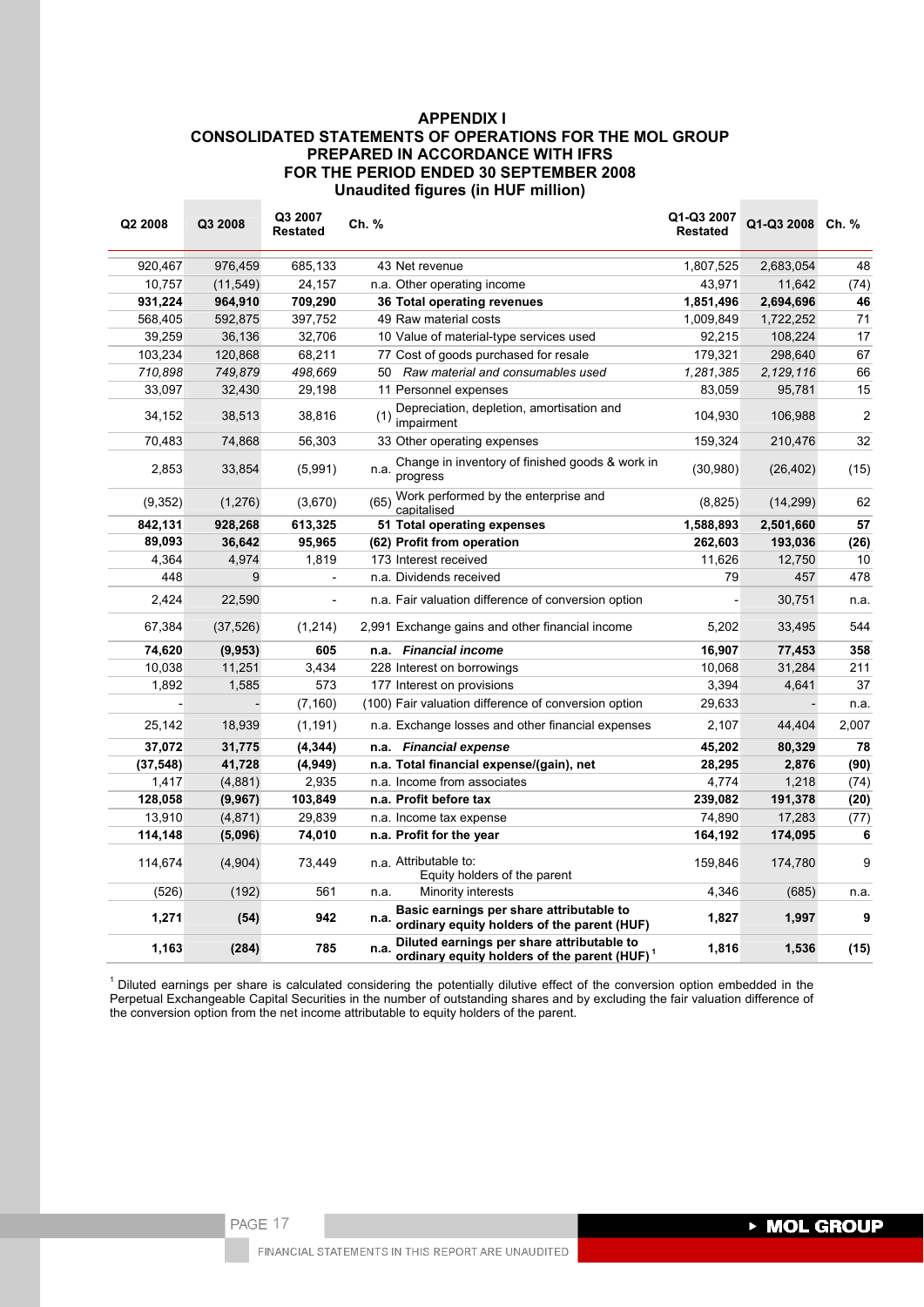### **APPENDIX II**

## **CONSOLIDATED BALANCE SHEETS FOR THE MOL GROUP PREPARED IN ACCORDANCE WITH IFRS AS AT 30 SEPTEMBER 2008 Unaudited figures (in HUF million)**

| 31 December 2007 |                                                                 | 30 Sept 2007 | 30 Sept 2008 | Change % |
|------------------|-----------------------------------------------------------------|--------------|--------------|----------|
|                  | <b>Assets</b>                                                   |              |              |          |
|                  | <b>Non-current assets</b>                                       |              |              |          |
|                  | 160,553 Intangible assets                                       | 103,372      | 174,500      | 69       |
|                  | 1,173,686 Property, plant and equipment                         | 998,095      | 1,282,049    | 28       |
|                  | 144,754 Investments in associated companies                     | 142.951      | 141,559      | (1)      |
|                  | 1,362 Available-for-sale investments                            | 1,597        | 967          | (39)     |
|                  | 20,162 Deferred tax asset                                       | 18,231       | 36,189       | 99       |
|                  | 32,567 Other non-current assets                                 | 27,356       | 26,899       | (2)      |
|                  | 1,533,084 Total non-current assets                              | 1,291,602    | 1,662,163    | 29       |
|                  | <b>Current assets</b>                                           |              |              |          |
|                  | 318,604 Inventories                                             | 249,416      | 342,644      | 37       |
|                  | 353,556 Trade receivables, net                                  | 272,390      | 407,446      | 50       |
|                  | 82,397 Other current assets                                     | 70,242       | 368,693      | 425      |
|                  | 3,680 Prepaid taxes                                             | 5,338        | 7,645        | 43       |
|                  | 129,721 Cash and cash equivalents                               | 112,416      | 304,813      | 171      |
|                  | 887,958 Total current assets                                    | 709,802      | 1,431,241    | 102      |
|                  | 2,421,042 Total assets                                          | 2,001,404    | 3,093,404    | 55       |
|                  |                                                                 |              |              |          |
|                  | <b>Equity and Liabilities</b>                                   |              |              |          |
|                  | Shareholders' equity                                            |              |              |          |
|                  | 65,950 Share capital <sup>1</sup>                               | 65,950       | 72.485       | 10       |
|                  | 468,418 Reserves                                                | 466,635      | 805,907      | 73       |
|                  | 257,796 Net income attributable to equity holders of the parent | 159,846      | 174,780      | 9        |
|                  | 792,164 Equity attributable to equity holders of the parent     | 692,431      | 1,053,172    | 52       |
|                  | 124,902 Minority interest                                       | 122,919      | 116,050      | (6)      |
|                  | 917,066 Total equity                                            | 815,350      | 1,169,222    | 43       |
|                  | <b>Non-current liabilities</b>                                  |              |              |          |
|                  | 526,992 Long-term debt, net of current portion                  | 382,792      | 963,805      | 152      |
|                  | 114,222 Provisions                                              | 112,054      | 128,638      | 15       |
|                  | 71,238 Deferred tax liability                                   | 36,470       | 69,203       | 90       |
|                  | 138,094 Other non-current liabilities                           | 86,500       | 43,141       | (50)     |
|                  | 850,546 Total non-current liabilities                           | 617,816      | 1,204,787    | 95       |
|                  | <b>Current liabilities</b>                                      |              |              |          |
|                  | 525,489 Trade and other payables                                | 509,968      | 584,715      | 15       |
|                  | 6,234 Current taxes payable                                     | 45,368       | 2,356        | (95)     |
|                  | 12,450 Provisions                                               | 9,325        | 14,678       | 57       |
|                  | 57,976 Short-term debt                                          | 2,140        | 81,171       | 3,693    |
|                  | 51,281 Current portion of long-term debt                        | 1,437        | 36,475       | 2,438    |
|                  | 653,430 Total current liabilities                               | 568,238      | 719,395      | 27       |
|                  |                                                                 |              |              |          |

 1 Compared to HAS, registered share capital in IFRS does not include issued MOL shares owned by BNP Paribas and ING (treated as a financial liability due to the connecting option structure) or lent to third parties and is decreased by the face value of treasury shares and shares owned by Magnolia.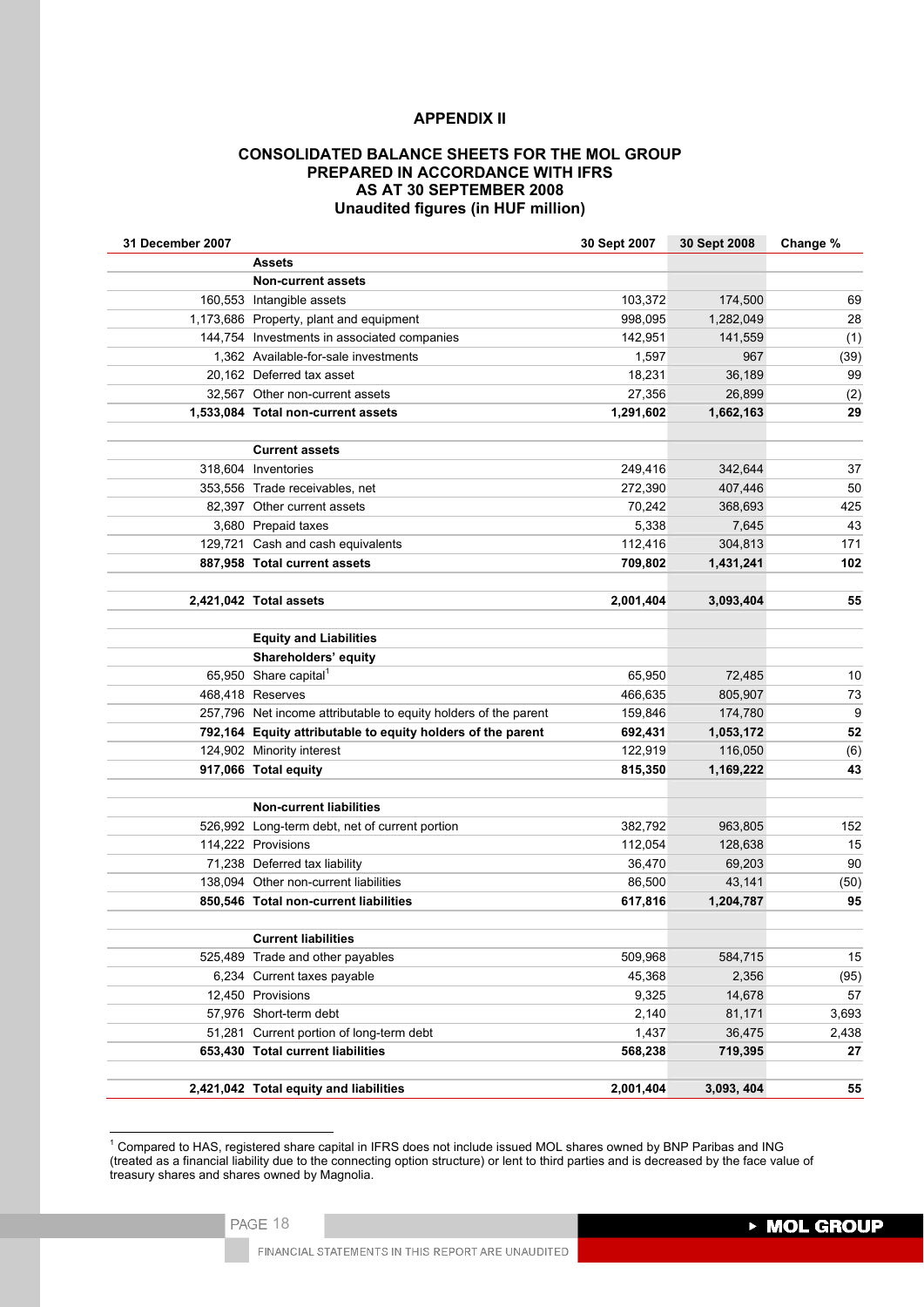# **APPENDIX III MOVEMENTS IN SHAREHOLDERS' EQUITY FOR THE MOL GROUP PREPARED IN ACCORDANCE WITH IFRS**

| FOR THE PERIOD ENDED 30 SEPTEMBER 2008 - Unaudited figures (in HUF million) |  |  |  |  |  |
|-----------------------------------------------------------------------------|--|--|--|--|--|
|                                                                             |  |  |  |  |  |

|                                                                             | Share capital            | Share premium                   | Fair valuation reserve   | Translation reserve      | difference in<br>৳<br>component<br>Equity componer<br>debt and differen<br>buy-back prices | Retained earnings        | Total reserves           | attributable to equity<br>holders of the parent<br>Profit for the year | ৳<br>Equity attributable<br>to equity holders<br>the parent | Minority interest        | Total equity |
|-----------------------------------------------------------------------------|--------------------------|---------------------------------|--------------------------|--------------------------|--------------------------------------------------------------------------------------------|--------------------------|--------------------------|------------------------------------------------------------------------|-------------------------------------------------------------|--------------------------|--------------|
| <b>Opening balance</b><br>1 January 2007                                    | 83,467                   | (89, 830)                       |                          | 4,930 64,011             | (8,074)                                                                                    | 695,679                  | 666,716                  | 329,483                                                                | 1,079,666                                                   | 191,537                  | 1,271,203    |
| Cash flow hedges, net of<br>deferred tax                                    | $\overline{a}$           |                                 | 722                      |                          |                                                                                            | $\sim$                   | 722                      | $\sim$                                                                 | 722                                                         |                          | 722          |
| Available for sale financial<br>instruments, net of deferred tax            |                          |                                 | 2,533                    |                          |                                                                                            | $\sim$                   | 2,533                    | $\overline{\phantom{a}}$                                               | 2,533                                                       | ÷                        | 2,533        |
| Currency translation<br>differences                                         |                          |                                 |                          | $- (1,802)$              |                                                                                            |                          | (1,802)                  | $\overline{\phantom{a}}$                                               | (1,802)                                                     | 127                      | (1,675)      |
| Total income and expense for the                                            |                          |                                 |                          |                          |                                                                                            |                          |                          |                                                                        |                                                             |                          |              |
| period recognized<br>directly in equity                                     |                          |                                 |                          | 3,255 (1,802)            |                                                                                            |                          | 1,453                    |                                                                        | 1,453                                                       | 127                      | 1,580        |
| Profit for the period                                                       | $\blacksquare$           |                                 |                          |                          | $\overline{\phantom{a}}$                                                                   | $\overline{\phantom{a}}$ | $\blacksquare$           | 159,846                                                                | 159,846                                                     | 4,346                    | 164,192      |
| Total income and expense for the<br>period                                  |                          |                                 |                          | 3,255 (1,802)            |                                                                                            |                          | 1.453                    | 159,846                                                                | 161,299                                                     | 4,473                    | 165,772      |
| Transfer to reserves of retained<br>profit for the previous year            |                          |                                 |                          |                          |                                                                                            | 329,483                  | 329,483                  | (329, 483)                                                             |                                                             |                          |              |
| Equity dividends                                                            | $\sim$                   | $\blacksquare$                  | $\overline{\phantom{a}}$ | $\blacksquare$           | $\blacksquare$                                                                             | (42, 398)                | (42, 398)                | $\blacksquare$                                                         | (42, 398)                                                   | $\blacksquare$           | (42, 398)    |
| Dividends to minority interests                                             |                          |                                 | $\blacksquare$           | $\overline{\phantom{a}}$ | $\blacksquare$                                                                             | $\overline{\phantom{a}}$ |                          | $\overline{\phantom{a}}$                                               |                                                             | (8,957)                  | (8,957)      |
| Net change in balance of treasury<br>shares held                            | (17, 862)                | (490, 517)                      | $\overline{\phantom{m}}$ |                          | $\overline{\phantom{0}}$                                                                   | $\overline{\phantom{a}}$ | (490, 517)               | $\overline{\phantom{a}}$                                               | (508, 379)                                                  | $\overline{\phantom{a}}$ | (508, 379)   |
| Conversion of convertible bonds                                             | 345                      | 1,595                           | $\blacksquare$           | $\overline{\phantom{a}}$ | $\blacksquare$                                                                             | $\overline{\phantom{a}}$ | 1,595                    | $\blacksquare$                                                         | 1,940                                                       | $\blacksquare$           | 1,940        |
| Equity recorded for share-based<br>payment                                  |                          |                                 |                          |                          |                                                                                            | 303                      | 303                      | $\bar{a}$                                                              | 303                                                         | ÷,                       | 303          |
| Acquisition of subsidiaries                                                 | $\overline{\phantom{a}}$ | $\blacksquare$                  | $\sim$                   | $\sim$                   | $\blacksquare$                                                                             | $\overline{a}$           | $\blacksquare$           | $\overline{\phantom{a}}$                                               | $\blacksquare$                                              | 380                      | 380          |
| Acquisition of minority interests                                           | L.                       | $\blacksquare$                  | $\blacksquare$           | $\blacksquare$           | $\blacksquare$                                                                             | $\overline{\phantom{a}}$ | $\overline{\phantom{a}}$ | $\sim$                                                                 | $\blacksquare$                                              | (64, 514)                | (64, 514)    |
| <b>Closing balance</b><br>30 September 2007                                 |                          | 65,950 (578,752)                |                          | 8,185 62,209             | (8,074)                                                                                    | 983,067                  | 466,635                  | 159,846                                                                | 692,431                                                     | 122,919                  | 815,350      |
| <b>Opening balance</b><br>1 January 2008                                    |                          | 65,950 (578,752)                |                          | 5,660 66,467             | (8,074)                                                                                    | 983,117                  | 468,418                  | 257,796                                                                |                                                             | 792,164 124,902          | 917,066      |
| Cash flow hedges, net of<br>deferred tax                                    |                          |                                 | $-$ (1,896)              |                          |                                                                                            |                          | (1,896)                  | $\blacksquare$                                                         | (1,896)                                                     |                          | (1,896)      |
| Available for sale financial<br>instruments, net of deferred tax            |                          |                                 | $-$ (4,772)              |                          |                                                                                            |                          | (4, 772)                 | ÷,                                                                     | (4, 772)                                                    |                          | (4, 772)     |
| Currency translation<br>differences                                         |                          |                                 | $\overline{\phantom{a}}$ | 7,828                    |                                                                                            |                          | 7,828                    |                                                                        | 7,828                                                       | 272                      | 8,100        |
| Total income and expense for the<br>period recognized directly in<br>equity |                          |                                 | (6,668)                  | 7,828                    |                                                                                            |                          | 1,160                    |                                                                        | 1,160                                                       | 272                      | 1,432        |
| Profit for the period                                                       |                          |                                 |                          |                          |                                                                                            |                          |                          | 174,780                                                                | 174,780                                                     | (685)                    | 174,095      |
| Total income and expense for the<br>period                                  |                          |                                 | (6,668)                  | 7,828                    |                                                                                            |                          | 1,160                    | 174,780                                                                | 175,940                                                     | (413)                    | 175,527      |
| Transfer to reserves of retained<br>profit for the previous year            |                          |                                 |                          |                          | $\blacksquare$                                                                             | 257,796                  | 257,796                  | (257, 796)                                                             |                                                             |                          |              |
| Equity dividends                                                            |                          |                                 |                          |                          |                                                                                            | (64, 032)                | (64, 032)                |                                                                        | (64, 032)                                                   | ÷,                       | (64, 032)    |
| Dividends to minority interests                                             |                          |                                 |                          |                          |                                                                                            | $\overline{\phantom{a}}$ |                          | ÷                                                                      |                                                             | $-$ (11,428)             | (11, 428)    |
| Net change in balance of treasury<br>shares held, net of tax                | 6,535                    | 142,432                         |                          |                          | ۳                                                                                          | $\blacksquare$           | 142,432                  | $\overline{\phantom{a}}$                                               | 148,967                                                     | $\overline{\phantom{a}}$ | 148,967      |
| Equity recorded for share-based<br>payment                                  |                          |                                 |                          |                          | L,                                                                                         | 133                      | 133                      | $\sim$                                                                 | 133                                                         |                          | 133          |
| Net capital increase and decrease                                           | $\overline{\phantom{a}}$ | $\overline{\phantom{a}}$        | $\overline{\phantom{a}}$ | $\overline{\phantom{a}}$ | ÷,                                                                                         | $\overline{\phantom{a}}$ | $\blacksquare$           | $\overline{\phantom{a}}$                                               | $\blacksquare$                                              | 2,989                    | 2,989        |
| <b>Closing balance</b><br>30 September 2008                                 |                          | 72,485 (436,320) (1,008) 74,295 |                          |                          |                                                                                            | $(8,074)$ 1,177,014      | 805,907                  | 174,780                                                                | 1,053,172 116,050                                           |                          | 1,169,222    |

and the control of the control of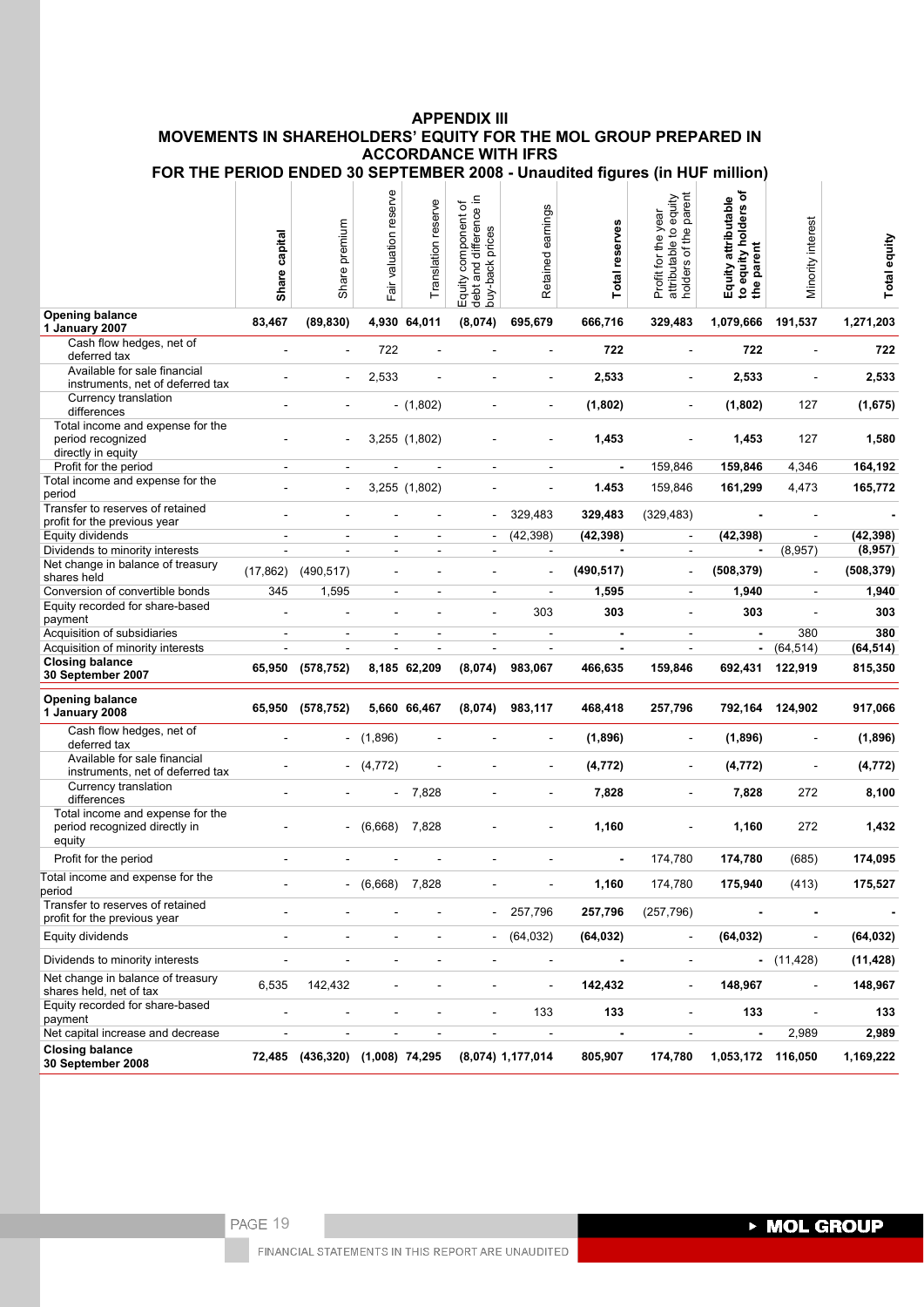# **APPENDIX IV**

# **CONSOLIDATED STATEMENTS OF CASH FLOWS FOR THE MOL GROUP PREPARED IN ACCORDANCE WITH IFRS FOR THE PERIOD ENDED 30 SEPTEMBER 2008 Unaudited figures (in HUF million)**

| 103,849<br>128,058<br>(9, 967)<br>n.a. Profit before tax<br>239,082<br>191,378<br>(20)<br>Adjustments to reconcile profit before tax to net cash provided by<br>operating activities<br>38,816<br>(1) Depreciation, depletion, amortisation and impairment<br>104,930<br>106,988<br>$\overline{c}$<br>34,152<br>38,513<br>Excess of carrying value of TVK minority interest acquired over<br>(14, 351)<br>n.a.<br>n.a.<br>the consideration<br>573<br>185<br>3,324<br>480 Write-off / (reversal of write-off) of inventories<br>126<br>3,197 2,437<br>716<br>(1, 554)<br>(2,061)<br>6,242<br>7,518<br>n.a. Increase / (decrease) in provisions<br>n.a.<br>(2,760)<br>(302)<br>(66)<br>(1)<br>(215)<br>(100) Net (gain) / loss on sale of property, plant and equipment<br>(89)<br>n.a. Write-off / (reversal of write-off) of receivables<br>867<br>(296)<br>166<br>312<br>4,178<br>1,239<br>Unrealised foreign exchange (gain) / loss on trade receivables<br>(1,729)<br>184<br>2,861<br>(2,613)<br>(3,904)<br>n.a.<br>n.a.<br>and trade pavables<br>(61)<br>(12)<br>(17, 413)<br>(100) Net gain on sale of subsidiaries<br>(17, 413)<br>(6,772)<br>32<br>2,273<br>3,282<br>1,992<br>65 Exploration and development costs expensed during the year<br>6,245<br>8,232<br>50<br>32<br>88<br>303<br>132<br>(56)<br>(64) Share-based payment<br>173 Interest income<br>10<br>(4, 364)<br>(4, 974)<br>(1, 819)<br>(11, 626)<br>(12,750)<br>3,434<br>211<br>10,038<br>11,251<br>228 Interest on borrowings<br>10,068<br>31,284<br>Net foreign exchange (gain) / loss excluding foreign exchange<br>(49, 596)<br>31,400<br>(2, 265)<br>(4,205)<br>(21, 756)<br>417<br>n.a.<br>difference on trade receivables and trade payables<br>(2, 424)<br>(22, 590)<br>(7, 160)<br>216 Fair valuation difference of conversion option<br>29,633<br>(30, 751)<br>n.a.<br>3,024<br>6,905<br>25,057<br>2,288<br>1,031<br>32,209<br>995 Other financial (gain) / loss, net<br>n.a. Share of net profit of associate<br>(1, 417)<br>4,881<br>(2,935)<br>(4, 774)<br>(1,218)<br>(74)<br>393<br>467<br>566<br>(17) Other non cash item<br>2,110<br>1,335<br>(37)<br>124,041<br>115,798<br>313,086<br>(6)<br>89,470<br>(23) Operating cash flow before changes in working capital<br>332,746<br>(39,067)<br>(67, 739)<br>(22, 644)<br>71,342<br>(41, 322)<br>n.a. (Increase) / decrease in inventories<br>(67)<br>(30, 604)<br>n.a. (Increase) / decrease in trade receivables<br>28<br>12,547<br>(14, 977)<br>(44, 850)<br>(57, 387)<br>(28)<br>7,125<br>3,735<br>9,135<br>(59) (Increase) / decrease in other current assets<br>(21, 599)<br>(15, 572)<br>38,245<br>(48, 101)<br>52,721<br>29,640<br>(52, 220)<br>n.a. Increase / (decrease) in trade payables<br>n.a.<br>12<br>8,189<br>48,221<br>9,194<br>(3,935)<br>n.a. Increase / (decrease) in other payables<br>54,160<br>164<br>(9,741)<br>(19, 158)<br>(8, 527)<br>125 Income taxes paid<br>(16, 643)<br>(43, 867)<br>98,188<br>119,029<br>108,893<br>9 Net cash provided by / (used in) operating activities<br>(32)<br>259,776<br>175,556<br>143<br>(75, 334)<br>(80, 829)<br>(35,095)<br>130 Capital expenditures, exploration and development costs<br>(218, 297)<br>(89, 963)<br>657<br>(15) Proceeds from disposals of property, plant and equipment<br>(52)<br>860<br>776<br>3,780<br>1,820<br>(6,985)<br>(96)<br>(96) Acquisition of subsidiaries and minority interests, net cash<br>(2, 147)<br>(60, 823)<br>(11, 762)<br>(81)<br>n.a. Acquisition of joint ventures, net cash<br>(4, 544)<br>n.a.<br>(53)<br>n.a. Acquisition of other investments<br>(55)<br>$\overline{\phantom{a}}$<br>$\overline{a}$<br>n.a.<br>n.a. Net cash inflow / (outflow) on sales on subsidiary undertakings<br>844<br>16,576<br>(7,523)<br>28,059<br>$\qquad \qquad -$<br>n.a.<br>Proceeds from disposal of associated companies and other<br>501<br>501<br>n.a.<br>n.a.<br>investments<br>36,35 Changes in loans given and long-term bank deposits<br>(14, 820)<br>(38, 639)<br>(106)<br>(117)<br>(55, 387)<br>47,23<br>(220, 095)<br>n.a. Changes in short-term investments<br>(220,098)<br>(3)<br>n.a.<br>5,631<br>4,512<br>1,910<br>136 Interest received and other financial income<br>12,625<br>12,022<br>(5)<br>1,922<br>14<br>1,206<br>61<br>1,101<br>(99) Dividends received<br>1,936<br>(461, 206)<br>217<br>(87, 384)<br>(334, 476)<br>(17, 038)<br>1,863 Net cash (used in) / provided by investing activities<br>(145, 414)<br>23,458<br>627,870<br>203,911<br>208 Long-term debt drawn down<br>241,365<br>989,958<br>310<br>(206, 897)<br>(274, 748)<br>(28, 695)<br>857 Repayments of long-term debt<br>(535, 838)<br>705<br>(66, 532)<br>n.a. Changes in other long-term liabilities<br>220<br>615<br>(184)<br>3<br>117<br>374<br>43,583<br>(38, 698)<br>(1, 177)<br>(1,527)<br>23,617<br>3,188 Changes in short-term debt<br>n.a.<br>(21, 913)<br>(19, 305)<br>(1,358)<br>1,322 Interest paid and other financial costs<br>(49, 013)<br>343<br>(11,060)<br>(62, 943)<br>(396)<br>15,79 Dividends paid to shareholders<br>(42, 342)<br>(62,950)<br>49<br>$\overline{\phantom{a}}$<br>29<br>(2,980)<br>(6, 831)<br>(1,534)<br>345 Dividends paid to minority interest<br>(8,836)<br>(11, 383)<br>2,785<br>n.a. Minority shareholders contribution<br>2,785<br>n.a.<br>-<br>137,860<br>137,860<br>n.a. Sale of treasury shares<br>n.a.<br>$\overline{\phantom{a}}$<br>(508, 379)<br>(382)<br>$-(327,382)$<br>n.a. Repurchase of treasury shares<br>(25,663)<br>(95) | Q2 2008   | Q3 2008 | Q3 2007<br>Restated | Ch. % |                                                            | Q1-Q3 2007 Q1-Q3 2008 Ch. %<br><b>Restated</b> |         |      |
|--------------------------------------------------------------------------------------------------------------------------------------------------------------------------------------------------------------------------------------------------------------------------------------------------------------------------------------------------------------------------------------------------------------------------------------------------------------------------------------------------------------------------------------------------------------------------------------------------------------------------------------------------------------------------------------------------------------------------------------------------------------------------------------------------------------------------------------------------------------------------------------------------------------------------------------------------------------------------------------------------------------------------------------------------------------------------------------------------------------------------------------------------------------------------------------------------------------------------------------------------------------------------------------------------------------------------------------------------------------------------------------------------------------------------------------------------------------------------------------------------------------------------------------------------------------------------------------------------------------------------------------------------------------------------------------------------------------------------------------------------------------------------------------------------------------------------------------------------------------------------------------------------------------------------------------------------------------------------------------------------------------------------------------------------------------------------------------------------------------------------------------------------------------------------------------------------------------------------------------------------------------------------------------------------------------------------------------------------------------------------------------------------------------------------------------------------------------------------------------------------------------------------------------------------------------------------------------------------------------------------------------------------------------------------------------------------------------------------------------------------------------------------------------------------------------------------------------------------------------------------------------------------------------------------------------------------------------------------------------------------------------------------------------------------------------------------------------------------------------------------------------------------------------------------------------------------------------------------------------------------------------------------------------------------------------------------------------------------------------------------------------------------------------------------------------------------------------------------------------------------------------------------------------------------------------------------------------------------------------------------------------------------------------------------------------------------------------------------------------------------------------------------------------------------------------------------------------------------------------------------------------------------------------------------------------------------------------------------------------------------------------------------------------------------------------------------------------------------------------------------------------------------------------------------------------------------------------------------------------------------------------------------------------------------------------------------------------------------------------------------------------------------------------------------------------------------------------------------------------------------------------------------------------------------------------------------------------------------------------------------------------------------------------------------------------------------------------------------------------------------------------------------------------------------------------------------------------------------------------------------------------------------------------------------------------------------------------------------------------------------------------------------------------------------------------------------------------------------------------------------------------------------------------------------------------------------------------------------------------------------------------------------------------------------------------------------------------------------------------------------------------------------------------------------------------------------------------------------------------------------------------|-----------|---------|---------------------|-------|------------------------------------------------------------|------------------------------------------------|---------|------|
|                                                                                                                                                                                                                                                                                                                                                                                                                                                                                                                                                                                                                                                                                                                                                                                                                                                                                                                                                                                                                                                                                                                                                                                                                                                                                                                                                                                                                                                                                                                                                                                                                                                                                                                                                                                                                                                                                                                                                                                                                                                                                                                                                                                                                                                                                                                                                                                                                                                                                                                                                                                                                                                                                                                                                                                                                                                                                                                                                                                                                                                                                                                                                                                                                                                                                                                                                                                                                                                                                                                                                                                                                                                                                                                                                                                                                                                                                                                                                                                                                                                                                                                                                                                                                                                                                                                                                                                                                                                                                                                                                                                                                                                                                                                                                                                                                                                                                                                                                                                                                                                                                                                                                                                                                                                                                                                                                                                                                                                                                                              |           |         |                     |       |                                                            |                                                |         |      |
|                                                                                                                                                                                                                                                                                                                                                                                                                                                                                                                                                                                                                                                                                                                                                                                                                                                                                                                                                                                                                                                                                                                                                                                                                                                                                                                                                                                                                                                                                                                                                                                                                                                                                                                                                                                                                                                                                                                                                                                                                                                                                                                                                                                                                                                                                                                                                                                                                                                                                                                                                                                                                                                                                                                                                                                                                                                                                                                                                                                                                                                                                                                                                                                                                                                                                                                                                                                                                                                                                                                                                                                                                                                                                                                                                                                                                                                                                                                                                                                                                                                                                                                                                                                                                                                                                                                                                                                                                                                                                                                                                                                                                                                                                                                                                                                                                                                                                                                                                                                                                                                                                                                                                                                                                                                                                                                                                                                                                                                                                                              |           |         |                     |       |                                                            |                                                |         |      |
|                                                                                                                                                                                                                                                                                                                                                                                                                                                                                                                                                                                                                                                                                                                                                                                                                                                                                                                                                                                                                                                                                                                                                                                                                                                                                                                                                                                                                                                                                                                                                                                                                                                                                                                                                                                                                                                                                                                                                                                                                                                                                                                                                                                                                                                                                                                                                                                                                                                                                                                                                                                                                                                                                                                                                                                                                                                                                                                                                                                                                                                                                                                                                                                                                                                                                                                                                                                                                                                                                                                                                                                                                                                                                                                                                                                                                                                                                                                                                                                                                                                                                                                                                                                                                                                                                                                                                                                                                                                                                                                                                                                                                                                                                                                                                                                                                                                                                                                                                                                                                                                                                                                                                                                                                                                                                                                                                                                                                                                                                                              |           |         |                     |       |                                                            |                                                |         |      |
|                                                                                                                                                                                                                                                                                                                                                                                                                                                                                                                                                                                                                                                                                                                                                                                                                                                                                                                                                                                                                                                                                                                                                                                                                                                                                                                                                                                                                                                                                                                                                                                                                                                                                                                                                                                                                                                                                                                                                                                                                                                                                                                                                                                                                                                                                                                                                                                                                                                                                                                                                                                                                                                                                                                                                                                                                                                                                                                                                                                                                                                                                                                                                                                                                                                                                                                                                                                                                                                                                                                                                                                                                                                                                                                                                                                                                                                                                                                                                                                                                                                                                                                                                                                                                                                                                                                                                                                                                                                                                                                                                                                                                                                                                                                                                                                                                                                                                                                                                                                                                                                                                                                                                                                                                                                                                                                                                                                                                                                                                                              |           |         |                     |       |                                                            |                                                |         |      |
|                                                                                                                                                                                                                                                                                                                                                                                                                                                                                                                                                                                                                                                                                                                                                                                                                                                                                                                                                                                                                                                                                                                                                                                                                                                                                                                                                                                                                                                                                                                                                                                                                                                                                                                                                                                                                                                                                                                                                                                                                                                                                                                                                                                                                                                                                                                                                                                                                                                                                                                                                                                                                                                                                                                                                                                                                                                                                                                                                                                                                                                                                                                                                                                                                                                                                                                                                                                                                                                                                                                                                                                                                                                                                                                                                                                                                                                                                                                                                                                                                                                                                                                                                                                                                                                                                                                                                                                                                                                                                                                                                                                                                                                                                                                                                                                                                                                                                                                                                                                                                                                                                                                                                                                                                                                                                                                                                                                                                                                                                                              |           |         |                     |       |                                                            |                                                |         |      |
|                                                                                                                                                                                                                                                                                                                                                                                                                                                                                                                                                                                                                                                                                                                                                                                                                                                                                                                                                                                                                                                                                                                                                                                                                                                                                                                                                                                                                                                                                                                                                                                                                                                                                                                                                                                                                                                                                                                                                                                                                                                                                                                                                                                                                                                                                                                                                                                                                                                                                                                                                                                                                                                                                                                                                                                                                                                                                                                                                                                                                                                                                                                                                                                                                                                                                                                                                                                                                                                                                                                                                                                                                                                                                                                                                                                                                                                                                                                                                                                                                                                                                                                                                                                                                                                                                                                                                                                                                                                                                                                                                                                                                                                                                                                                                                                                                                                                                                                                                                                                                                                                                                                                                                                                                                                                                                                                                                                                                                                                                                              |           |         |                     |       |                                                            |                                                |         |      |
|                                                                                                                                                                                                                                                                                                                                                                                                                                                                                                                                                                                                                                                                                                                                                                                                                                                                                                                                                                                                                                                                                                                                                                                                                                                                                                                                                                                                                                                                                                                                                                                                                                                                                                                                                                                                                                                                                                                                                                                                                                                                                                                                                                                                                                                                                                                                                                                                                                                                                                                                                                                                                                                                                                                                                                                                                                                                                                                                                                                                                                                                                                                                                                                                                                                                                                                                                                                                                                                                                                                                                                                                                                                                                                                                                                                                                                                                                                                                                                                                                                                                                                                                                                                                                                                                                                                                                                                                                                                                                                                                                                                                                                                                                                                                                                                                                                                                                                                                                                                                                                                                                                                                                                                                                                                                                                                                                                                                                                                                                                              |           |         |                     |       |                                                            |                                                |         |      |
|                                                                                                                                                                                                                                                                                                                                                                                                                                                                                                                                                                                                                                                                                                                                                                                                                                                                                                                                                                                                                                                                                                                                                                                                                                                                                                                                                                                                                                                                                                                                                                                                                                                                                                                                                                                                                                                                                                                                                                                                                                                                                                                                                                                                                                                                                                                                                                                                                                                                                                                                                                                                                                                                                                                                                                                                                                                                                                                                                                                                                                                                                                                                                                                                                                                                                                                                                                                                                                                                                                                                                                                                                                                                                                                                                                                                                                                                                                                                                                                                                                                                                                                                                                                                                                                                                                                                                                                                                                                                                                                                                                                                                                                                                                                                                                                                                                                                                                                                                                                                                                                                                                                                                                                                                                                                                                                                                                                                                                                                                                              |           |         |                     |       |                                                            |                                                |         |      |
|                                                                                                                                                                                                                                                                                                                                                                                                                                                                                                                                                                                                                                                                                                                                                                                                                                                                                                                                                                                                                                                                                                                                                                                                                                                                                                                                                                                                                                                                                                                                                                                                                                                                                                                                                                                                                                                                                                                                                                                                                                                                                                                                                                                                                                                                                                                                                                                                                                                                                                                                                                                                                                                                                                                                                                                                                                                                                                                                                                                                                                                                                                                                                                                                                                                                                                                                                                                                                                                                                                                                                                                                                                                                                                                                                                                                                                                                                                                                                                                                                                                                                                                                                                                                                                                                                                                                                                                                                                                                                                                                                                                                                                                                                                                                                                                                                                                                                                                                                                                                                                                                                                                                                                                                                                                                                                                                                                                                                                                                                                              |           |         |                     |       |                                                            |                                                |         |      |
|                                                                                                                                                                                                                                                                                                                                                                                                                                                                                                                                                                                                                                                                                                                                                                                                                                                                                                                                                                                                                                                                                                                                                                                                                                                                                                                                                                                                                                                                                                                                                                                                                                                                                                                                                                                                                                                                                                                                                                                                                                                                                                                                                                                                                                                                                                                                                                                                                                                                                                                                                                                                                                                                                                                                                                                                                                                                                                                                                                                                                                                                                                                                                                                                                                                                                                                                                                                                                                                                                                                                                                                                                                                                                                                                                                                                                                                                                                                                                                                                                                                                                                                                                                                                                                                                                                                                                                                                                                                                                                                                                                                                                                                                                                                                                                                                                                                                                                                                                                                                                                                                                                                                                                                                                                                                                                                                                                                                                                                                                                              |           |         |                     |       |                                                            |                                                |         |      |
|                                                                                                                                                                                                                                                                                                                                                                                                                                                                                                                                                                                                                                                                                                                                                                                                                                                                                                                                                                                                                                                                                                                                                                                                                                                                                                                                                                                                                                                                                                                                                                                                                                                                                                                                                                                                                                                                                                                                                                                                                                                                                                                                                                                                                                                                                                                                                                                                                                                                                                                                                                                                                                                                                                                                                                                                                                                                                                                                                                                                                                                                                                                                                                                                                                                                                                                                                                                                                                                                                                                                                                                                                                                                                                                                                                                                                                                                                                                                                                                                                                                                                                                                                                                                                                                                                                                                                                                                                                                                                                                                                                                                                                                                                                                                                                                                                                                                                                                                                                                                                                                                                                                                                                                                                                                                                                                                                                                                                                                                                                              |           |         |                     |       |                                                            |                                                |         |      |
|                                                                                                                                                                                                                                                                                                                                                                                                                                                                                                                                                                                                                                                                                                                                                                                                                                                                                                                                                                                                                                                                                                                                                                                                                                                                                                                                                                                                                                                                                                                                                                                                                                                                                                                                                                                                                                                                                                                                                                                                                                                                                                                                                                                                                                                                                                                                                                                                                                                                                                                                                                                                                                                                                                                                                                                                                                                                                                                                                                                                                                                                                                                                                                                                                                                                                                                                                                                                                                                                                                                                                                                                                                                                                                                                                                                                                                                                                                                                                                                                                                                                                                                                                                                                                                                                                                                                                                                                                                                                                                                                                                                                                                                                                                                                                                                                                                                                                                                                                                                                                                                                                                                                                                                                                                                                                                                                                                                                                                                                                                              |           |         |                     |       |                                                            |                                                |         |      |
|                                                                                                                                                                                                                                                                                                                                                                                                                                                                                                                                                                                                                                                                                                                                                                                                                                                                                                                                                                                                                                                                                                                                                                                                                                                                                                                                                                                                                                                                                                                                                                                                                                                                                                                                                                                                                                                                                                                                                                                                                                                                                                                                                                                                                                                                                                                                                                                                                                                                                                                                                                                                                                                                                                                                                                                                                                                                                                                                                                                                                                                                                                                                                                                                                                                                                                                                                                                                                                                                                                                                                                                                                                                                                                                                                                                                                                                                                                                                                                                                                                                                                                                                                                                                                                                                                                                                                                                                                                                                                                                                                                                                                                                                                                                                                                                                                                                                                                                                                                                                                                                                                                                                                                                                                                                                                                                                                                                                                                                                                                              |           |         |                     |       |                                                            |                                                |         |      |
|                                                                                                                                                                                                                                                                                                                                                                                                                                                                                                                                                                                                                                                                                                                                                                                                                                                                                                                                                                                                                                                                                                                                                                                                                                                                                                                                                                                                                                                                                                                                                                                                                                                                                                                                                                                                                                                                                                                                                                                                                                                                                                                                                                                                                                                                                                                                                                                                                                                                                                                                                                                                                                                                                                                                                                                                                                                                                                                                                                                                                                                                                                                                                                                                                                                                                                                                                                                                                                                                                                                                                                                                                                                                                                                                                                                                                                                                                                                                                                                                                                                                                                                                                                                                                                                                                                                                                                                                                                                                                                                                                                                                                                                                                                                                                                                                                                                                                                                                                                                                                                                                                                                                                                                                                                                                                                                                                                                                                                                                                                              |           |         |                     |       |                                                            |                                                |         |      |
|                                                                                                                                                                                                                                                                                                                                                                                                                                                                                                                                                                                                                                                                                                                                                                                                                                                                                                                                                                                                                                                                                                                                                                                                                                                                                                                                                                                                                                                                                                                                                                                                                                                                                                                                                                                                                                                                                                                                                                                                                                                                                                                                                                                                                                                                                                                                                                                                                                                                                                                                                                                                                                                                                                                                                                                                                                                                                                                                                                                                                                                                                                                                                                                                                                                                                                                                                                                                                                                                                                                                                                                                                                                                                                                                                                                                                                                                                                                                                                                                                                                                                                                                                                                                                                                                                                                                                                                                                                                                                                                                                                                                                                                                                                                                                                                                                                                                                                                                                                                                                                                                                                                                                                                                                                                                                                                                                                                                                                                                                                              |           |         |                     |       |                                                            |                                                |         |      |
|                                                                                                                                                                                                                                                                                                                                                                                                                                                                                                                                                                                                                                                                                                                                                                                                                                                                                                                                                                                                                                                                                                                                                                                                                                                                                                                                                                                                                                                                                                                                                                                                                                                                                                                                                                                                                                                                                                                                                                                                                                                                                                                                                                                                                                                                                                                                                                                                                                                                                                                                                                                                                                                                                                                                                                                                                                                                                                                                                                                                                                                                                                                                                                                                                                                                                                                                                                                                                                                                                                                                                                                                                                                                                                                                                                                                                                                                                                                                                                                                                                                                                                                                                                                                                                                                                                                                                                                                                                                                                                                                                                                                                                                                                                                                                                                                                                                                                                                                                                                                                                                                                                                                                                                                                                                                                                                                                                                                                                                                                                              |           |         |                     |       |                                                            |                                                |         |      |
|                                                                                                                                                                                                                                                                                                                                                                                                                                                                                                                                                                                                                                                                                                                                                                                                                                                                                                                                                                                                                                                                                                                                                                                                                                                                                                                                                                                                                                                                                                                                                                                                                                                                                                                                                                                                                                                                                                                                                                                                                                                                                                                                                                                                                                                                                                                                                                                                                                                                                                                                                                                                                                                                                                                                                                                                                                                                                                                                                                                                                                                                                                                                                                                                                                                                                                                                                                                                                                                                                                                                                                                                                                                                                                                                                                                                                                                                                                                                                                                                                                                                                                                                                                                                                                                                                                                                                                                                                                                                                                                                                                                                                                                                                                                                                                                                                                                                                                                                                                                                                                                                                                                                                                                                                                                                                                                                                                                                                                                                                                              |           |         |                     |       |                                                            |                                                |         |      |
|                                                                                                                                                                                                                                                                                                                                                                                                                                                                                                                                                                                                                                                                                                                                                                                                                                                                                                                                                                                                                                                                                                                                                                                                                                                                                                                                                                                                                                                                                                                                                                                                                                                                                                                                                                                                                                                                                                                                                                                                                                                                                                                                                                                                                                                                                                                                                                                                                                                                                                                                                                                                                                                                                                                                                                                                                                                                                                                                                                                                                                                                                                                                                                                                                                                                                                                                                                                                                                                                                                                                                                                                                                                                                                                                                                                                                                                                                                                                                                                                                                                                                                                                                                                                                                                                                                                                                                                                                                                                                                                                                                                                                                                                                                                                                                                                                                                                                                                                                                                                                                                                                                                                                                                                                                                                                                                                                                                                                                                                                                              |           |         |                     |       |                                                            |                                                |         |      |
|                                                                                                                                                                                                                                                                                                                                                                                                                                                                                                                                                                                                                                                                                                                                                                                                                                                                                                                                                                                                                                                                                                                                                                                                                                                                                                                                                                                                                                                                                                                                                                                                                                                                                                                                                                                                                                                                                                                                                                                                                                                                                                                                                                                                                                                                                                                                                                                                                                                                                                                                                                                                                                                                                                                                                                                                                                                                                                                                                                                                                                                                                                                                                                                                                                                                                                                                                                                                                                                                                                                                                                                                                                                                                                                                                                                                                                                                                                                                                                                                                                                                                                                                                                                                                                                                                                                                                                                                                                                                                                                                                                                                                                                                                                                                                                                                                                                                                                                                                                                                                                                                                                                                                                                                                                                                                                                                                                                                                                                                                                              |           |         |                     |       |                                                            |                                                |         |      |
|                                                                                                                                                                                                                                                                                                                                                                                                                                                                                                                                                                                                                                                                                                                                                                                                                                                                                                                                                                                                                                                                                                                                                                                                                                                                                                                                                                                                                                                                                                                                                                                                                                                                                                                                                                                                                                                                                                                                                                                                                                                                                                                                                                                                                                                                                                                                                                                                                                                                                                                                                                                                                                                                                                                                                                                                                                                                                                                                                                                                                                                                                                                                                                                                                                                                                                                                                                                                                                                                                                                                                                                                                                                                                                                                                                                                                                                                                                                                                                                                                                                                                                                                                                                                                                                                                                                                                                                                                                                                                                                                                                                                                                                                                                                                                                                                                                                                                                                                                                                                                                                                                                                                                                                                                                                                                                                                                                                                                                                                                                              |           |         |                     |       |                                                            |                                                |         |      |
|                                                                                                                                                                                                                                                                                                                                                                                                                                                                                                                                                                                                                                                                                                                                                                                                                                                                                                                                                                                                                                                                                                                                                                                                                                                                                                                                                                                                                                                                                                                                                                                                                                                                                                                                                                                                                                                                                                                                                                                                                                                                                                                                                                                                                                                                                                                                                                                                                                                                                                                                                                                                                                                                                                                                                                                                                                                                                                                                                                                                                                                                                                                                                                                                                                                                                                                                                                                                                                                                                                                                                                                                                                                                                                                                                                                                                                                                                                                                                                                                                                                                                                                                                                                                                                                                                                                                                                                                                                                                                                                                                                                                                                                                                                                                                                                                                                                                                                                                                                                                                                                                                                                                                                                                                                                                                                                                                                                                                                                                                                              |           |         |                     |       |                                                            |                                                |         |      |
|                                                                                                                                                                                                                                                                                                                                                                                                                                                                                                                                                                                                                                                                                                                                                                                                                                                                                                                                                                                                                                                                                                                                                                                                                                                                                                                                                                                                                                                                                                                                                                                                                                                                                                                                                                                                                                                                                                                                                                                                                                                                                                                                                                                                                                                                                                                                                                                                                                                                                                                                                                                                                                                                                                                                                                                                                                                                                                                                                                                                                                                                                                                                                                                                                                                                                                                                                                                                                                                                                                                                                                                                                                                                                                                                                                                                                                                                                                                                                                                                                                                                                                                                                                                                                                                                                                                                                                                                                                                                                                                                                                                                                                                                                                                                                                                                                                                                                                                                                                                                                                                                                                                                                                                                                                                                                                                                                                                                                                                                                                              |           |         |                     |       |                                                            |                                                |         |      |
|                                                                                                                                                                                                                                                                                                                                                                                                                                                                                                                                                                                                                                                                                                                                                                                                                                                                                                                                                                                                                                                                                                                                                                                                                                                                                                                                                                                                                                                                                                                                                                                                                                                                                                                                                                                                                                                                                                                                                                                                                                                                                                                                                                                                                                                                                                                                                                                                                                                                                                                                                                                                                                                                                                                                                                                                                                                                                                                                                                                                                                                                                                                                                                                                                                                                                                                                                                                                                                                                                                                                                                                                                                                                                                                                                                                                                                                                                                                                                                                                                                                                                                                                                                                                                                                                                                                                                                                                                                                                                                                                                                                                                                                                                                                                                                                                                                                                                                                                                                                                                                                                                                                                                                                                                                                                                                                                                                                                                                                                                                              |           |         |                     |       |                                                            |                                                |         |      |
|                                                                                                                                                                                                                                                                                                                                                                                                                                                                                                                                                                                                                                                                                                                                                                                                                                                                                                                                                                                                                                                                                                                                                                                                                                                                                                                                                                                                                                                                                                                                                                                                                                                                                                                                                                                                                                                                                                                                                                                                                                                                                                                                                                                                                                                                                                                                                                                                                                                                                                                                                                                                                                                                                                                                                                                                                                                                                                                                                                                                                                                                                                                                                                                                                                                                                                                                                                                                                                                                                                                                                                                                                                                                                                                                                                                                                                                                                                                                                                                                                                                                                                                                                                                                                                                                                                                                                                                                                                                                                                                                                                                                                                                                                                                                                                                                                                                                                                                                                                                                                                                                                                                                                                                                                                                                                                                                                                                                                                                                                                              |           |         |                     |       |                                                            |                                                |         |      |
|                                                                                                                                                                                                                                                                                                                                                                                                                                                                                                                                                                                                                                                                                                                                                                                                                                                                                                                                                                                                                                                                                                                                                                                                                                                                                                                                                                                                                                                                                                                                                                                                                                                                                                                                                                                                                                                                                                                                                                                                                                                                                                                                                                                                                                                                                                                                                                                                                                                                                                                                                                                                                                                                                                                                                                                                                                                                                                                                                                                                                                                                                                                                                                                                                                                                                                                                                                                                                                                                                                                                                                                                                                                                                                                                                                                                                                                                                                                                                                                                                                                                                                                                                                                                                                                                                                                                                                                                                                                                                                                                                                                                                                                                                                                                                                                                                                                                                                                                                                                                                                                                                                                                                                                                                                                                                                                                                                                                                                                                                                              |           |         |                     |       |                                                            |                                                |         |      |
|                                                                                                                                                                                                                                                                                                                                                                                                                                                                                                                                                                                                                                                                                                                                                                                                                                                                                                                                                                                                                                                                                                                                                                                                                                                                                                                                                                                                                                                                                                                                                                                                                                                                                                                                                                                                                                                                                                                                                                                                                                                                                                                                                                                                                                                                                                                                                                                                                                                                                                                                                                                                                                                                                                                                                                                                                                                                                                                                                                                                                                                                                                                                                                                                                                                                                                                                                                                                                                                                                                                                                                                                                                                                                                                                                                                                                                                                                                                                                                                                                                                                                                                                                                                                                                                                                                                                                                                                                                                                                                                                                                                                                                                                                                                                                                                                                                                                                                                                                                                                                                                                                                                                                                                                                                                                                                                                                                                                                                                                                                              |           |         |                     |       |                                                            |                                                |         |      |
|                                                                                                                                                                                                                                                                                                                                                                                                                                                                                                                                                                                                                                                                                                                                                                                                                                                                                                                                                                                                                                                                                                                                                                                                                                                                                                                                                                                                                                                                                                                                                                                                                                                                                                                                                                                                                                                                                                                                                                                                                                                                                                                                                                                                                                                                                                                                                                                                                                                                                                                                                                                                                                                                                                                                                                                                                                                                                                                                                                                                                                                                                                                                                                                                                                                                                                                                                                                                                                                                                                                                                                                                                                                                                                                                                                                                                                                                                                                                                                                                                                                                                                                                                                                                                                                                                                                                                                                                                                                                                                                                                                                                                                                                                                                                                                                                                                                                                                                                                                                                                                                                                                                                                                                                                                                                                                                                                                                                                                                                                                              |           |         |                     |       |                                                            |                                                |         |      |
|                                                                                                                                                                                                                                                                                                                                                                                                                                                                                                                                                                                                                                                                                                                                                                                                                                                                                                                                                                                                                                                                                                                                                                                                                                                                                                                                                                                                                                                                                                                                                                                                                                                                                                                                                                                                                                                                                                                                                                                                                                                                                                                                                                                                                                                                                                                                                                                                                                                                                                                                                                                                                                                                                                                                                                                                                                                                                                                                                                                                                                                                                                                                                                                                                                                                                                                                                                                                                                                                                                                                                                                                                                                                                                                                                                                                                                                                                                                                                                                                                                                                                                                                                                                                                                                                                                                                                                                                                                                                                                                                                                                                                                                                                                                                                                                                                                                                                                                                                                                                                                                                                                                                                                                                                                                                                                                                                                                                                                                                                                              |           |         |                     |       |                                                            |                                                |         |      |
|                                                                                                                                                                                                                                                                                                                                                                                                                                                                                                                                                                                                                                                                                                                                                                                                                                                                                                                                                                                                                                                                                                                                                                                                                                                                                                                                                                                                                                                                                                                                                                                                                                                                                                                                                                                                                                                                                                                                                                                                                                                                                                                                                                                                                                                                                                                                                                                                                                                                                                                                                                                                                                                                                                                                                                                                                                                                                                                                                                                                                                                                                                                                                                                                                                                                                                                                                                                                                                                                                                                                                                                                                                                                                                                                                                                                                                                                                                                                                                                                                                                                                                                                                                                                                                                                                                                                                                                                                                                                                                                                                                                                                                                                                                                                                                                                                                                                                                                                                                                                                                                                                                                                                                                                                                                                                                                                                                                                                                                                                                              |           |         |                     |       |                                                            |                                                |         |      |
|                                                                                                                                                                                                                                                                                                                                                                                                                                                                                                                                                                                                                                                                                                                                                                                                                                                                                                                                                                                                                                                                                                                                                                                                                                                                                                                                                                                                                                                                                                                                                                                                                                                                                                                                                                                                                                                                                                                                                                                                                                                                                                                                                                                                                                                                                                                                                                                                                                                                                                                                                                                                                                                                                                                                                                                                                                                                                                                                                                                                                                                                                                                                                                                                                                                                                                                                                                                                                                                                                                                                                                                                                                                                                                                                                                                                                                                                                                                                                                                                                                                                                                                                                                                                                                                                                                                                                                                                                                                                                                                                                                                                                                                                                                                                                                                                                                                                                                                                                                                                                                                                                                                                                                                                                                                                                                                                                                                                                                                                                                              |           |         |                     |       |                                                            |                                                |         |      |
|                                                                                                                                                                                                                                                                                                                                                                                                                                                                                                                                                                                                                                                                                                                                                                                                                                                                                                                                                                                                                                                                                                                                                                                                                                                                                                                                                                                                                                                                                                                                                                                                                                                                                                                                                                                                                                                                                                                                                                                                                                                                                                                                                                                                                                                                                                                                                                                                                                                                                                                                                                                                                                                                                                                                                                                                                                                                                                                                                                                                                                                                                                                                                                                                                                                                                                                                                                                                                                                                                                                                                                                                                                                                                                                                                                                                                                                                                                                                                                                                                                                                                                                                                                                                                                                                                                                                                                                                                                                                                                                                                                                                                                                                                                                                                                                                                                                                                                                                                                                                                                                                                                                                                                                                                                                                                                                                                                                                                                                                                                              |           |         |                     |       |                                                            |                                                |         |      |
|                                                                                                                                                                                                                                                                                                                                                                                                                                                                                                                                                                                                                                                                                                                                                                                                                                                                                                                                                                                                                                                                                                                                                                                                                                                                                                                                                                                                                                                                                                                                                                                                                                                                                                                                                                                                                                                                                                                                                                                                                                                                                                                                                                                                                                                                                                                                                                                                                                                                                                                                                                                                                                                                                                                                                                                                                                                                                                                                                                                                                                                                                                                                                                                                                                                                                                                                                                                                                                                                                                                                                                                                                                                                                                                                                                                                                                                                                                                                                                                                                                                                                                                                                                                                                                                                                                                                                                                                                                                                                                                                                                                                                                                                                                                                                                                                                                                                                                                                                                                                                                                                                                                                                                                                                                                                                                                                                                                                                                                                                                              |           |         |                     |       |                                                            |                                                |         |      |
|                                                                                                                                                                                                                                                                                                                                                                                                                                                                                                                                                                                                                                                                                                                                                                                                                                                                                                                                                                                                                                                                                                                                                                                                                                                                                                                                                                                                                                                                                                                                                                                                                                                                                                                                                                                                                                                                                                                                                                                                                                                                                                                                                                                                                                                                                                                                                                                                                                                                                                                                                                                                                                                                                                                                                                                                                                                                                                                                                                                                                                                                                                                                                                                                                                                                                                                                                                                                                                                                                                                                                                                                                                                                                                                                                                                                                                                                                                                                                                                                                                                                                                                                                                                                                                                                                                                                                                                                                                                                                                                                                                                                                                                                                                                                                                                                                                                                                                                                                                                                                                                                                                                                                                                                                                                                                                                                                                                                                                                                                                              |           |         |                     |       |                                                            |                                                |         |      |
|                                                                                                                                                                                                                                                                                                                                                                                                                                                                                                                                                                                                                                                                                                                                                                                                                                                                                                                                                                                                                                                                                                                                                                                                                                                                                                                                                                                                                                                                                                                                                                                                                                                                                                                                                                                                                                                                                                                                                                                                                                                                                                                                                                                                                                                                                                                                                                                                                                                                                                                                                                                                                                                                                                                                                                                                                                                                                                                                                                                                                                                                                                                                                                                                                                                                                                                                                                                                                                                                                                                                                                                                                                                                                                                                                                                                                                                                                                                                                                                                                                                                                                                                                                                                                                                                                                                                                                                                                                                                                                                                                                                                                                                                                                                                                                                                                                                                                                                                                                                                                                                                                                                                                                                                                                                                                                                                                                                                                                                                                                              |           |         |                     |       |                                                            |                                                |         |      |
|                                                                                                                                                                                                                                                                                                                                                                                                                                                                                                                                                                                                                                                                                                                                                                                                                                                                                                                                                                                                                                                                                                                                                                                                                                                                                                                                                                                                                                                                                                                                                                                                                                                                                                                                                                                                                                                                                                                                                                                                                                                                                                                                                                                                                                                                                                                                                                                                                                                                                                                                                                                                                                                                                                                                                                                                                                                                                                                                                                                                                                                                                                                                                                                                                                                                                                                                                                                                                                                                                                                                                                                                                                                                                                                                                                                                                                                                                                                                                                                                                                                                                                                                                                                                                                                                                                                                                                                                                                                                                                                                                                                                                                                                                                                                                                                                                                                                                                                                                                                                                                                                                                                                                                                                                                                                                                                                                                                                                                                                                                              |           |         |                     |       |                                                            |                                                |         |      |
|                                                                                                                                                                                                                                                                                                                                                                                                                                                                                                                                                                                                                                                                                                                                                                                                                                                                                                                                                                                                                                                                                                                                                                                                                                                                                                                                                                                                                                                                                                                                                                                                                                                                                                                                                                                                                                                                                                                                                                                                                                                                                                                                                                                                                                                                                                                                                                                                                                                                                                                                                                                                                                                                                                                                                                                                                                                                                                                                                                                                                                                                                                                                                                                                                                                                                                                                                                                                                                                                                                                                                                                                                                                                                                                                                                                                                                                                                                                                                                                                                                                                                                                                                                                                                                                                                                                                                                                                                                                                                                                                                                                                                                                                                                                                                                                                                                                                                                                                                                                                                                                                                                                                                                                                                                                                                                                                                                                                                                                                                                              |           |         |                     |       |                                                            |                                                |         |      |
|                                                                                                                                                                                                                                                                                                                                                                                                                                                                                                                                                                                                                                                                                                                                                                                                                                                                                                                                                                                                                                                                                                                                                                                                                                                                                                                                                                                                                                                                                                                                                                                                                                                                                                                                                                                                                                                                                                                                                                                                                                                                                                                                                                                                                                                                                                                                                                                                                                                                                                                                                                                                                                                                                                                                                                                                                                                                                                                                                                                                                                                                                                                                                                                                                                                                                                                                                                                                                                                                                                                                                                                                                                                                                                                                                                                                                                                                                                                                                                                                                                                                                                                                                                                                                                                                                                                                                                                                                                                                                                                                                                                                                                                                                                                                                                                                                                                                                                                                                                                                                                                                                                                                                                                                                                                                                                                                                                                                                                                                                                              |           |         |                     |       |                                                            |                                                |         |      |
|                                                                                                                                                                                                                                                                                                                                                                                                                                                                                                                                                                                                                                                                                                                                                                                                                                                                                                                                                                                                                                                                                                                                                                                                                                                                                                                                                                                                                                                                                                                                                                                                                                                                                                                                                                                                                                                                                                                                                                                                                                                                                                                                                                                                                                                                                                                                                                                                                                                                                                                                                                                                                                                                                                                                                                                                                                                                                                                                                                                                                                                                                                                                                                                                                                                                                                                                                                                                                                                                                                                                                                                                                                                                                                                                                                                                                                                                                                                                                                                                                                                                                                                                                                                                                                                                                                                                                                                                                                                                                                                                                                                                                                                                                                                                                                                                                                                                                                                                                                                                                                                                                                                                                                                                                                                                                                                                                                                                                                                                                                              |           |         |                     |       |                                                            |                                                |         |      |
|                                                                                                                                                                                                                                                                                                                                                                                                                                                                                                                                                                                                                                                                                                                                                                                                                                                                                                                                                                                                                                                                                                                                                                                                                                                                                                                                                                                                                                                                                                                                                                                                                                                                                                                                                                                                                                                                                                                                                                                                                                                                                                                                                                                                                                                                                                                                                                                                                                                                                                                                                                                                                                                                                                                                                                                                                                                                                                                                                                                                                                                                                                                                                                                                                                                                                                                                                                                                                                                                                                                                                                                                                                                                                                                                                                                                                                                                                                                                                                                                                                                                                                                                                                                                                                                                                                                                                                                                                                                                                                                                                                                                                                                                                                                                                                                                                                                                                                                                                                                                                                                                                                                                                                                                                                                                                                                                                                                                                                                                                                              |           |         |                     |       |                                                            |                                                |         |      |
|                                                                                                                                                                                                                                                                                                                                                                                                                                                                                                                                                                                                                                                                                                                                                                                                                                                                                                                                                                                                                                                                                                                                                                                                                                                                                                                                                                                                                                                                                                                                                                                                                                                                                                                                                                                                                                                                                                                                                                                                                                                                                                                                                                                                                                                                                                                                                                                                                                                                                                                                                                                                                                                                                                                                                                                                                                                                                                                                                                                                                                                                                                                                                                                                                                                                                                                                                                                                                                                                                                                                                                                                                                                                                                                                                                                                                                                                                                                                                                                                                                                                                                                                                                                                                                                                                                                                                                                                                                                                                                                                                                                                                                                                                                                                                                                                                                                                                                                                                                                                                                                                                                                                                                                                                                                                                                                                                                                                                                                                                                              |           |         |                     |       |                                                            |                                                |         |      |
|                                                                                                                                                                                                                                                                                                                                                                                                                                                                                                                                                                                                                                                                                                                                                                                                                                                                                                                                                                                                                                                                                                                                                                                                                                                                                                                                                                                                                                                                                                                                                                                                                                                                                                                                                                                                                                                                                                                                                                                                                                                                                                                                                                                                                                                                                                                                                                                                                                                                                                                                                                                                                                                                                                                                                                                                                                                                                                                                                                                                                                                                                                                                                                                                                                                                                                                                                                                                                                                                                                                                                                                                                                                                                                                                                                                                                                                                                                                                                                                                                                                                                                                                                                                                                                                                                                                                                                                                                                                                                                                                                                                                                                                                                                                                                                                                                                                                                                                                                                                                                                                                                                                                                                                                                                                                                                                                                                                                                                                                                                              |           |         |                     |       |                                                            |                                                |         |      |
|                                                                                                                                                                                                                                                                                                                                                                                                                                                                                                                                                                                                                                                                                                                                                                                                                                                                                                                                                                                                                                                                                                                                                                                                                                                                                                                                                                                                                                                                                                                                                                                                                                                                                                                                                                                                                                                                                                                                                                                                                                                                                                                                                                                                                                                                                                                                                                                                                                                                                                                                                                                                                                                                                                                                                                                                                                                                                                                                                                                                                                                                                                                                                                                                                                                                                                                                                                                                                                                                                                                                                                                                                                                                                                                                                                                                                                                                                                                                                                                                                                                                                                                                                                                                                                                                                                                                                                                                                                                                                                                                                                                                                                                                                                                                                                                                                                                                                                                                                                                                                                                                                                                                                                                                                                                                                                                                                                                                                                                                                                              |           |         |                     |       |                                                            |                                                |         |      |
|                                                                                                                                                                                                                                                                                                                                                                                                                                                                                                                                                                                                                                                                                                                                                                                                                                                                                                                                                                                                                                                                                                                                                                                                                                                                                                                                                                                                                                                                                                                                                                                                                                                                                                                                                                                                                                                                                                                                                                                                                                                                                                                                                                                                                                                                                                                                                                                                                                                                                                                                                                                                                                                                                                                                                                                                                                                                                                                                                                                                                                                                                                                                                                                                                                                                                                                                                                                                                                                                                                                                                                                                                                                                                                                                                                                                                                                                                                                                                                                                                                                                                                                                                                                                                                                                                                                                                                                                                                                                                                                                                                                                                                                                                                                                                                                                                                                                                                                                                                                                                                                                                                                                                                                                                                                                                                                                                                                                                                                                                                              |           |         |                     |       |                                                            |                                                |         |      |
|                                                                                                                                                                                                                                                                                                                                                                                                                                                                                                                                                                                                                                                                                                                                                                                                                                                                                                                                                                                                                                                                                                                                                                                                                                                                                                                                                                                                                                                                                                                                                                                                                                                                                                                                                                                                                                                                                                                                                                                                                                                                                                                                                                                                                                                                                                                                                                                                                                                                                                                                                                                                                                                                                                                                                                                                                                                                                                                                                                                                                                                                                                                                                                                                                                                                                                                                                                                                                                                                                                                                                                                                                                                                                                                                                                                                                                                                                                                                                                                                                                                                                                                                                                                                                                                                                                                                                                                                                                                                                                                                                                                                                                                                                                                                                                                                                                                                                                                                                                                                                                                                                                                                                                                                                                                                                                                                                                                                                                                                                                              |           |         |                     |       |                                                            |                                                |         |      |
|                                                                                                                                                                                                                                                                                                                                                                                                                                                                                                                                                                                                                                                                                                                                                                                                                                                                                                                                                                                                                                                                                                                                                                                                                                                                                                                                                                                                                                                                                                                                                                                                                                                                                                                                                                                                                                                                                                                                                                                                                                                                                                                                                                                                                                                                                                                                                                                                                                                                                                                                                                                                                                                                                                                                                                                                                                                                                                                                                                                                                                                                                                                                                                                                                                                                                                                                                                                                                                                                                                                                                                                                                                                                                                                                                                                                                                                                                                                                                                                                                                                                                                                                                                                                                                                                                                                                                                                                                                                                                                                                                                                                                                                                                                                                                                                                                                                                                                                                                                                                                                                                                                                                                                                                                                                                                                                                                                                                                                                                                                              |           |         |                     |       |                                                            |                                                |         |      |
|                                                                                                                                                                                                                                                                                                                                                                                                                                                                                                                                                                                                                                                                                                                                                                                                                                                                                                                                                                                                                                                                                                                                                                                                                                                                                                                                                                                                                                                                                                                                                                                                                                                                                                                                                                                                                                                                                                                                                                                                                                                                                                                                                                                                                                                                                                                                                                                                                                                                                                                                                                                                                                                                                                                                                                                                                                                                                                                                                                                                                                                                                                                                                                                                                                                                                                                                                                                                                                                                                                                                                                                                                                                                                                                                                                                                                                                                                                                                                                                                                                                                                                                                                                                                                                                                                                                                                                                                                                                                                                                                                                                                                                                                                                                                                                                                                                                                                                                                                                                                                                                                                                                                                                                                                                                                                                                                                                                                                                                                                                              |           |         |                     |       |                                                            |                                                |         |      |
|                                                                                                                                                                                                                                                                                                                                                                                                                                                                                                                                                                                                                                                                                                                                                                                                                                                                                                                                                                                                                                                                                                                                                                                                                                                                                                                                                                                                                                                                                                                                                                                                                                                                                                                                                                                                                                                                                                                                                                                                                                                                                                                                                                                                                                                                                                                                                                                                                                                                                                                                                                                                                                                                                                                                                                                                                                                                                                                                                                                                                                                                                                                                                                                                                                                                                                                                                                                                                                                                                                                                                                                                                                                                                                                                                                                                                                                                                                                                                                                                                                                                                                                                                                                                                                                                                                                                                                                                                                                                                                                                                                                                                                                                                                                                                                                                                                                                                                                                                                                                                                                                                                                                                                                                                                                                                                                                                                                                                                                                                                              |           |         |                     |       |                                                            |                                                |         |      |
|                                                                                                                                                                                                                                                                                                                                                                                                                                                                                                                                                                                                                                                                                                                                                                                                                                                                                                                                                                                                                                                                                                                                                                                                                                                                                                                                                                                                                                                                                                                                                                                                                                                                                                                                                                                                                                                                                                                                                                                                                                                                                                                                                                                                                                                                                                                                                                                                                                                                                                                                                                                                                                                                                                                                                                                                                                                                                                                                                                                                                                                                                                                                                                                                                                                                                                                                                                                                                                                                                                                                                                                                                                                                                                                                                                                                                                                                                                                                                                                                                                                                                                                                                                                                                                                                                                                                                                                                                                                                                                                                                                                                                                                                                                                                                                                                                                                                                                                                                                                                                                                                                                                                                                                                                                                                                                                                                                                                                                                                                                              |           |         |                     |       |                                                            |                                                |         |      |
| 225,161 (156,628)                                                                                                                                                                                                                                                                                                                                                                                                                                                                                                                                                                                                                                                                                                                                                                                                                                                                                                                                                                                                                                                                                                                                                                                                                                                                                                                                                                                                                                                                                                                                                                                                                                                                                                                                                                                                                                                                                                                                                                                                                                                                                                                                                                                                                                                                                                                                                                                                                                                                                                                                                                                                                                                                                                                                                                                                                                                                                                                                                                                                                                                                                                                                                                                                                                                                                                                                                                                                                                                                                                                                                                                                                                                                                                                                                                                                                                                                                                                                                                                                                                                                                                                                                                                                                                                                                                                                                                                                                                                                                                                                                                                                                                                                                                                                                                                                                                                                                                                                                                                                                                                                                                                                                                                                                                                                                                                                                                                                                                                                                            | (23, 871) |         |                     |       | n.a. Net cash (used in) / provided by financing activities | (397, 194)                                     | 469,747 | n.a. |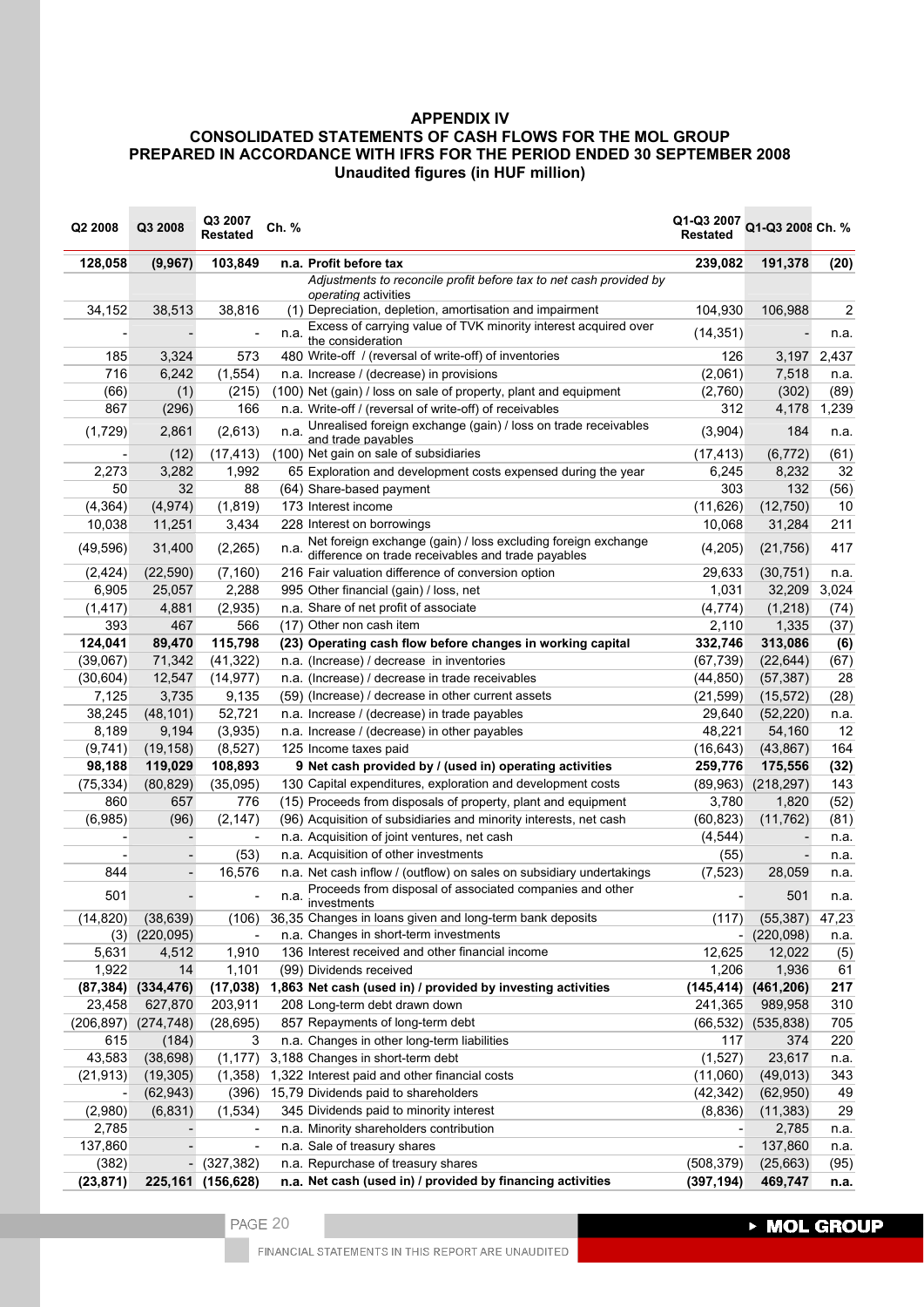| Q2 2008  | Q3 2008 | Q3 2007<br><b>Restated</b> | Ch. %                                                                                             | Q1-Q3 2007<br><b>Restated</b> | Q1-Q3 2008 Ch. % |      |
|----------|---------|----------------------------|---------------------------------------------------------------------------------------------------|-------------------------------|------------------|------|
| (13.067) | 9,714   | (64, 773)                  | n.a. Increase/(decrease) in cash and cash equivalents                                             | (282,832)                     | 184,097          | n.a. |
| 316.210  | 282.519 | 175.970                    | 61 Cash and cash equivalents at the beginning of the period                                       | 399.104                       | 129,721          | (67) |
| 978      | 100     | 1.810                      | Exchange differences of cash and cash equivalents of<br>(94)<br>consolidated foreign subsidiaries | (844)                         | 1,758            | n.a. |
| (21,602) | 12.480  | (591)                      | Unrealised foreign exchange difference on cash and cash<br>n.a.<br>equivalents                    | (3,012)                       | (10,763)         | 257  |
| 282,519  | 304.813 | 112.416                    | 171 Cash and cash equivalents at the end of the period                                            | 112.416                       | 304,813          | 171  |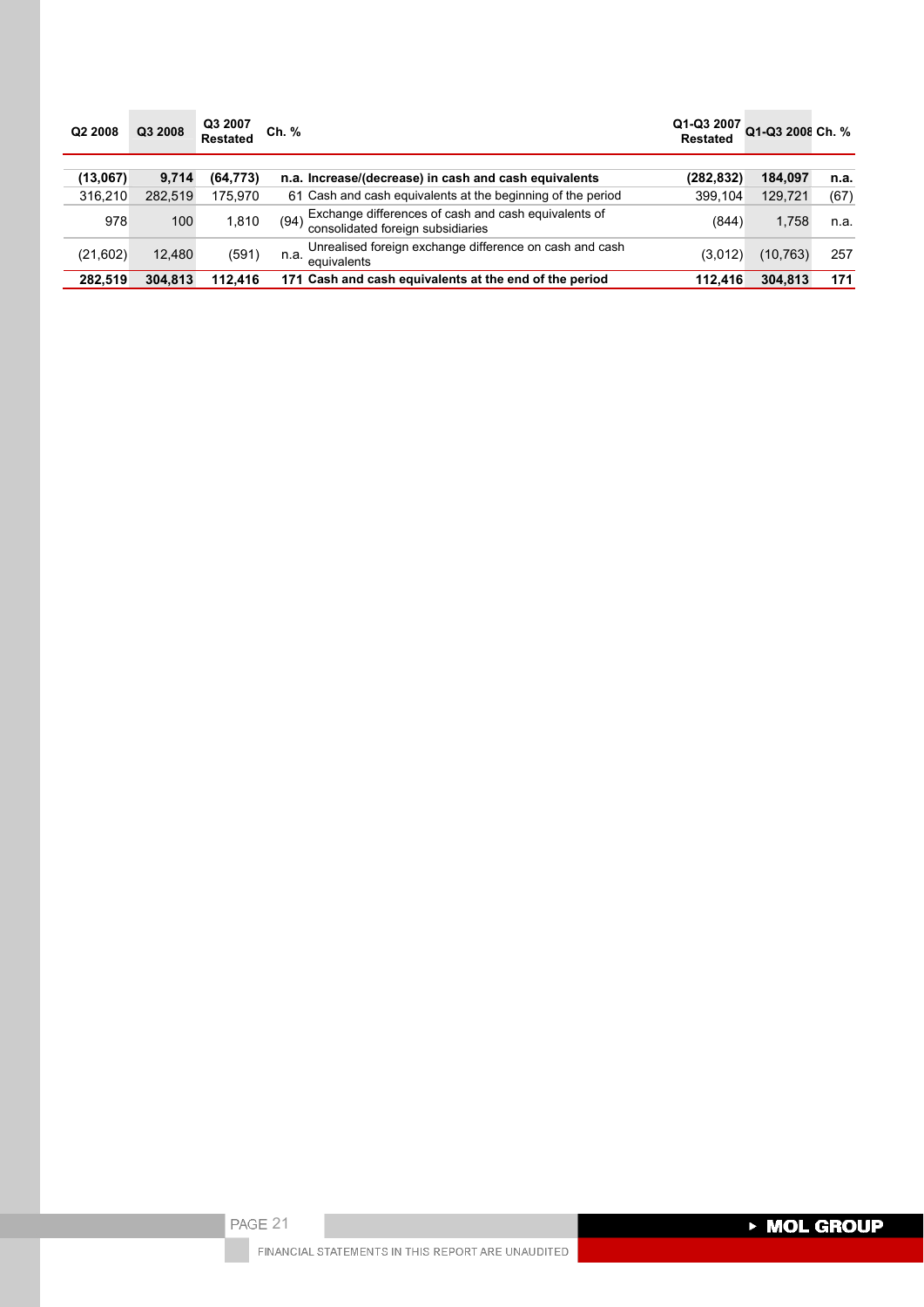# **APPENDIX V KEY IFRS FINANCIAL DATA BY BUSINESS SEGMENT (in HUF million)**

| Q <sub>2</sub> 2008 | Q3 2008    | Q3 2007<br><b>Restated</b> | Ch. %  | NET SALES REVENUES <sup>1</sup>   | Q1-Q3 2007<br><b>Restated</b> | Q1-Q3 2008 | Ch. %  |
|---------------------|------------|----------------------------|--------|-----------------------------------|-------------------------------|------------|--------|
| 105,691             | 118.491    | 85.486                     | 39     | <b>Exploration and Production</b> | 237.220                       | 317,952    | 34     |
| 846.986             | 879.957    | 607.818                    | 45     | Refining and Marketing            | 1.586.143                     | 2.442.147  | 54     |
| 37,791              | 50.716     | 17.641                     | 187    | Gas and Power                     | 54.560                        | 127.246    | 133    |
| 116.859             | 115,808    | 124.969                    | (7)    | Petrochemicals                    | 361.888                       | 371.127    | 3      |
| 36,220              | 39.950     | 22,823                     | 75     | Corporate and other               | 60.045                        | 96,691     | 61     |
| 1.143.547           | 1.204.922  | 858,737                    | 40     | <b>TOTAL NET SALES REVENUES</b>   | 2.299.856                     | 3,355,163  | 46     |
| (223,080)           | (228, 463) | (173, 604)                 | 32     | Less: Inter(segment transfers)    | (492, 331)                    | (672, 109) | 37     |
| (56,044)            | (46, 535)  | (39, 889)                  | 17     | ow: Exploration and Production    | (111, 241)                    | (151, 104) | 36     |
| (97, 592)           | (101,230)  | (87,789)                   | 15     | ow: Refining and Marketing        | (252, 864)                    | (311, 420) | 23     |
| (8, 497)            | (17, 223)  | (36)                       | 47,742 | ow: Gas and Power                 | (163)                         | (34, 412)  | 21,012 |
| (26,067)            | (27, 369)  | (24, 751)                  | 11     | ow: Petrochemicals                | (73, 175)                     | (85,046)   | 16     |
| (34, 880)           | (36, 106)  | (21, 139)                  | 71     | ow: Corporate and other           | (54, 888)                     | (90, 127)  | 64     |
| 920,467             | 976,459    | 685,133                    | 43     | TOTAL NET EXTERNAL SALES REVENUES | 1,807,525                     | 2,683,054  | 48     |

| Q <sub>2</sub> 2008 | Q3 2008  | Q3 2007<br><b>Restated</b> | Ch. % | <b>OPERATING PROFIT1</b>            | Q1-Q3 2007<br><b>Restated</b> | Q1-Q3 2008 | Ch. % |
|---------------------|----------|----------------------------|-------|-------------------------------------|-------------------------------|------------|-------|
| 30.559              | 32.906   | 20.135                     | 63    | <b>Exploration and Production</b>   | 60.721                        | 152.660    | 151   |
| 68.957              | 4,539    | 47,220                     | (90)  | Refining and Marketing              | 134.102                       | 113,645    | (15)  |
| 8.596               | 7.941    | 8.501                      | (7)   | Gas and Power *                     | 29.637                        | 27.790     | (6)   |
| (13, 743)           | (190)    | 11.940                     | n.a.  | Petrochemicals                      | 36.758                        | (11, 295)  | n.a.  |
| (5, 105)            | (14,328) | 8.745                      | n.a.  | Corporate and other                 | 5.281                         | (28, 578)  | n.a.  |
| (171)               | 5.774    | (576)                      | n.a.  | Intersegment transfers <sup>2</sup> | (3,896)                       | (61, 186)  | 1.470 |
| 89,093              | 36.642   | 95.965                     | (62)  | <b>TOTAL</b>                        | 262.603                       | 193,036    | (26)  |

\*Gas segment operating profit, in addition to subsidiary results, includes segment level consolidation effects and the one-off effects of asset sale.

| Q <sub>2</sub> 2008 | Q3 2008  | Q3 2007<br><b>Restated</b> | Ch. % | <b>OPERATING PROFIT EXCLUDING SPECIAL</b><br><b>ITEMS*</b> | Q1-Q3 2007<br><b>Restated</b> | Q1-Q3 2008 | Ch. % |
|---------------------|----------|----------------------------|-------|------------------------------------------------------------|-------------------------------|------------|-------|
| 30.559              | 32.906   | 20.135                     | 63    | <b>Exploration and Production</b>                          | 60.721                        | 87.341     | 44    |
| 68.957              | 4.539    | 47.220                     | (90)  | Refining and Marketing                                     | 134.102                       | 113.645    | (15)  |
| 9.503               | 8.430    | 8.501                      | (1)   | Gas and Power                                              | 29.637                        | 29.186     | (2)   |
| (13, 743)           | (190)    | 11.940                     | n.a.  | Petrochemicals                                             | 36.758                        | (11, 295)  | n.a.  |
| (11, 505)           | (8, 565) | (8,668)                    | (1)   | Corporate and other                                        | (26, 483)                     | (29, 215)  | 10    |
| (1,078)             | 5,285    | (576)                      | n.a.  | Intersegment transfers <sup>2</sup>                        | (3,896)                       | 2.737      | n.a.  |
| 82.693              | 42.405   | 78.552                     | (46)  | <b>TOTAL</b>                                               | 230.839                       | 192.399    | (17)  |

\*Operating profit excluding the intersegment impact of the sales of Szőreg-1 gas field (HUF 63.9 bn) realised in Q1-Q3 2008, the receivable for subsequent settlement from E.ON in connection with the gas business sale for the period of Q1-Q3 2008 and Q3 2007 (HUF 6.4 bn and HUF 17.4, respectively), the provisional liability made for the paraffin fine (HUF 5.8 bn, recorded in Corporate and other segment) realised in Q3 2008 as well as the one-off gain on the acquisition of TVK shares realised in H1 2007 (HUF 14.4 bn, recorded in Corporate and other segment).

| Q <sub>2</sub> 2008 | Q3 2008 | Q3 2007<br><b>Restated</b> | Ch. % | <b>DEPRECIATION</b>               | Q1-Q3 2007<br><b>Restated</b> | Q1-Q3 2008 | Ch. %          |
|---------------------|---------|----------------------------|-------|-----------------------------------|-------------------------------|------------|----------------|
| 6.601               | 10.509  | 14.008                     | (25)  | <b>Exploration and Production</b> | 30.438                        | 24,290     | (20)           |
| 17.302              | 18.346  | 15.784                     |       | 16 Refining and Marketing         | 47.390                        | 53.345     | 13             |
| 2,203               | 2.491   | 1.707                      |       | 46 Gas and Power                  | 5.107                         | 6.811      | 33             |
| 5.529               | 4.537   | 4.755                      | (5)   | Petrochemicals                    | 14.252                        | 14.842     | $\overline{4}$ |
| 2.517               | 2,630   | 2.562                      |       | 3 Corporate and other             | 7.743                         | 7.700      | (1)            |
| 34.152              | 38.513  | 38.816                     | '1)   | <b>TOTAL</b>                      | 104.930                       | 106.988    | 2              |

| Q <sub>2</sub> 2008 | Q3 2008  | Q3 2007<br><b>Restated</b> | Ch. % | <b>EBITDA</b>                       | Q1-Q3 2007<br><b>Restated</b> | Q1-Q3 2008 | Ch. % |
|---------------------|----------|----------------------------|-------|-------------------------------------|-------------------------------|------------|-------|
| 37.160              | 43.415   | 34.143                     | 27    | <b>Exploration and Production</b>   | 91.159                        | 176.950    | 94    |
| 86.259              | 22,885   | 63,004                     | (64)  | Refining and Marketing              | 181.492                       | 166,990    | (8)   |
| 10.799              | 10,432   | 10.208                     |       | 2 Gas and Power                     | 34.744                        | 34,601     |       |
| (8, 214)            | 4.347    | 16.695                     | (74)  | Petrochemicals                      | 51.010                        | 3.547      | (93)  |
| (2,588)             | (11,698) | 11,307                     | n.a.  | Corporate and other                 | 13.024                        | (20, 878)  | n.a.  |
| (171)               | 5.774    | (576)                      | n.a.  | Intersegment transfers <sup>2</sup> | (3,896)                       | (61, 186)  | 1,470 |
| 123.245             | 75,155   | 134,781                    | (44)  | <b>TOTAL</b>                        | 367,533                       | 300,024    | (18)  |

FINANCIAL STATEMENTS IN THIS REPORT ARE UNAUDITED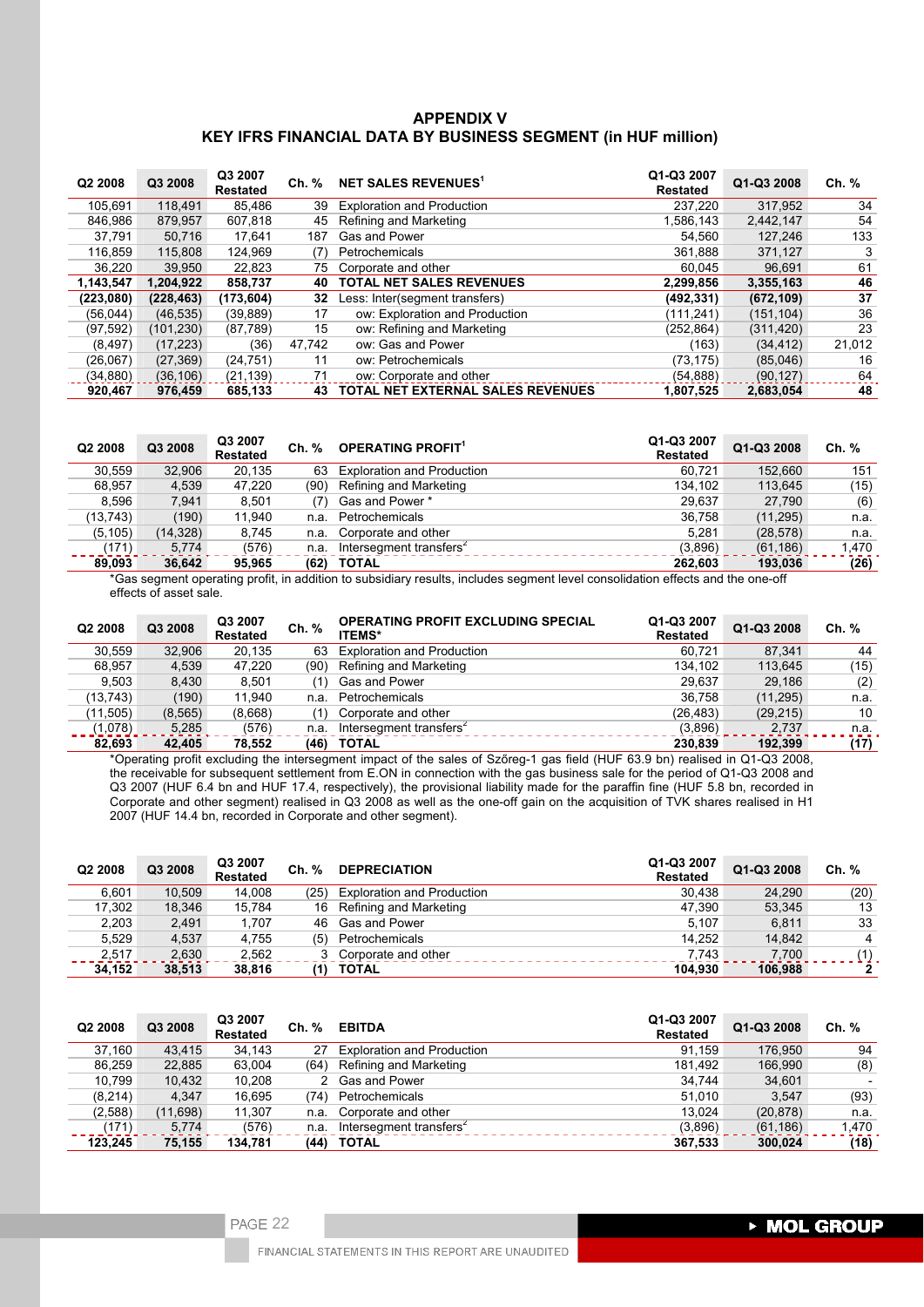| Q <sub>2</sub> 2008 | Q3 2008 | Q3 2007<br><b>Restated</b> | Ch. % | <b>EBITDA EXCLUDING SPECIAL ITEMS*</b> | Q1-Q3 2007<br><b>Restated</b> | Q1-Q3 2008 | Ch. % |
|---------------------|---------|----------------------------|-------|----------------------------------------|-------------------------------|------------|-------|
| 37.160              | 43.415  | 34.143                     | 27    | <b>Exploration and Production</b>      | 91.159                        | 111.631    | 22    |
| 86.259              | 22.885  | 63.004                     | (64)  | Refining and Marketing                 | 181.492                       | 166.990    | (8)   |
| 11.706              | 10.921  | 10.208                     |       | ' Gas and Power                        | 34.744                        | 35.997     | 4     |
| (8,214)             | 4.347   | 16.695                     | 74)   | Petrochemicals                         | 51.010                        | 3.547      | (93)  |
| (8,988)             | (5,935) | (6, 106)                   | (3)   | Corporate and other                    | (18, 740)                     | (21, 515)  | 15    |
| (1,078)             | 5,285   | (576)                      | n.a.  | Intersegment transfers <sup>2</sup>    | (3,896)                       | 2.737      | n.a.  |
| 116.845             | 80.918  | 117.368                    |       | (31) TOTAL                             | 335,769                       | 299.387    | (11)  |

\*EBITDA excluding the intersegment impact of the sales of Szőreg-1 gas field (HUF 63.9 bn) realised in Q1-Q3 2008, the receivable for subsequent settlement from E.ON in connection with the gas business sale for the period of Q1-Q3 2008 and Q3 2007 (HUF 6.4 bn and HUF 17.4, respectively), the provisional liability made for the paraffin fine (HUF 5.8 bn, recorded in Corporate and other segment) realised in Q3 2008 as well as the one-off gain on the acquisition of TVK shares realised in H1 2007 (HUF 14.4 bn, recorded in Corporate and other segment).

| Q <sub>2</sub> 2008 | Q3 2008 | Q3 2007 | Ch. % | <b>CAPITAL EXPENDITURES</b>   | Q1-Q3 2007 | Q1-Q3 2008 | Ch. % |
|---------------------|---------|---------|-------|-------------------------------|------------|------------|-------|
| 13.333              | 24.447  | 14.101  |       | 73 Exploration and Production | 37.425     | 55.347     | 48    |
| 30.273              | 24.752  | 10,853  |       | 128 Refining and Marketing    | 32.391     | 65.853     | 103   |
| 36.860              | 24.911  | 7.681   |       | 224 Gas and Power             | 10.475     | 83.491     | 697   |
| 2.487               | 1.760   | 2.341   | (25)  | Petrochemicals                | 3.526      | 5.125      | 45    |
| 26.112              | 1.029   | 2.044   | (50)  | Corporate and other           | 53.961     | 28.054     | (48)  |
| 109.065             | 76.899  | 37.020  | 108   | TOTAL                         | 137.778    | 237,870    | 73    |

| 31/12/2007      | <b>TANGIBLE ASSETS</b>             | 30/09/2007 | 30/09/2008 | Ch. % |
|-----------------|------------------------------------|------------|------------|-------|
|                 | 144,120 Exploration and Production | 139.371    | 161.690    | 16    |
|                 | 665,982 Refining and Marketing     | 521.218    | 671.399    | 29    |
|                 | 100.654 Gas and Power              | 84.429     | 190.284    | 125   |
|                 | 186.269 Petrochemicals             | 186.996    | 180.036    | (4)   |
| 76.661          | Corporate and other                | 66.081     | 78.640     | 19    |
| 1.173.686 TOTAL |                                    | 998.095    | 1.282.049  | 28    |

 $1$  Net external sales revenues and operating profit includes the profit arising both from sales to third parties and transfers to the other business segments. Exploration and Production transfers domestically produced crude oil, condensates and LPG to Refining and Marketing and natural gas to the Gas and Power segment. Refining and Marketing transfers chemical feedstock, propylene and isobutane to Petrochemicals and Petrochemicals transfers various by-products to Refining and Marketing. The internal transfer prices used are based on prevailing market prices. The gas transfer price equals the average import price. Divisional figures contain the results of the fully consolidated subsidiaries engaged in the respective divisions. 2

 This line shows the effect on operating profit of the change in the amount of unrealised profit deferred in respect of transfers between segments. Unrealised profits arise where the item transferred is held in inventory by the receiving segment and a third party sale takes place only in a subsequent quarter. For segmental reporting purposes the transferor segment records a profit immediately at the point of transfer. However, at the company level profit is only reported when the related third party sale has taken place. In previous years this unrealised profit effect was not shown separately, but was included in the reported segmental result of the receiving segment. Unrealised profits arise principally in respect of transfers from Exploration & Production to Gas and Power and from Refining & Marketing to Petrochemicals. In Q1-Q3 2008 the transfer between Exploration & Production and Gas and Power included the sales of Szőreg-1 gas field with an operating profit of HUF 63.9 bn recognized by Exploration & Production which has been eliminated in consolidation.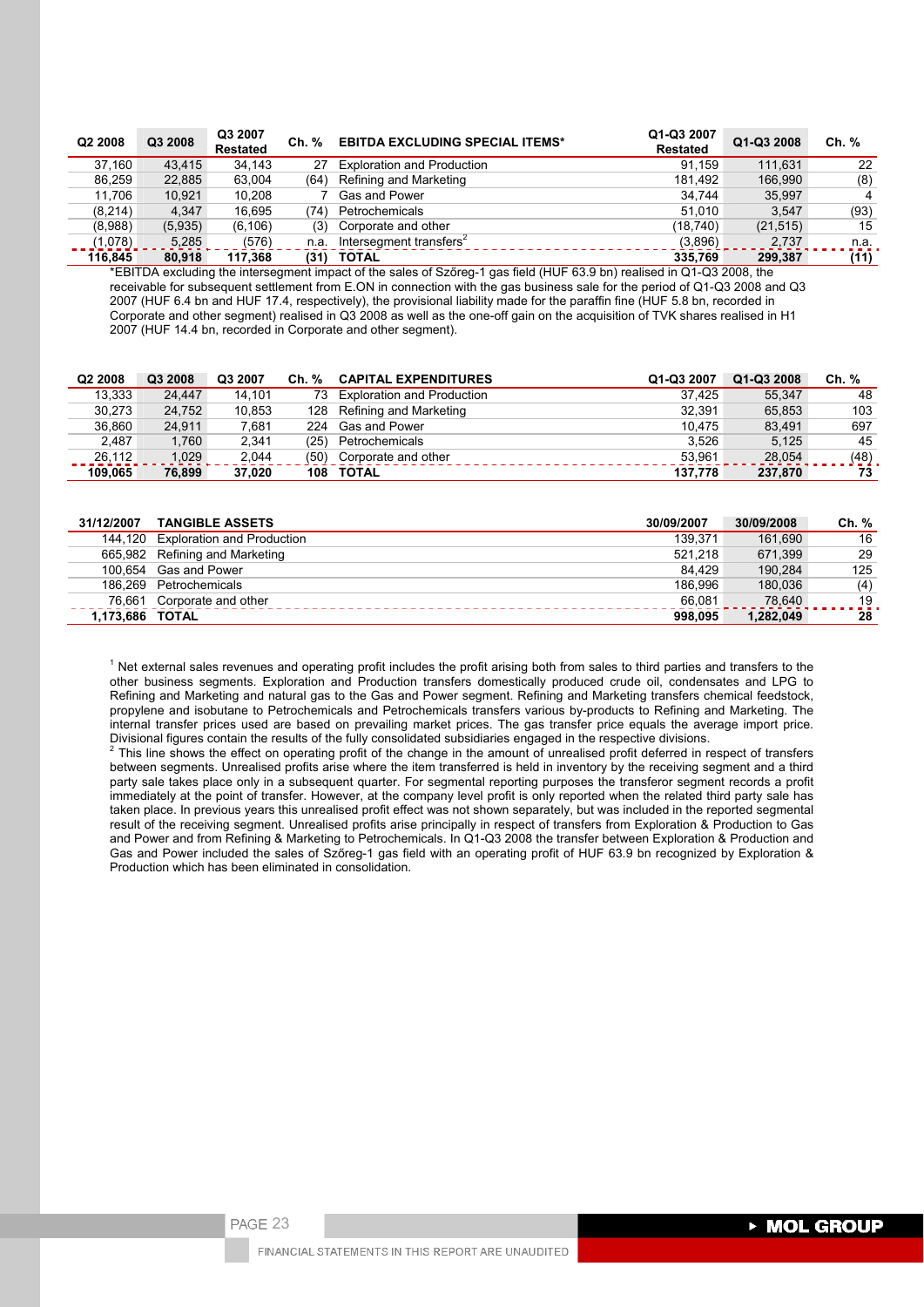# **APPENDIX VI KEY IFRS FINANCIAL DATA BY BUSINESS SEGMENT (in USD million)**

| Q2 2008  | Q3 2008  | Q3 2007<br><b>Restated</b> | Ch.<br>% | NET SALES REVENUES <sup>1</sup>          | Q1-Q3 2007<br><b>Restated</b> | Q1-Q3 2008 | Ch. %  |
|----------|----------|----------------------------|----------|------------------------------------------|-------------------------------|------------|--------|
| 666      | 754      | 466                        | 62       | <b>Exploration and Production</b>        | 1,271                         | 1,951      | 54     |
| 5.340    | 5,598    | 3.316                      | 69       | Refining and Marketing                   | 8,496                         | 14,982     | 76     |
| 238      | 323      | 96                         | 236      | Gas and Power                            | 292                           | 781        | 167    |
| 737      | 737      | 682                        | 8        | Petrochemicals                           | 1,938                         | 2,277      | 17     |
| 228      | 254      | 125                        | 103      | Corporate and other                      | 322                           | 593        | 84     |
| 7,209    | 7,666    | 4,685                      | 64       | <b>TOTAL NET SALES REVENUES</b>          | 12,319                        | 20,584     | 67     |
| (1, 405) | (1, 454) | (947)                      | 54       | Less: Inter(segment transfers)           | (2,637)                       | (4, 124)   | 56     |
| (353)    | (296)    | (218)                      | 36       | ow: Exploration and Production           | (596)                         | (927)      | 56     |
| (615)    | (644)    | (479)                      | 34       | ow: Refining and Marketing               | (1, 354)                      | (1, 911)   | 41     |
| (54)     | (110)    | -                          | n.a.     | ow: Gas and Power                        | (1)                           | (211)      | 21,000 |
| (164)    | (174)    | (135)                      | 29       | ow: Petrochemicals                       | (392)                         | (522)      | 33     |
| (219)    | (230)    | (115)                      | 100      | ow: Corporate and other                  | (294)                         | (553)      | 88     |
| 5.804    | 6.212    | 3.738                      | 66       | <b>TOTAL NET EXTERNAL SALES REVENUES</b> | 9,682                         | 16.460     | 70     |

| Q <sub>2</sub> 2008 | Q3 2008 | Q3 2007<br><b>Restated</b> | Ch.<br>% | <b>OPERATING PROFIT<sup>1</sup></b>                                                                                           | Q1-Q3 2007<br><b>Restated</b> | Q1-Q3 2008 | Ch. % |
|---------------------|---------|----------------------------|----------|-------------------------------------------------------------------------------------------------------------------------------|-------------------------------|------------|-------|
| 193                 | 209     | 110                        | 90       | <b>Exploration and Production</b>                                                                                             | 325                           | 937        | 188   |
| 435                 | 29      | 258                        | (89)     | Refining and Marketing                                                                                                        | 718                           | 697        | (3)   |
| 54                  | 51      | 46                         | 11       | Gas and Power *                                                                                                               | 159                           | 170        |       |
| (87)                | (1)     | 65                         | n.a.     | Petrochemicals                                                                                                                | 197                           | (69)       | n.a.  |
| (32)                | (91)    | 48                         | n.a.     | Corporate and other                                                                                                           | 28                            | (175)      | n.a.  |
|                     | 37      | (3)                        | n.a.     | Intersegment transfers <sup>2</sup>                                                                                           | (21)                          | (375)      | 1,686 |
| 562                 | 234     | 524                        | (55)     | <b>TOTAL</b>                                                                                                                  | 1.406                         | 1.185      | (16)  |
|                     |         |                            |          | $*Co$ e samant sporsting profit in addition to suboidian requite includes segment level sepectidation offects and the ope off |                               |            |       |

**\***Gas segment operating profit, in addition to subsidiary results, includes segment level consolidation effects and the one-off effects of asset sale.

| Q2 2008 | Q3 2008 | Q3 2007<br><b>Restated</b> | Ch.<br>% | <b>OPERATING PROFIT EXCLUDING SPECIAL</b><br><b>ITEMS*</b> | Q1-Q3 2007<br><b>Restated</b> | Q1-Q3 2008 | Ch. % |
|---------|---------|----------------------------|----------|------------------------------------------------------------|-------------------------------|------------|-------|
| 193     | 209     | 110                        | 90       | <b>Exploration and Production</b>                          | 325                           | 536        | 65    |
| 435     | 29      | 258                        | (89)     | Refining and Marketing                                     | 718                           | 697        | (3)   |
| 60      | 54      | 46                         | 17       | <b>Gas and Power</b>                                       | 159                           | 179        | 13    |
| (87)    | (1)     | 65                         | n.a.     | Petrochemicals                                             | 197                           | (69)       | n.a.  |
| (73)    | (54)    | (47)                       |          | 15 Corporate and other                                     | (142)                         | (179)      | 26    |
|         | 34      | (3)                        | n.a.     | Intersegment transfers <sup>2</sup>                        | (21)                          | 17         | n.a.  |
| 521     | 271     | 429                        | (37)     | <b>TOTAL</b>                                               | 1.236                         | 1.181      | (4)   |

\*Operating profit excluding the intersegment impact of the sales of Szőreg-1 gas field (USD 392.2 mn) realised in Q1-Q3 2008, the receivable for subsequent settlement from E.ON in connection with the gas business sale for the period of Q1-Q3 2008 and Q3 2007 (USD 39.3 mn and USD 93.3 mn, respectively), the provisional liability made for the paraffin fine (USD 35.4 mn, recorded in Corporate and other segment) realised in Q3 2008 as well as the one-off gain on the acquisition of TVK shares realised in H1 2007 (USD 74.7 mn, recorded in Corporate and other segment).

| Q2 2008 | Q3 2008 | Q3 2007<br><b>Restated</b> |      | Ch. % DEPRECIATION                | Q1-Q3 2007<br><b>Restated</b> | Q1-Q3 2008 | Ch. % |
|---------|---------|----------------------------|------|-----------------------------------|-------------------------------|------------|-------|
| 42      | 67      | 76                         | '12) | <b>Exploration and Production</b> | 163                           | 149        | (9)   |
| 109     | 117     | 86                         | 36   | Refining and Marketing            | 254                           | 327        | 29    |
| 14      | 16      | 9                          | 78   | Gas and Power                     | 27                            | 42         | 56    |
| 35      | 29      | 26                         | 12   | Petrochemicals                    | 76                            | 91         | 20    |
| 16      | 17      | 14                         | 21   | Corporate and other               | 41                            | 47         | 15    |
| 216     | 246     | 211                        |      | TOTAL                             | 561                           | 656        | 17    |

| Q2 2008 | Q3 2008 | Q3 2007<br><b>Restated</b> |      | Ch. % EBITDA                        | Q1-Q3 2007<br><b>Restated</b> | Q1-Q3 2008 | Ch. %  |
|---------|---------|----------------------------|------|-------------------------------------|-------------------------------|------------|--------|
| 235     | 276     | 186                        | 48   | <b>Exploration and Production</b>   | 488                           | 1.086      | 123    |
| 544     | 146     | 344                        | (58) | Refining and Marketing              | 972                           | 1,024      | 5      |
| 68      | 67      | 55                         | 22   | Gas and Power                       | 186                           | 212        | 14     |
| (52)    | 28      | 91                         | (69) | Petrochemicals                      | 273                           | 22         | (92)   |
| (16)    | (74)    | 62                         | n.a. | Corporate and other                 | 69                            | (128)      | n.a.   |
|         | 37      | (3)                        | n.a. | Intersegment transfers <sup>2</sup> | (21)                          | (375)      | 686. ا |
| 778     | 480     | 735                        | (35) | <b>TOTAL</b>                        | 1.967                         | 1,841      | (6)    |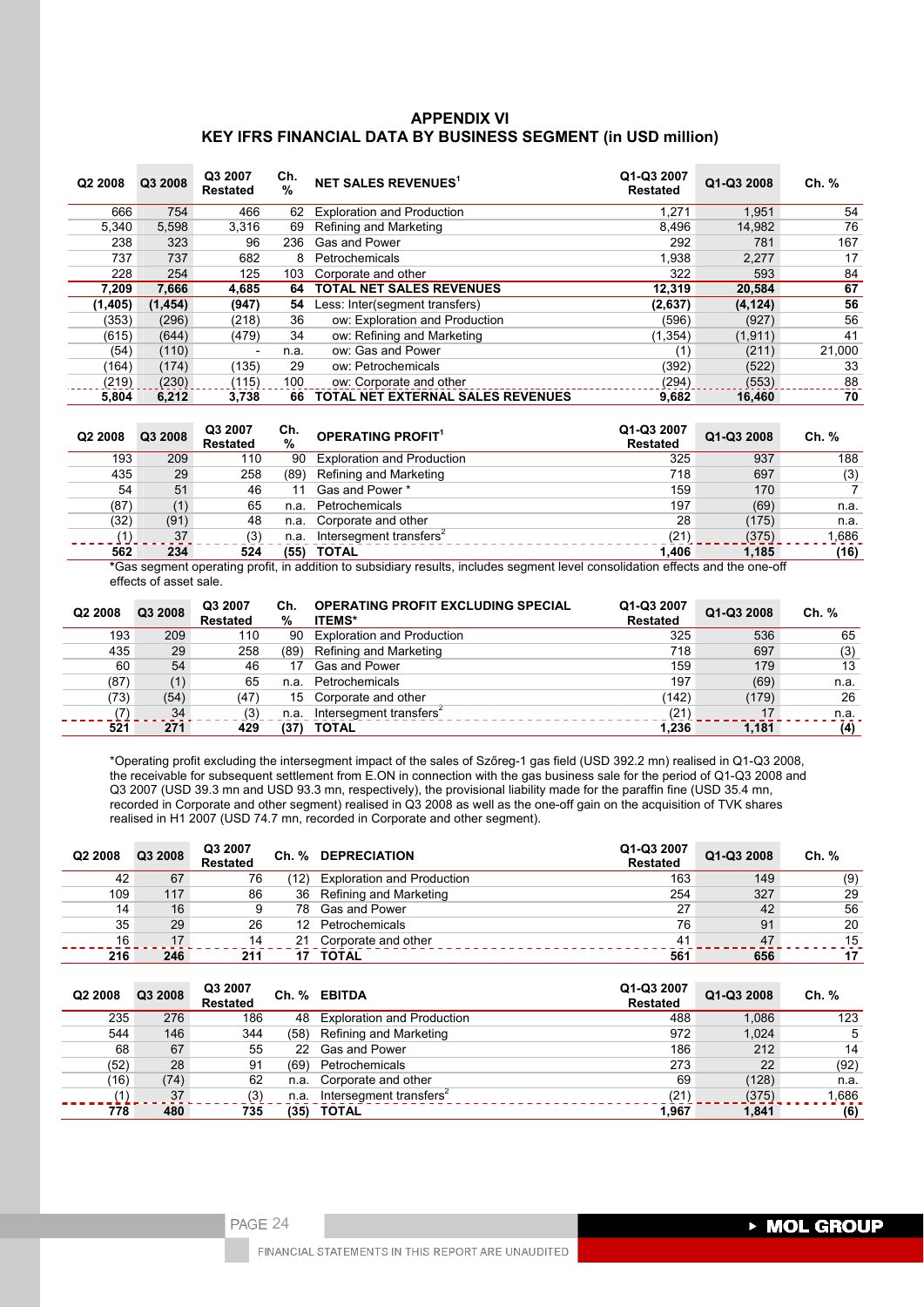| Q2 2008 | Q3 2008 | Q3 2007<br><b>Restated</b> |      | Ch. % EBITDA EXCLUDING SPECIAL ITEMS* | Q1-Q3 2007<br><b>Restated</b> | Q1-Q3 2008 | Ch. % |
|---------|---------|----------------------------|------|---------------------------------------|-------------------------------|------------|-------|
| 235     | 276     | 186                        | 48   | <b>Exploration and Production</b>     | 488                           | 685        | 40    |
| 544     | 146     | 344                        | (58) | Refining and Marketing                | 972                           | 1,024      | 5     |
| 74      | 70      | 55                         | 27   | Gas and Power                         | 186                           | 221        | 19    |
| (52)    | 28      | 91                         | (69) | Petrochemicals                        | 273                           | 22         | (92)  |
| (57)    | (37)    | (33)                       |      | 12 Corporate and other                | (101)                         | (132)      | 31    |
|         | 34      | (3)                        | n.a. | Intersegment transfers <sup>2</sup>   | (21)                          | 17         | n.a.  |
| 737     | 517     | 640                        | (19) | <b>TOTAL</b>                          | 1.797                         | 1.837      | 2     |

\*EBITDA excluding the intersegment impact of the sales of Szőreg-1 gas field (USD 392.2 mn) realised in Q1-Q3 2008, the receivable for subsequent settlement from E.ON in connection with the gas business sale for the period of Q1-Q3 2008 and Q3 2007 (USD 39.3 mn and USD 93.3 mn, respectively), the provisional liability made for the paraffin fine (USD 35.4 mn, recorded in Corporate and other segment) realised in Q3 2008 as well as the one-off gain on the acquisition of TVK shares realised in H1 2007 (USD 74.7, recorded in Corporate and other segment).

| Q <sub>2</sub> 2008 | Q3 2008 | Q3 2007 |      | Ch. % CAPITAL EXPENDITURES        | Q1-Q3 2007 | Q1-Q3 2008 | Ch. % |
|---------------------|---------|---------|------|-----------------------------------|------------|------------|-------|
| 84                  | 155     |         | 101  | <b>Exploration and Production</b> | 200        | 340        | 70    |
| 191                 | 157     | 59      | 166  | Refining and Marketing            | 173        | 404        | 134   |
| 232                 | 158     | 42      | 276. | Gas and Power                     | 56         | 512        | 814   |
| 16                  | 11      | 13      | '15) | Petrochemicals                    | 19         | 31         | 63    |
| 165                 |         |         | (36) | Corporate and other               | 289        | 172        | (40)  |
| 688                 | 488     | 202     |      | 142 TOTAL                         | 737        | 1.459      | 98    |

| 31/12/2007 | <b>TANGIBLE ASSETS</b>         | 30/09/2007 | 30/09/2008 | Ch. % |
|------------|--------------------------------|------------|------------|-------|
|            | 835 Exploration and Production | 788        | 956        | 21    |
|            | 3,859 Refining and Marketing   | 2.948      | 3.970      | 35    |
|            | 583 Gas and Power              | 478        | 1.125      | 135   |
|            | 1.079 Petrochemicals           | 1.058      | 1.065      |       |
|            | 444 Corporate and other        | 374        | 465        | 24    |
|            | 6.800 TOTAL                    | 5.646      | 7,581      | 34    |

 $1$  Net external sales revenues and operating profit includes the profit arising both from sales to third parties and transfers to the other business segments. Exploration and Production transfers domestically produced crude oil, condensates and LPG to Refining and Marketing and natural gas to the Gas and Power segment. Refining and Marketing transfers chemical feedstock, propylene and isobutane to Petrochemicals and Petrochemicals transfers various by-products to Refining and Marketing. The internal transfer prices used are based on prevailing market prices. The gas transfer price equals the average import price. Divisional figures contain the results of the fully consolidated subsidiaries engaged in the respective divisions. 2

This line shows the effect on operating profit of the change in the amount of unrealised profit deferred in respect of transfers between segments. Unrealised profits arise where the item transferred is held in inventory by the receiving segment and a third party sale takes place only in a subsequent quarter. For segmental reporting purposes the transferor segment records a profit immediately at the point of transfer. However, at the company level profit is only reported when the related third party sale has taken place. In previous years this unrealised profit effect was not shown separately, but was included in the reported segmental result of the receiving segment. Unrealised profits arise principally in respect of transfers from Exploration & Production to Gas and Power and from Refining & Marketing to Petrochemicals. In Q1-Q3 2008 the transfer between Exploration & Production and Gas and Power included the sales of Szőreg-1 gas field with an operating profit of USD 392.2 mn recognized by Exploration & Production which has been eliminated in consolidation.

PAGE 25

**MOL GROUP** 

FINANCIAL STATEMENTS IN THIS REPORT ARE UNAUDITED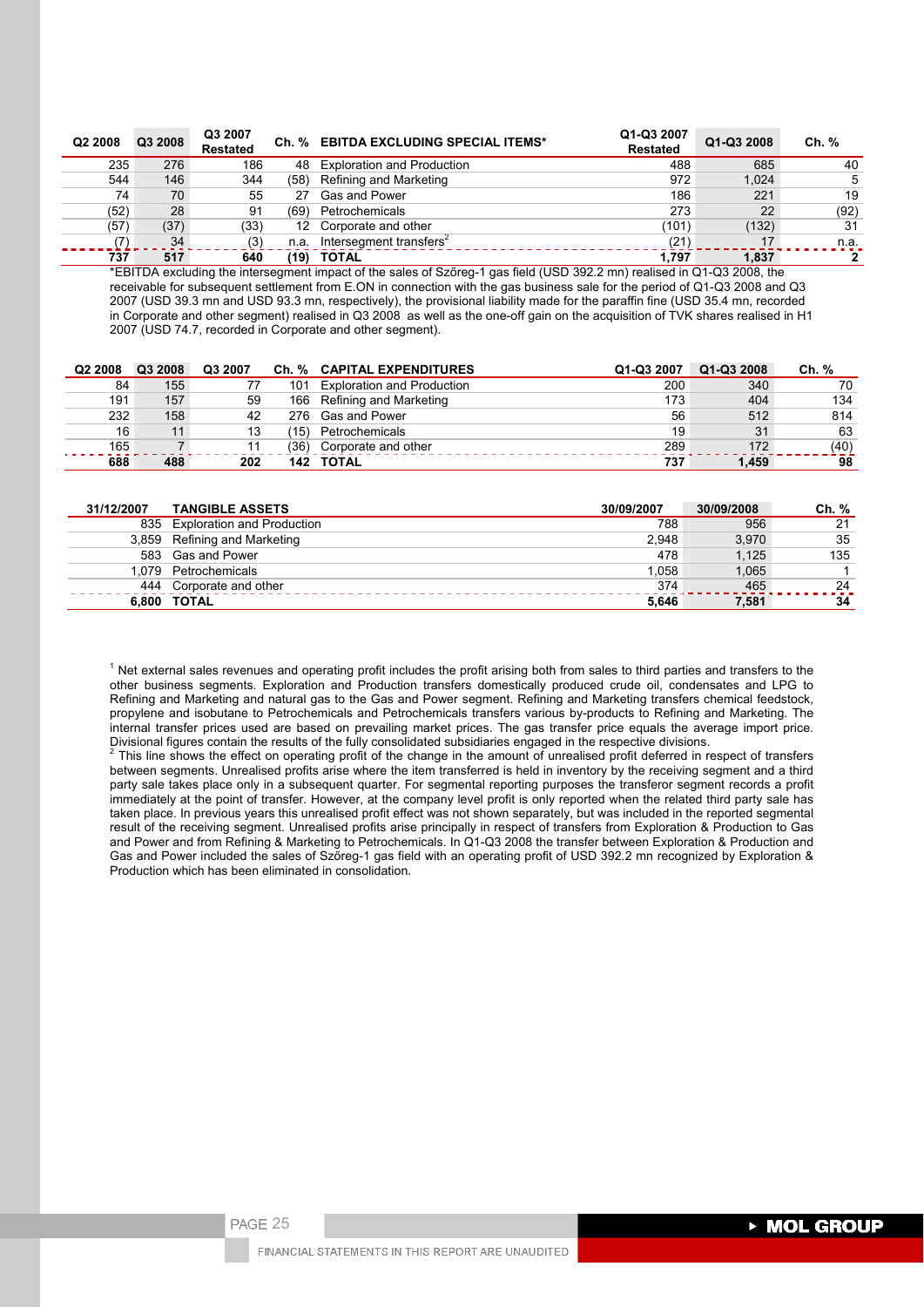## **APPENDIX VII MAIN EXTERNAL PARAMETERS**

| Q <sub>2</sub> 2008 | Q3 2008 | Q3 2007 | Ch. % |                                            | $Q1-Q3$<br>2007 | $Q1-Q3$<br>2008 | Ch. % |
|---------------------|---------|---------|-------|--------------------------------------------|-----------------|-----------------|-------|
| 121.4               | 114.8   | 74.9    | 53    | Brent dated (USD/bbl)                      | 67.1            | 111.0           | 65    |
| 117.4               | 113.3   | 72.3    | 57    | Ural Blend (USD/bbl)*                      | 64.0            | 108.0           | 69    |
| 1,051.8             | 993.7   | 709.8   | 40    | Premium unleaded gasoline 10 ppm (USD/t)** | 667.7           | 961.7           | 44    |
| 1,191.0             | 1,085.1 | 682.6   | 59    | Gas oil - ULSD 10 ppm (USD/t)**            | 619.6           | 1,059.8         | 71    |
| 955.9               | 926.7   | 654.2   | 42    | Naphtha (USD/t)***                         | 604.5           | 899.8           | 49    |
| 133.6               | 125.4   | 143.4   | (13)  | Crack spread – premium unleaded (USD/t)**  | 159.9           | 121.8           | (24)  |
| 272.8               | 216.8   | 116.2   | 87    | Crack spread - gas oil (USD/t)**           | 111.8           | 220.0           | 97    |
| 37.7                | 58.4    | 87.9    | (33)  | Crack spread – naphtha (USD/t)***          | 96.7            | 60.0            | (38)  |
| 1,038               | 1,228   | 925     | 33    | Ethylene (EUR/t)                           | 890             | 1,096           | 23    |
| 278                 | 441     | 540     | (18)  | Integrated petrochemical margin (EUR/t)    | 533             | 378             | (29)  |
| 158.6               | 157.2   | 183.3   | (14)  | HUF/USD average                            | 186.7           | 163.0           | (13)  |
| 248.0               | 236.1   | 251.8   | (6)   | HUF/EUR average                            | 250.9           | 247.7           | (1)   |
| 20.1                | 20.1    | 24.4    | (18)  | SKK/USD average                            | 25.2            | 20.8            | (17)  |
| 2.79                | 2.91    | 5.39    | (46)  | 3m USD LIBOR (%)                           | 5.31            | 2.98            | (44)  |
| 4.86                | 5.04    | 4.49    | 12    | 3m EURIBOR (%)                             | 4.13            | 4.78            | 16    |
| 8.56                | 8.59    | 7.63    | 13    | 3m BUBOR (%)                               | 7.84            | 8.32            | 6     |

\* CIF Med parity

\*\* FOB Rotterdam parity

\*\*\* FOB Med parity

| Q <sub>2</sub> 2008 | Q3 2008 | Ch. % |                        | $Q1-Q3$<br>2007 | $Q1-Q3$<br>2008 | Ch. % |
|---------------------|---------|-------|------------------------|-----------------|-----------------|-------|
| 149.8               | 169.2   | ں ا   | HUF/USD closing        | 176.8           | 169.2           | (4)   |
| 237.0               | 243.2   | ັ     | <b>HUF/EUR closing</b> | 250.3           | 243.2           | (3)   |

# **APPENDIX VIII MOL GROUP FILLING STATIONS**

| <b>MOL Group filling stations</b>       | 31 Dec<br>2006 | 31 Dec<br>2007 | 31 March<br>2008 | 30 June<br>2008 | 30 Sept<br>2008 |
|-----------------------------------------|----------------|----------------|------------------|-----------------|-----------------|
| Hungary                                 | 358            | 357            | 355              | 355             | 355             |
| Slovakia                                | 210            | 209            | 209              | 209             | 209             |
| Italy                                   | 0              | 183            | 178              | 195             | 195             |
| Romania                                 | 120            | 122            | 122              | 124             | 125             |
| Croatia                                 | 0              | 35             | 37               | 38              | 38              |
| Austria                                 | 33             | 34             | 34               | 34              | 34              |
| Czech Republic                          | 30             | 30             | 30               | 30              | 30              |
| Slovenia                                | 10             | 10             | 11               | 11              | 11              |
| Serbia                                  | 13             | 21             | 22               | 24              | 24              |
| Bosnia                                  |                |                |                  |                 | 22              |
| <b>Total MOL Group filling stations</b> | 774            | 1,001          | 998              | 1.020           | 1,043           |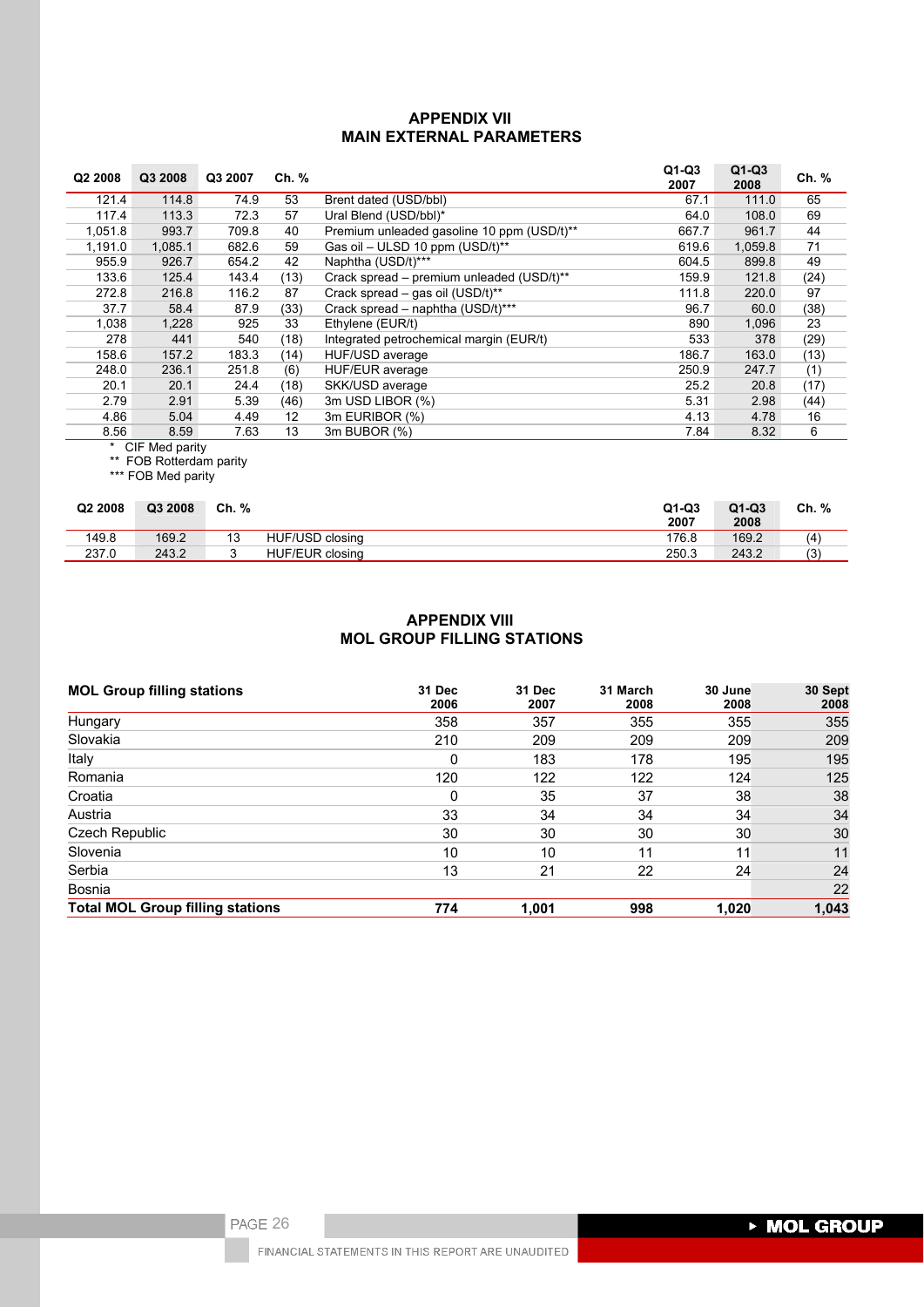# **APPENDIX IX EXTRAORDINARY ANNOUNCEMENTS IN Q1-Q3 2008**

| <b>Announcement date</b>                                         |                                                                                                            |
|------------------------------------------------------------------|------------------------------------------------------------------------------------------------------------|
| 18 January                                                       | MOL has signed a Memorandum of Understanding with the Indian ONGC                                          |
| 22 January                                                       | MOL continue its capital optimization program                                                              |
| 22, 23, 25, 28, 29 30, 31 January Purchase of treasury shares    |                                                                                                            |
|                                                                  | 23 January Closing of share purchase transaction between MOL and CEZ                                       |
|                                                                  | 25 January Change in influence in MOL (CEZ, OTP)                                                           |
|                                                                  | 31 January Number of voting rights at MOL Plc                                                              |
| 1, 4, 11, 12, 13, 14 February Purchase of treasury shares        |                                                                                                            |
| 1 February                                                       | MOL's statement on EC merger notification                                                                  |
|                                                                  | 15 February MOL published its Exploration and Development Update                                           |
|                                                                  | 29 February Number of voting rights at MOL Plc                                                             |
|                                                                  | 10 March Change in MOL Treasury shares                                                                     |
|                                                                  | 10 March MOL Plc published its strategic co-operation agreement with Oman Oil Company S.A.O.C.             |
|                                                                  | 10 March Change in influence in MOL                                                                        |
|                                                                  | 12 March Closing of share purchase transaction between MOL and Oman Oil Company S.A.O.C                    |
|                                                                  | 14 March MOL signed option agreements with ING Bank N.V.                                                   |
| 17, 18, 19, 20, 21, 26, 27, 28 March Purchase of treasury shares | 14 March Change in influence in MOL                                                                        |
|                                                                  | 19 March New gas and condensate discovery in Pakistan                                                      |
|                                                                  | 21 March Annual General Meeting Announcement                                                               |
|                                                                  | 31 March Number of voting rights at MOL Plc                                                                |
|                                                                  | 3 April Documents for the Annual General Meeting of MOL Plc. to be held on April 23, 2008                  |
|                                                                  | 3 April Additional point to the agenda of the Annual General Meeting                                       |
|                                                                  | 7 April Shareholder's notification                                                                         |
|                                                                  | 14 April MOL and ExxonMobil can start exploration program in the entire Makó trough                        |
| 22 April                                                         | MOL states that in its opinion, the RiskMetrics/ISS Proxy Alert publication could mislead                  |
|                                                                  | investors                                                                                                  |
| 23 April                                                         | Shareholders notification                                                                                  |
|                                                                  | 24 April Resolutions on the Annual General Meeting of MOL held on 23 April 2008                            |
|                                                                  | 24 April Summary Report of MOL Plc. for the business year 2007                                             |
| 30 April                                                         | Number of voting rights at MOL Plc                                                                         |
| 8 May                                                            | MOL signed an agreement with ONGC to acquire 35% interest in an exploration block in                       |
|                                                                  | India                                                                                                      |
| 15 May                                                           | MOL's exploration efforts result a new oil discovery in Russia                                             |
|                                                                  | 2 June Number of voting rights at MOL Plc                                                                  |
|                                                                  | 2, 6 June Share sale of MOL manager                                                                        |
|                                                                  | 13 June Personnel and organizational changes in MOL Plc.                                                   |
|                                                                  | 19 June Green light to MOL/CEZ joint venture                                                               |
|                                                                  | 20 June New oil and gas discovery in Federovskoye Block in Kazakhstan                                      |
|                                                                  | 23, 24 and 27 June Capital securities purchase of a MOL manager                                            |
| 1 July                                                           | Number of voting rights at MOL Plc                                                                         |
| 1 July                                                           | Dividend announcement of the Board of the Directors of MOL Hungarian Oil and Gas Plc.                      |
|                                                                  | dividends for the 2007 financial year                                                                      |
| 1 July                                                           | MOL and CEZ entered into share purchase agreement with respect to 100% share capital of<br>I&C Energo a.s. |
|                                                                  | FGSZ Ltd. and Transgaz concluded a Joint Development Agreement for the interconnection                     |
| 1 July                                                           | of Hungarian and Romanian natural gas transmission systems.                                                |
| 1 July                                                           | Expected change in treasury shares of MOL                                                                  |
| 2 July                                                           | MOL has signed agreement with Mari Gas Company Ltd on the acquisition of 40% interest in                   |
|                                                                  | Karak Block in Pakistan and in parallel, farmed out 25% share in its Block 43B in Oman                     |
| 3 July                                                           | OMV has initiated a litigation against MOL                                                                 |
|                                                                  | 3 July Dividend per share paid by MOL                                                                      |
| 4 July                                                           | MOL completed acquisition of Ngosso Permit in Cameroon                                                     |
|                                                                  | 4 July Change in influence in MOL<br>8, 9 July Share sale of MOL manager                                   |
| 11 July                                                          | MOL transaction                                                                                            |
|                                                                  | 14 July MOL intends to launch a public offer for INA shares                                                |
|                                                                  | 14 July Change in influence in MOL                                                                         |
|                                                                  | 14 July MOL has received OMV's action as well as the order of the Metropolitan Court                       |
|                                                                  | 17 July MOL takes legal action against OMV because of false allegations and defamation                     |
|                                                                  | 21 July The Joint Venture Company of MOL and CEZ has been established                                      |
| 30 July                                                          | MOL is founding a geothermal energy company with international partners                                    |
|                                                                  | 31 July Number of voting rights at MOL Plc                                                                 |

▶ MOL GROUP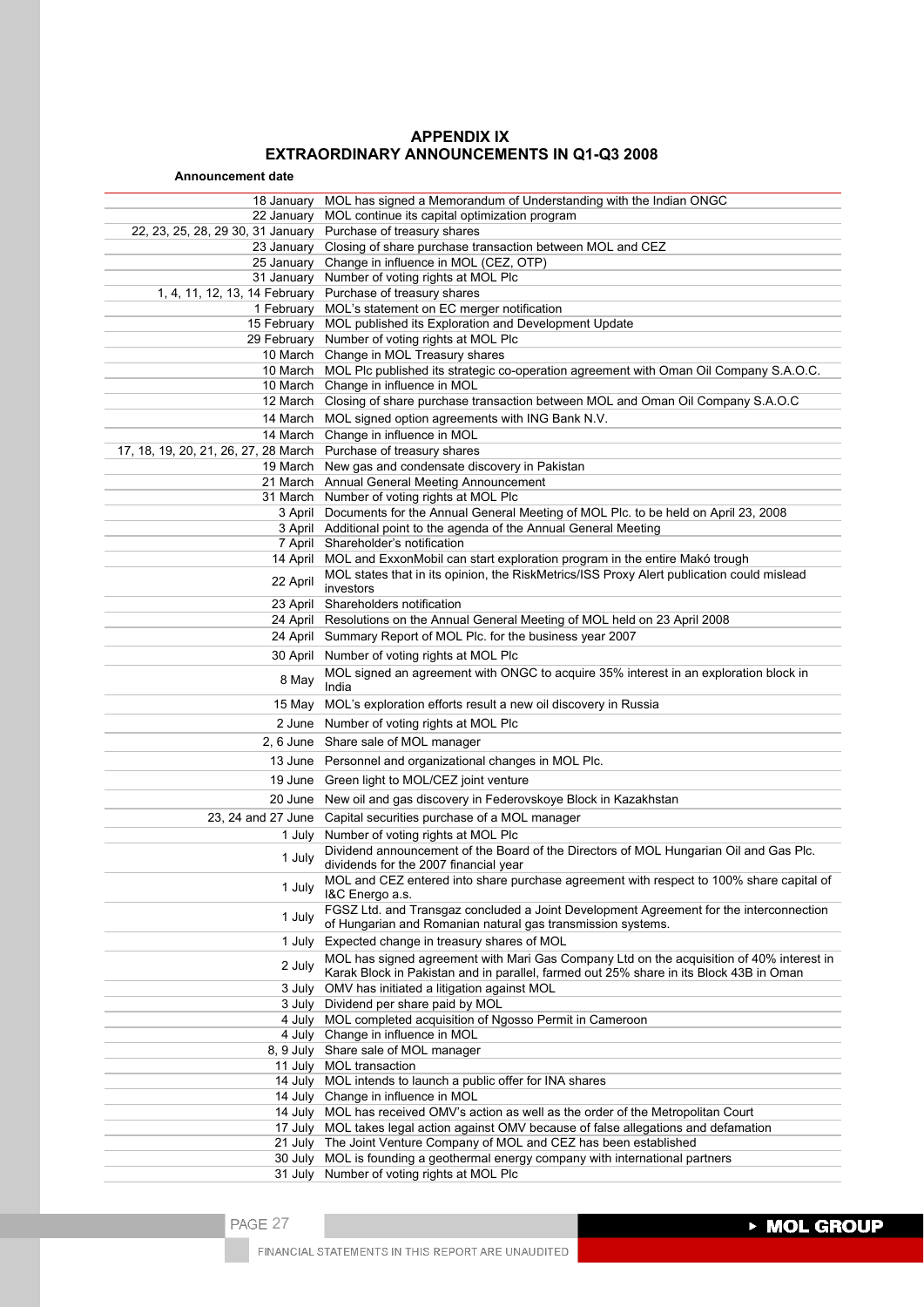| 6 Aug MOL takes note of OMV's decision                                                             |
|----------------------------------------------------------------------------------------------------|
| 12 Aug MOL Plc.'s H1 2008 preliminary results - Continued strong results in second quarter of 2008 |
| 29 Aug Change in treasury shares of MOL                                                            |
| 1 Sep MOL's offer of HRK 2,800 for INA shares has been approved                                    |
| 1 Sep Number of voting rights at MOL Plc                                                           |
| 8 Sep MOL has received OMV's subsequent action as well as the order of the Metropolitan Court      |
| 10 Sep Share sale of MOL manager                                                                   |
| 25 Sep OMV notification on change of voting rights                                                 |
| 26 Sep Bayerische Hypo- und Vereinsbank AG. notification on change of voting rights                |
| 29 Sep Share sale of MOL manager                                                                   |
| 30 Sep Number of voting rights at MOL Plc                                                          |
| 1 Oct The European Commission has imposed a fine on MOL                                            |
| 8 Oct Share sale of MOL manager                                                                    |
| 10 Oct MOL ownership in INA increased to 47.15%                                                    |
| 16 Oct The Court of Registration has registered the 5% capital decrease of MOL                     |
| 16 Oct The Court of Registration has registered the capital increase of MOL                        |
| 16 Oct MOL transferred the fair consideration of INA shares                                        |
| 17 Oct The settlement of the INA transaction was closed                                            |
| 20 Oct MOL has received OMV's additional claim.                                                    |
| 22 Oct Change in the share ownership of senior executives                                          |
| 22 Oct Share sale of MOL manager                                                                   |
| 31 Oct Number of voting rights at MOL Plc                                                          |
| 4 Nov The Metropolitan Court repealed the HFSA's resolution                                        |
|                                                                                                    |
|                                                                                                    |
|                                                                                                    |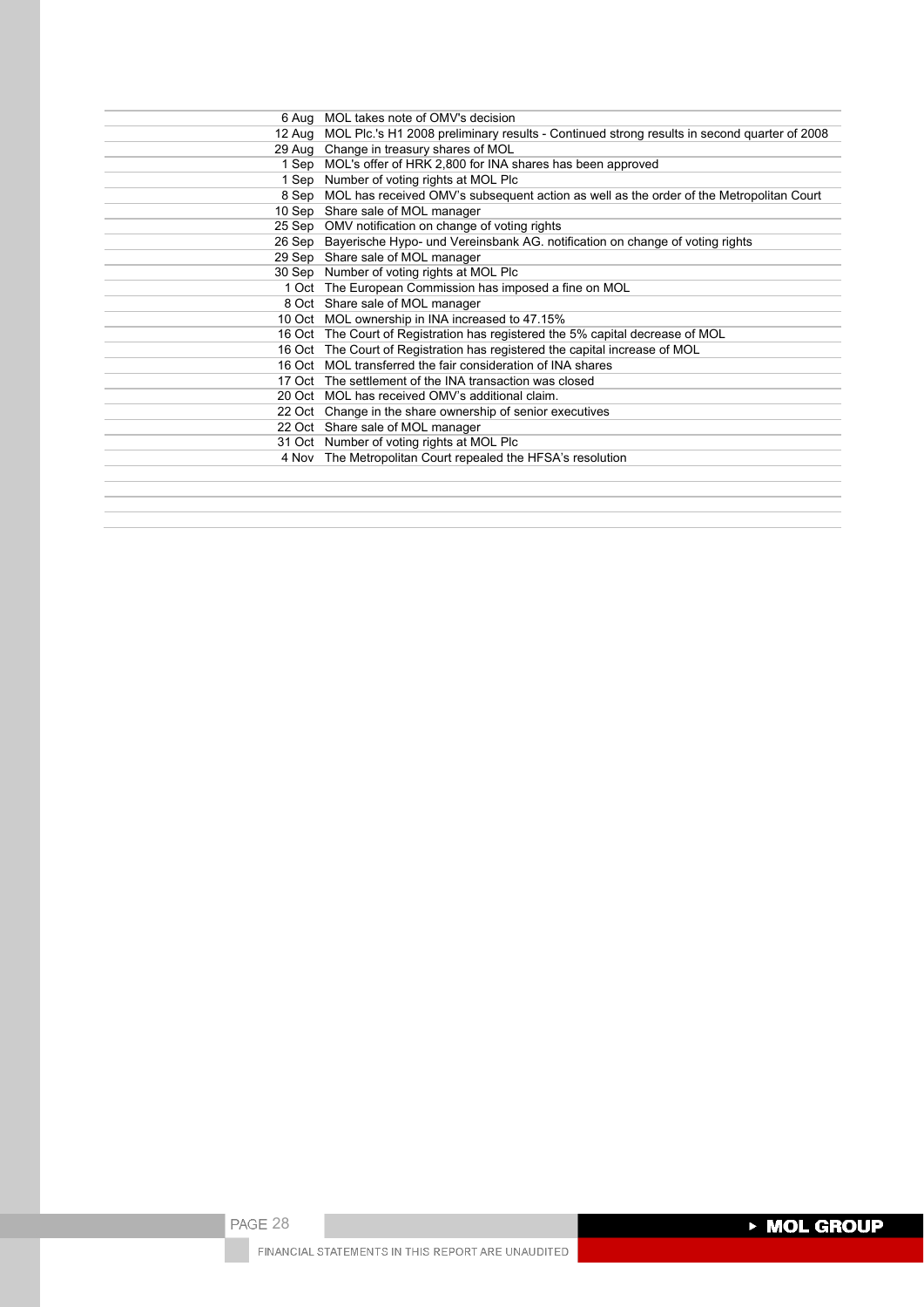## **APPENDIX X**

| Shareholder groups                       | 31 Dec<br>2006 | 30 Sept<br>2007 | 31 Dec<br>2007 | 31 March<br>2008 | 30 June<br>2008 | 30 Sept<br>2008 |
|------------------------------------------|----------------|-----------------|----------------|------------------|-----------------|-----------------|
| Foreign investors (mainly institutional) | 58.6           | 36.4            | 31.7           | 31.7             | 32.1            | 30.0            |
| <b>OMV Group</b>                         | 10.0           | 10.0            | 20.2           | 20.2             | 20.2            | 11.1            |
| Bayerische Hypo- und Vereinsbank AG      | 0.0            | 0.0             | 0.0            | 0.0              | 0.0             | 9.1             |
| Oman Oil Company S.A.O.C.                | 0.0            | 0.0             | 0.0            | 8.0              | 8.0             | 8.0             |
| <b>BNP Paribas S.A.</b>                  | 8.2            | 8.2             | 8.3            | 7.0              | 7.0             | 7.0             |
| CEZ a.s.                                 | 0.0            | 0.0             | 0.0            | 7.0              | 7.0             | 7.0             |
| Magnolia Finance Limited                 | 5.5            | 5.5             | 5.5            | 5.5              | 5.5             | 5.5             |
| Bank Austria Creditanstalt AG            | 0.4            | 5.4             | 0.0            | 0.0              | 0.0             | 0.0             |
| OTP Bank Nyrt.                           | 0.9            | 9.2             | 9.2            | 9.4              | 9.4             | 7.7             |
| MFB Invest Zrt.                          | 0.0            | 10.0            | 10.0           | 4.1              | 4.1             | 0.9             |
| ÁPV Zrt.                                 | 0.0            | 0.0             | 0.0            | 0.0              | 0.0             | 0.0             |
| Domestic institutional investors         | 5.2            | 5.0             | 4.6            | 4.7              | 4.1             | 5.9             |
| Domestic private investors               | 2.5            | 2.0             | 2.2            | 2.2              | 2.4             | 2.8             |
| MOL Nyrt. (treasury shares)              | 10.0           | 8.3             | 8.3            | 0.2              | $0.2^{\circ}$   | 5.0             |

### **SHAREHOLDER STRUCTURE (%) BASED ON THE SHARE REGISTER**

Please note that in Hungary, the Share Register does not fully reflect the ownership structure, as registration is not mandatory

According to the registration requests to the Share Register and the shareholders notifications, seven shareholders had more than 5% voting rights in MOL Plc. on 30 September 2008: OMV Group having 11.7 %, BHV AG having 9.6%, OTP Bank Nyrt. having 8.1%, Oman Oil Company S.A.O.C. having 8.4%, BNP Paribas S.A. having 7.3%, CEZ a.s. having 7.4% and Magnolia Finance Limited having 5.8% voting rights in MOL. Please note that the voting rights are calculated as the number of shares held to total shares less treasury stock. According to the Articles of Association no shareholder or shareholder group may exercise more than 10% of the voting rights.

**5% capital decrease was registered by the Court of Registration on 16 October 2008,** which was approved at the Annual General Meeting held on 23 April 2008. Accordingly, the share capital of MOL decreased from HUF 109,675,502,578 to HUF 104,191,727,578 by cancelling 5,483,775 pieces of registered ordinary shares of the series "A" with a par value of HUF 1,000, owned by the Company.

**The Court of Registration has registered the capital increase of MOL on 16 October 2008**, which was made as part of the convertible bond programme approved by the EGM held on 1 September 2003. The share capital of the company increased from HUF 104,191,727,578 to HUF 104,519,063,578. The new shares were listed on the BSE on 22 October 2008.

As follows the share capital of the company following these two transactions is composed of:

- 104,518,484 "A" series ordinary shares with a par value of HUF 1,000 each
- 1 "B" series voting preference share with a par value of HUF 1,000 each and
- 578 "C" series ordinary shares with a par value of HUF 1,001 each.

### **Shareholder announcements and notifications on influence**

| 24 Jan 2008    | CEZ MH B.V. notified the company that according to the financial close of the share purchase<br>agreement between MOL and CEZ, the direct voting rights of CEZ MH B.V. and the indirect<br>voting rights of CEZ a.s. increased to 7.1% (7,677,285 shares)                                                                                                                                                                                 |
|----------------|-------------------------------------------------------------------------------------------------------------------------------------------------------------------------------------------------------------------------------------------------------------------------------------------------------------------------------------------------------------------------------------------------------------------------------------------|
| 24 Jan 2008*   | OTP Bank Nyrt. notified the company that its influence in MOL decreased to below 10%<br>(10.328.999 shares).                                                                                                                                                                                                                                                                                                                              |
| 10 March 2008  | MOL published that within the framework of the strategic alliance with Oman Oil Company<br>S.A.O.C. MOL sold 8,774,040 MOL shares to Oman Oil Company S.A.O.C.                                                                                                                                                                                                                                                                            |
| 10 March 2008  | MFB Invest Zrt. notified MOL that it transferred back 6,419,729 MOL "A" Series ordinary<br>shares on 10 March 2008, from the 10,933,000 shares formerly lent to MFB Invest Zrt. on 2<br>July 2007. Upon the settlement of the transaction the voting right of MFB Invest Zrt.<br>decreased to 4.47% based on its 4,513,271 MOL "A" Series Ordinary shares.                                                                                |
| 10 March 2008  | Oman Oil Company S.A.O.C. notified MOL that pursuant to the share purchase agreement<br>with MOL dated 8 March 2008 its subsidiary Oman Oil Budapest Limited, acquired 8,774,040<br>pieces of MOL "A" Series Ordinary Shares, accordingly the direct voting right of Oman Oil<br>Budapest Limited as shareholder and the indirect voting right of Oman Oil Company S.A.O.C.<br>increased to 8% upon the settlement of the share transfer. |
| 12 March 2008* | OTP Bank Nyrt. announced that its influence in MOL increased to over 10% (10,309,479<br>shares).                                                                                                                                                                                                                                                                                                                                          |